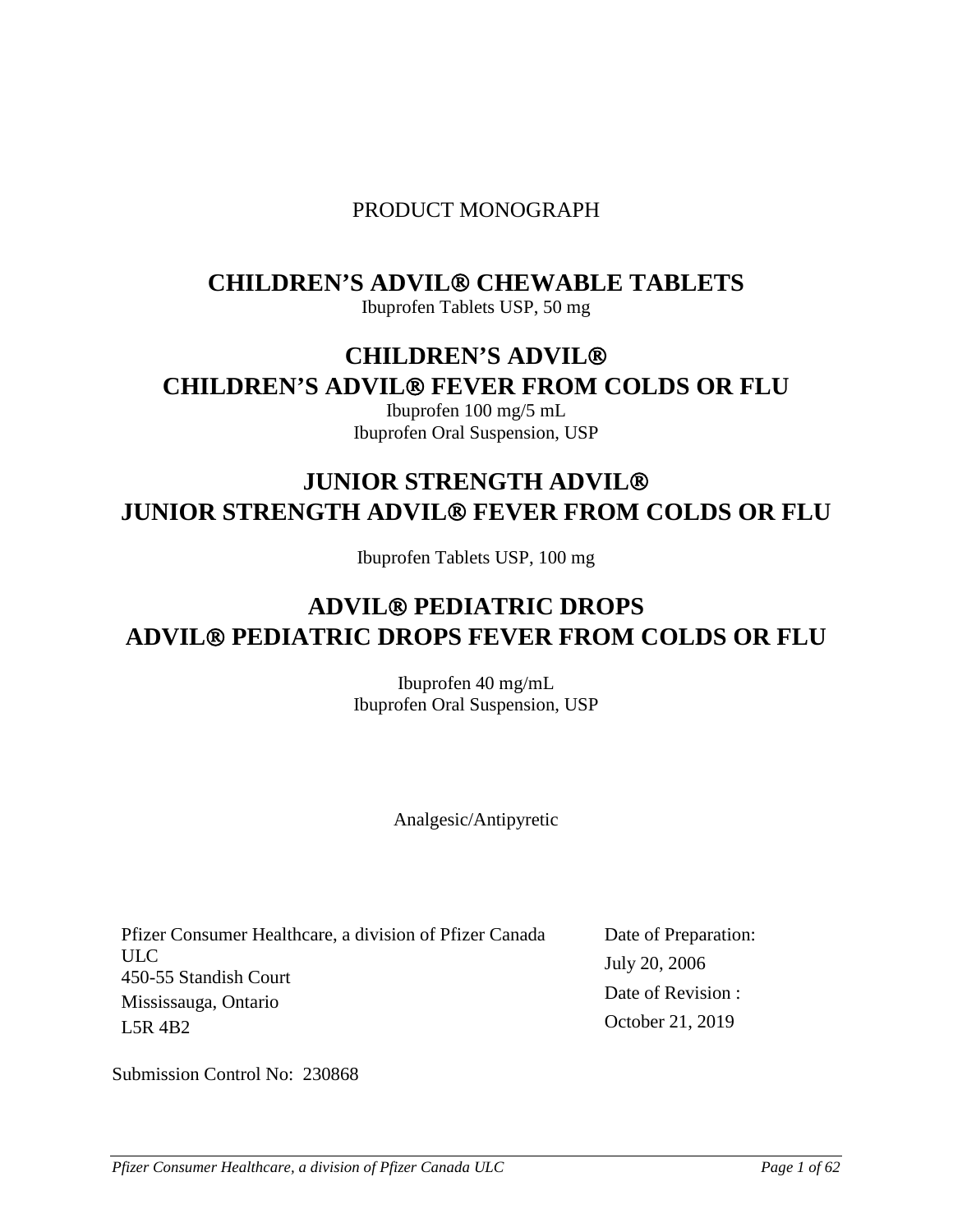## **Table of Contents**

|  | 31 |
|--|----|
|  |    |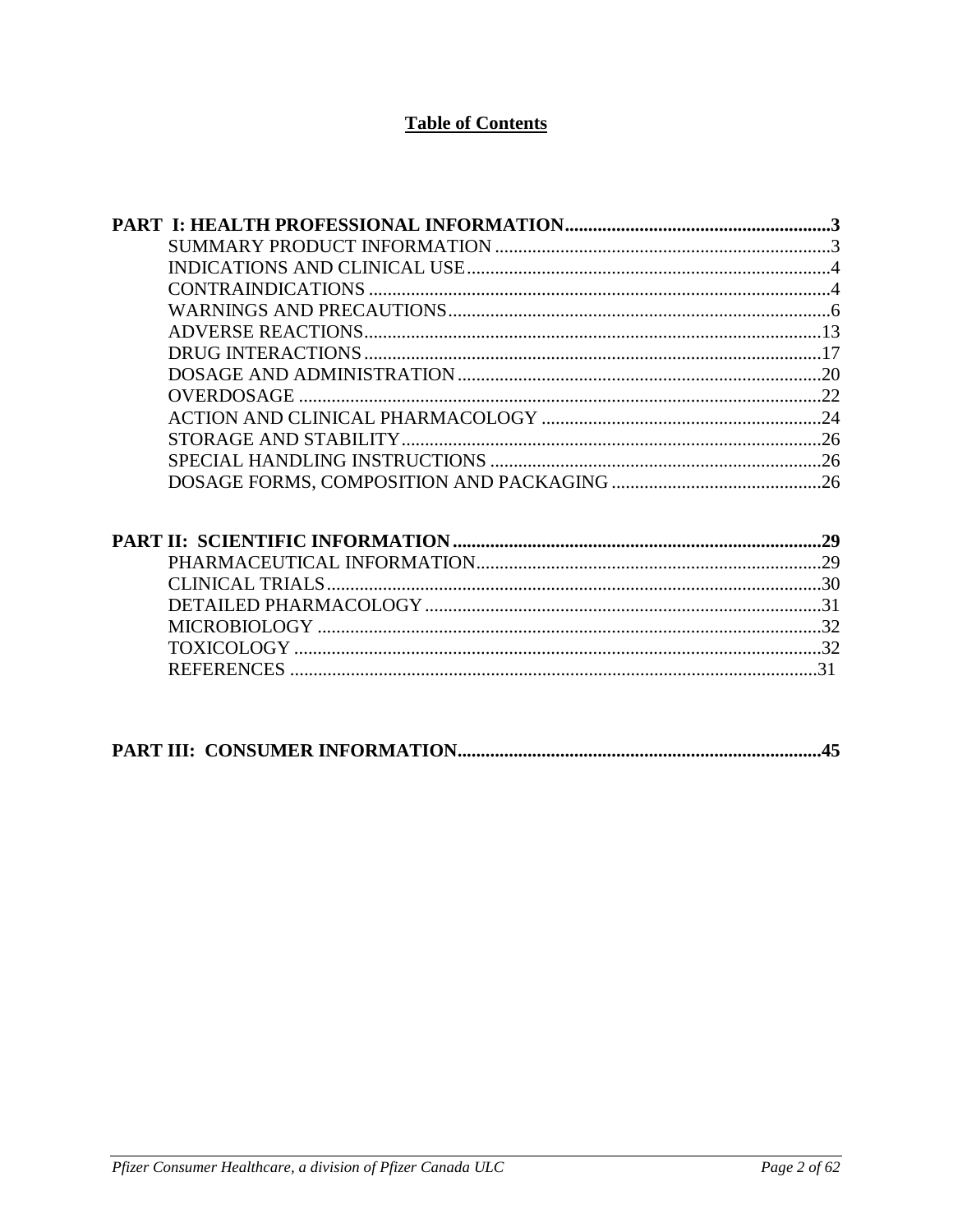## **CHILDREN'S ADVIL CHILDREN'S ADVIL<sup>®</sup> FEVER FROM COLDS OR FLU ADVIL PEDIATRIC DROPS ADVIL PEDIATRIC DROPS FEVER FROM COLDS OR FLU**

## **Ibuprofen Oral Suspension USP**

## **CHILDREN'S ADVIL CHEWABLE TABLETS JUNIOR STRENGTH ADVIL JUNIOR STRENGTH ADVIL<sup>®</sup> FEVER FROM COLDS OR FLU**

## <span id="page-2-1"></span><span id="page-2-0"></span>**Ibuprofen Tablets USP**

## **PART I: HEALTH PROFESSIONAL INFORMATION**

## **SUMMARY PRODUCT INFORMATION**

| <b>Route of</b><br><b>Administration</b> | <b>Dosage Form / Strength</b>                                                                                                                                                        | <b>Clinically Relevant Nonmedicinal</b><br><b>Ingredients</b>                           |
|------------------------------------------|--------------------------------------------------------------------------------------------------------------------------------------------------------------------------------------|-----------------------------------------------------------------------------------------|
| Oral                                     | Children's Advil <sup>®</sup><br><b>Chewable Tablets:</b><br>Ibuprofen Tablets 50 mg                                                                                                 | None.<br>For a complete listing see Dosage Forms,<br>Composition and Packaging section. |
|                                          | Children's Advil <sup>®</sup> and<br>Children's Advil <sup>®</sup> Fever<br>from Colds or Flu: 100<br>mg/5 mL ibuprofen oral<br>suspension                                           |                                                                                         |
|                                          | Junior Strength Advil <sup>®</sup> and<br>Junior Strength Advil<br>Fever from Colds or Flu:                                                                                          |                                                                                         |
|                                          | Ibuprofen Tablets 100 mg<br><b>Advil<sup>®</sup></b> Pediatric Drops<br>and Advil <sup>®</sup> Pediatric<br>Drops Fever from Colds or<br>Flu: 40 mg/ mL ibuprofen<br>oral suspension |                                                                                         |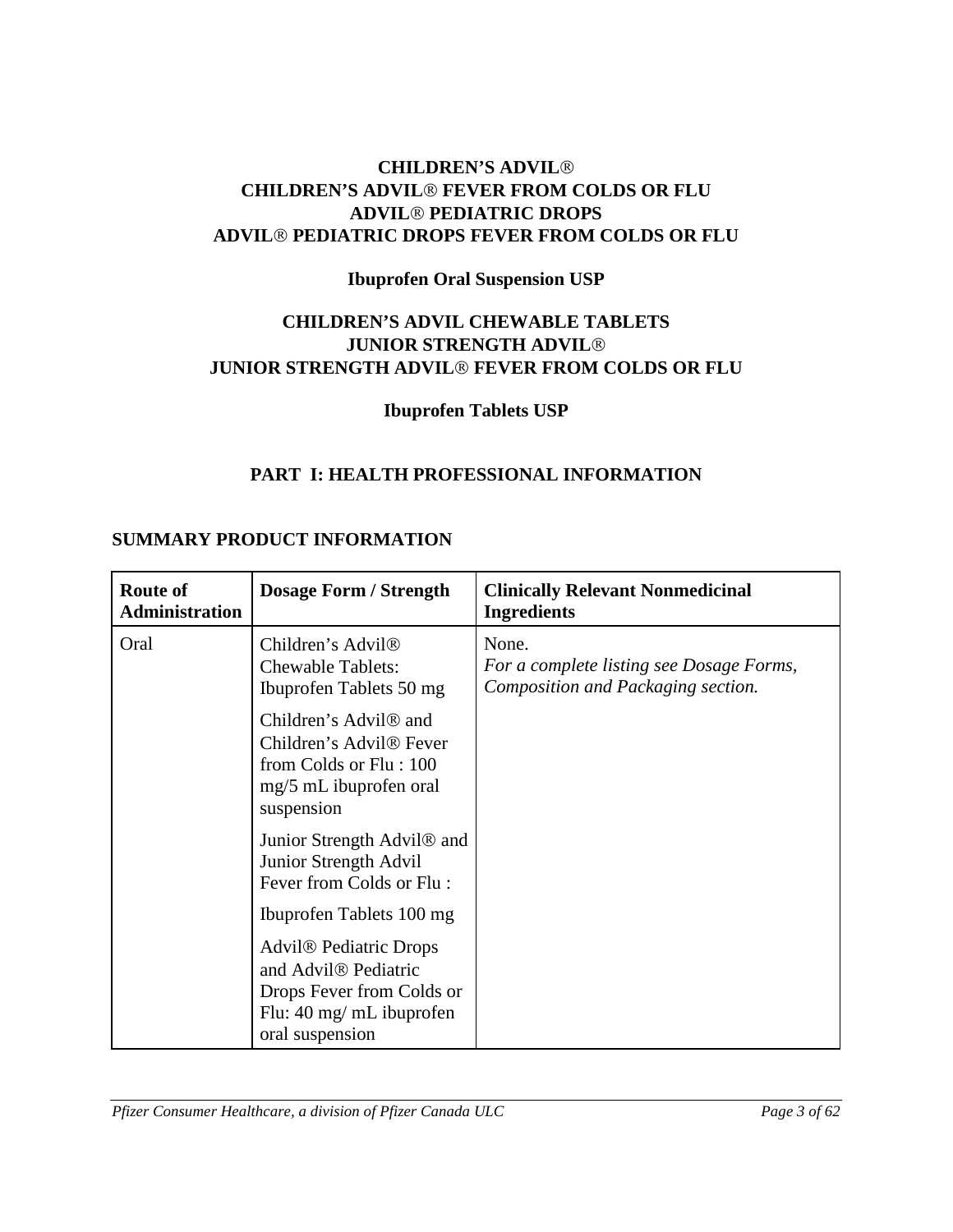## <span id="page-3-0"></span>**INDICATIONS AND CLINICAL USE**

Children's Advil®, Children's Advil® Fever from Colds or Flu, Children's Advil® Chewable Tablets, Junior Strength Advil<sup>®</sup> and Junior Strength Advil<sup>®</sup> Fever from Colds or Flu (ibuprofen) are indicated for:

• Fever and pain due to colds or flu, sore throat, immunization and earache.

Advil<sup>®</sup> Pediatric Drops and Advil<sup>®</sup> Pediatric Drops Fever from Colds or Flu (ibuprofen) are indicated for:

• Fever and pain due to colds, sore throat, immunization, and earache

## **Geriatrics (>65 years of age):**

Evidence from clinical studies and experience suggests that use in the geriatric population is associated with differences in safety or effectiveness and a brief discussion can be found in the appropriate sections (See *Warnings and Precautions*).

## **Pediatrics (<12 years of age):**

Children's Advil®, Children's Advil® Fever from Colds or Flu, Children's Advil® Chewable Tablets, Junior Strength Advil<sup>®</sup> and Junior Strength Advil<sup>®</sup> Fever from Colds or Flu are indicated for children 2-12 years of age. Advil<sup>®</sup> Pediatric Drops and Advil<sup>®</sup> Pediatric Drops Fever from Colds or Flu are indicated for infants and children 4 months to 3 years of age.

## <span id="page-3-1"></span>**CONTRAINDICATIONS**

- Active peptic ulcer, a history of recurrent ulceration or active inflammatory disease of the gastrointestinal system.
- Known or suspected hypersensitivity to the drug or other non-steroidal anti-inflammatory drugs. Patients who are hypersensitive to this drug or to any ingredient in the formulation or component of the container. For a complete listing, see the Dosage Forms, Composition and Packaging section of the product monograph. The potential for cross-reactivity between different nonsteriodal anti-inflammatory drugs (NSAIDs) must be kept in mind.
	- Children's Advil®, Children's Advil® Fever from Colds or Flu, Children's Advil® Chewable Tablets, Junior Strength Advil®, Junior Strength Advil® Fever from Colds or Flu, Advil<sup>®</sup> Pediatric Drops or Advil Pediatric Drops Fever from Colds or Flu should not be used in patients with the complete or partial syndrome of nasal polyps, or in whom asthma, anaphylaxis, urticaria, rhinitis or other allergic manifestations are precipitated by ASA or other nonsteroidal anti-inflammatory agents. Fatal anaphylactoid reactions have occurred in such individuals. As well, individuals with the above medical problems are at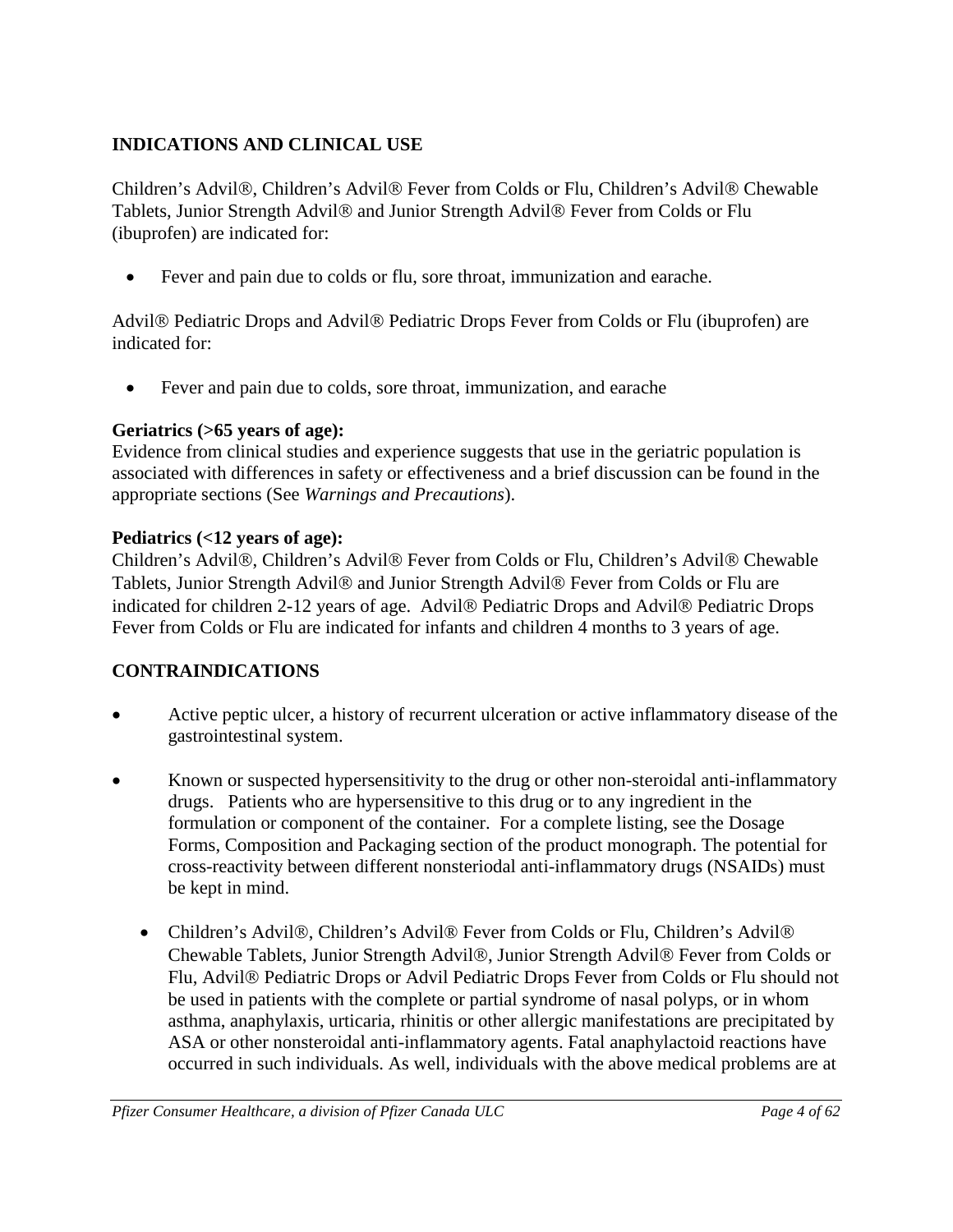risk of a severe reaction even if they have taken NSAIDs in the past without any adverse effects.

- Significant hepatic impairment or active liver disease.
- Children who have suffered significant fluid loss due to vomiting, diarrhea or lack of fluid intake, should not be given ibuprofen.
- Ibuprofen is not recommended for use with other NSAIDs because of the absence of any evidence demonstrating synergistic benefits and the potential for additive side effects.
- Severely impaired or deteriorating renal function (creatinine clearance <30 mL/min). Individuals with lesser degrees of renal impairment are at risk of deterioration of their renal function when prescribed NSAIDs and must be monitored.
- Ibuprofen should not be used during the third trimester of pregnancy.
- Ibuprofen is contraindicated in patients with systemic lupus erythematosus, as an anaphylaxis-like reaction with fever may occur, particularly when ibuprofen has been administered previously.
- Ibuprofen should not be used in the presence of known hyperkalemia (also see Warnings and Precautions - Renal section).
- Do not use right before or after heart surgery.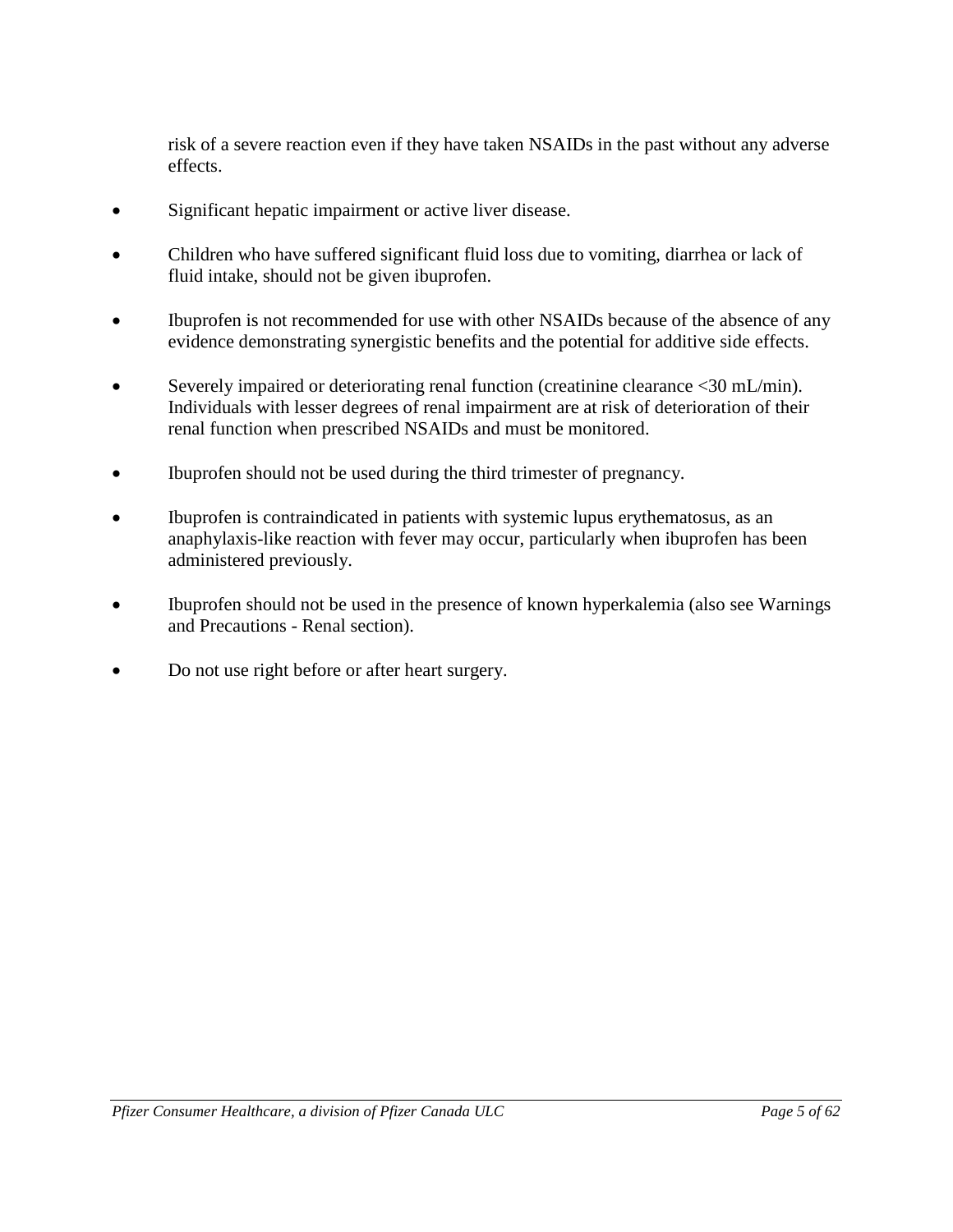## **Serious Warnings and Precautions**

- Use with caution in patients with heart failure, hypertension or other conditions predisposing to fluid retention (See *WARNINGS AND PRECAUTIONS, Cardiovascular* and *Fluid and Electrolyte Balance; and DRUG INTERACTIONS, Antihypertensives*).
- Caution in patients prone to gastrointestinal tract irritation, including those with a history of peptic ulcer (See *WARNINGS AND PRECAUTIONS, Gastrointestinal* and *DRUG INTERACTIONS, Coumarin-type anticoagulants*).
- Patients at greatest risk of renal toxicity are those with impaired renal function, heart failure, liver dysfunction, those taking diuretics and the elderly (See *WARNINGS AND PRECAUTIONS, Renal*).
- If urinary symptoms, hematuria and cystitis occur, the drug should be stopped immediately (See *WARNINGS AND PRECAUTIONS, Genitourinary*).
- Ibuprofen use during pregnancy/nursing should be avoided (See *WARNINGS AND PRECAUTIONS, Special Populations: Pregnant Women and Nursing Women).* >

## <span id="page-5-0"></span>**WARNINGS AND PRECAUTIONS**

## **General**

In common with other anti-inflammatory drugs, ibuprofen may mask the usual signs of infection.

## **Carcinogenesis and Mutagenesis**

Not applicable

## **Cardiovascular**

Use of ibuprofen may precipitate congestive heart failure in patients with marginal cardiac function, elevated blood pressure and palpitations.

Long term continuous use may increase the risk of heart attack or stroke.

## **Dependence/Tolerance**

Not applicable.

## **Ear/Nose/Throat**

Patients with complete or partial syndrome of nasal polyps should not use Children's Advil®, Children's Advil® Fever from Colds or Flu, Children's Advil Chewable Tablets, Junior Strength Advil®, Junior Strength Advil® Fever from Colds or Flu, Advil® Pediatric Drops or Advil Pediatric Drops Fever from Colds or Flu (See *Contraindications*).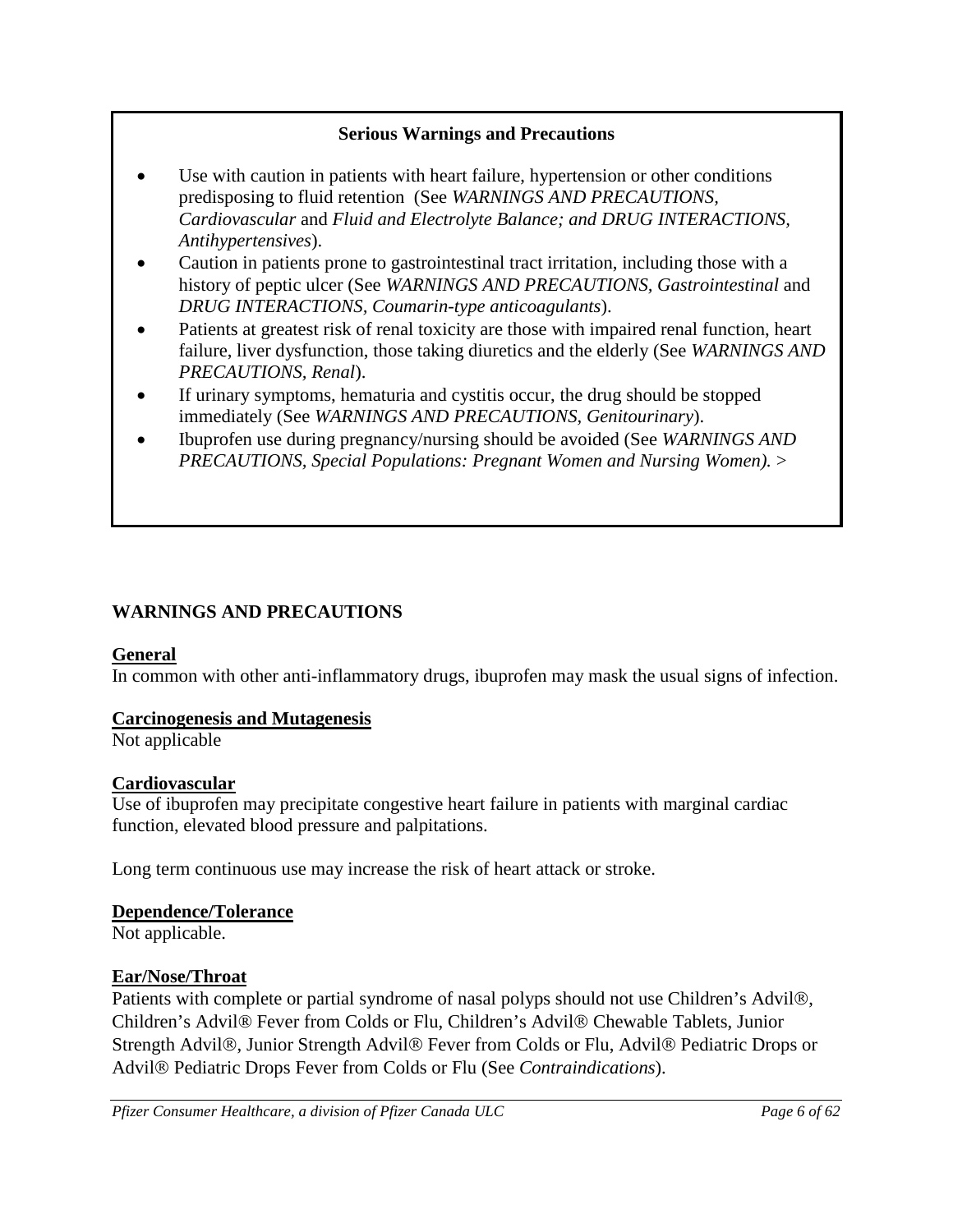## **Endocrine and Metabolism**

Not applicable.

## **Fluid and Electrolyte Balance**

Fluid retention and oedema have been observed in patients treated with ibuprofen. Therefore, as with many other nonsteroidal anti-inflammatory drugs, the possibility of precipitating congestive heart failure in elderly patients or those with compromised cardiac function should be borne in mind. Children's Advil®, Children's Advil® Fever from Colds or Flu, Advil® Pediatric Drops or Advil<sup>®</sup> Pediatric Drops Fever from Colds or Flu should be used with caution in patients with heart failure, hypertension or other conditions predisposing to fluid retention.

With nonsteroidal anti-inflammatory treatment there is a potential risk of hyperkalemia, particularly in patients with conditions such as diabetes mellitus or renal failure; elderly patients; or in patients receiving concomitant therapy with B-adrenergic blockers, angiotensin converting enzyme inhibitors or some diuretics. Serum electrolytes should be monitored periodically during long-term therapy, especially in those patients who are at risk.

## **Gastrointestinal**

Serious GI toxicity, such as peptic ulceration, perforation and gastrointestinal bleeding, sometimes severe and occasionally fatal, can occur at any time, with or without symptoms in patients treated with NSAIDs including ibuprofen.

Minor upper GI problems, such as dyspepsia, are common, usually developing early in therapy. Physicians should remain alert for ulceration and bleeding in patients treated with non-steroidal anti-inflammatory drugs, even in the absence of previous GI tract symptoms.

In patients observed in clinical trials of such agents, symptomatic upper GI ulcers, gross bleeding, or perforation appear to occur in approximately 1% of patients treated for 3-6 months and in about 2-4% of patients treated for one year. The risk continues beyond one year and possibly increases. The incidence of these complications increases with increasing dose.

Children's Advil®, Children's Advil® Fever from Colds or Flu, Children's Advil® Chewable Tablets, Junior Strength Advil®, Junior Strength Advil® Fever from Colds or Flu, Advil® Pediatric Drops or Advil<sup>®</sup> Pediatric Drops Fever from Colds or Flu should be given under close medical supervision to patients prone to gastrointestinal tract irritation, particularly those with a history of peptic ulcer, diverticulosis or other inflammatory disease of the gastrointestinal tract such as ulcerative colitis and Crohn's disease. In these cases the physician must weigh the benefits of treatment against the possible hazards.

Physicians should inform patients about the signs and/or symptoms of serious GI toxicity and instruct them to contact a physician immediately if they experience persistent dyspepsia or other symptoms or signs suggestive of gastrointestinal ulceration or bleeding. Because serious GI tract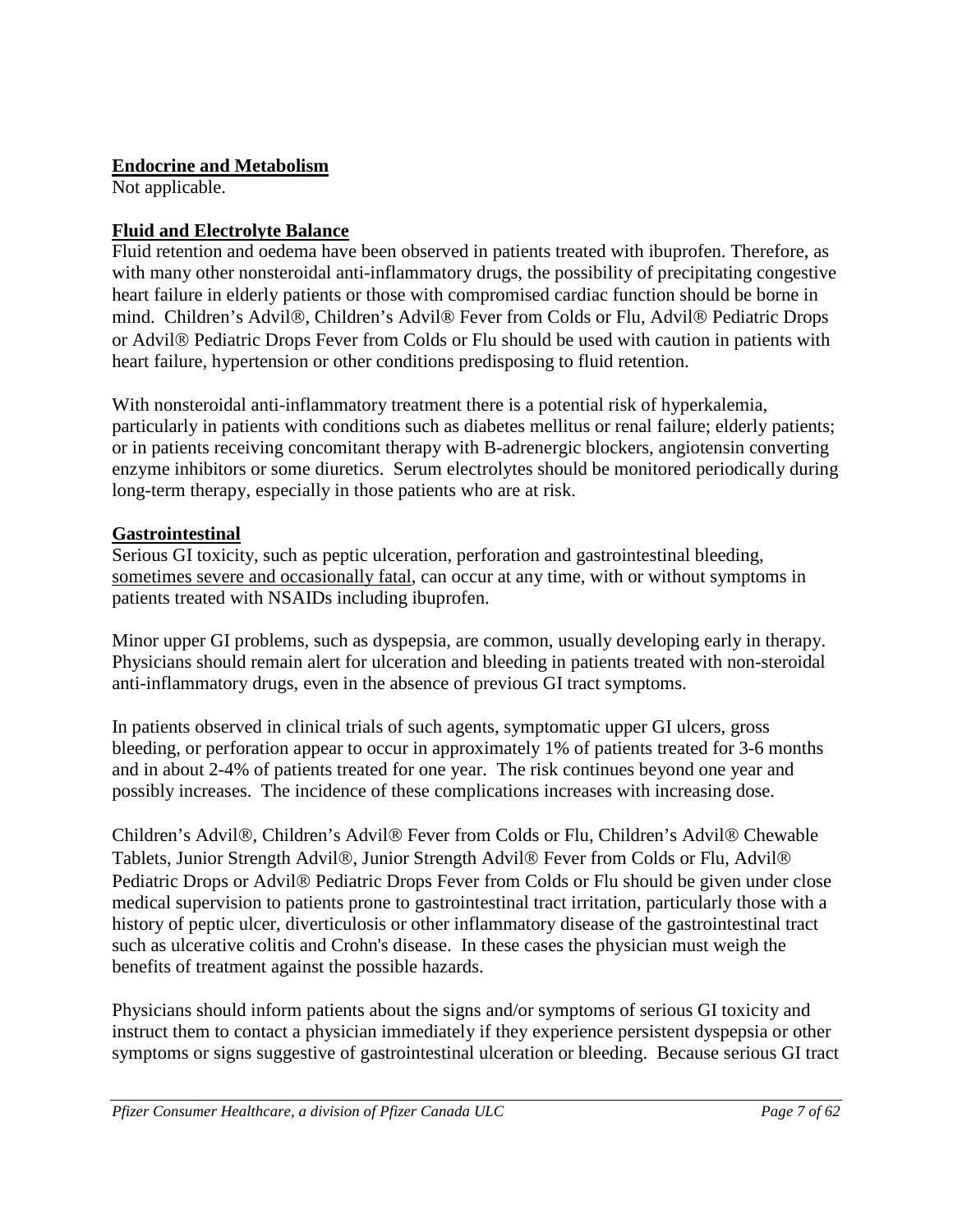ulceration and bleeding can occur without warning symptoms, physicians should follow chronically treated patients by checking their haemoglobin periodically and by being vigilant for the signs and symptoms of ulceration and bleeding and should inform the patients of the importance of this follow-up.

If ulceration is suspected or confirmed, or if GI bleeding occurs, Children's Advil®, Children's Advil® Fever from Colds or Flu, Children's Advil® Chewable Tablets, Junior Strength Advil®, Junior Strength Advil<sup>®</sup> Fever from Colds or Flu, Advil<sup>®</sup> Pediatric Drops or Advil<sup>®</sup> Pediatric Drops Fever from Colds or Flu should be discontinued immediately, appropriate treatment instituted and the patient monitored closely.

No studies, to date, have identified any group of patients not at risk of developing ulceration and bleeding. The major risk factors are a prior history of serious GI events and increasing age. Possible risk factors include other factors such as *Helicobacter pylori* infection, excess alcohol intake, smoking, female gender and concomitant oral steroid and anticoagulant use. Anticoagulants, anti-platelet agents (including ASA) or selective serotonin reuptake inhibitors (SSRI's) have been associated with increased risk. Studies to date show that all NSAIDs can cause GI tract adverse events. Although existing data does not clearly identify differences in risk between various NSAIDs, this may be shown in the future.

There is no definitive evidence that the concomitant administration of histamine H2-receptor antagonists and/or antacids will either prevent the occurrence of gastrointestinal side effects or or whether Children's Advil®, Children's Advil® Fever from Colds or Flu, Children's Advil® Chewable Tablets, Junior Strength Advil®, Junior Strength Advil® Fever from Colds or Flu, Advil<sup>®</sup> Pediatric Drops or Advil<sup>®</sup> Pediatric Drops Fever from Colds or Flu therapy should be discontinued when and if these adverse reactions appear.

## **Genitourinary**

Some NSAIDs are known to cause persistent urinary symptoms (bladder pain, dysuria, urinary frequency), hematuria or cystitis. The onset of these symptoms may occur at any time after the initiation of therapy with an NSAID. Some cases have become severe on continued treatment. Should urinary symptoms occur, treatment with Children's Advil®, Children's Advil® Fever from Colds or Flu, Children's Advil® Chewable Tablets, Junior Strength Advil®, Junior Strength Advil<sup>®</sup> Fever from Colds or Flu, Advil<sup>®</sup> Pediatric Drops or Advil<sup>®</sup> Pediatric Drops Fever from Colds or Flu must be stopped immediately to obtain recovery. This should be done before any urological investigations or treatments are carried out.

## **Hematologic**

Drugs inhibiting prostaglandin biosynthesis do interfere with platelet function to varying degrees; therefore, patients who may be adversely affected by such an action such as those on anti-coagulants or suffering from haemophillia or platelet disorders should be carefully observed when ibuprofen is administered. Numerous studies have shown that the concomitant use of NSAIDs and anti-coagulants increases the risk of bleeding. Concurrent therapy with warfarin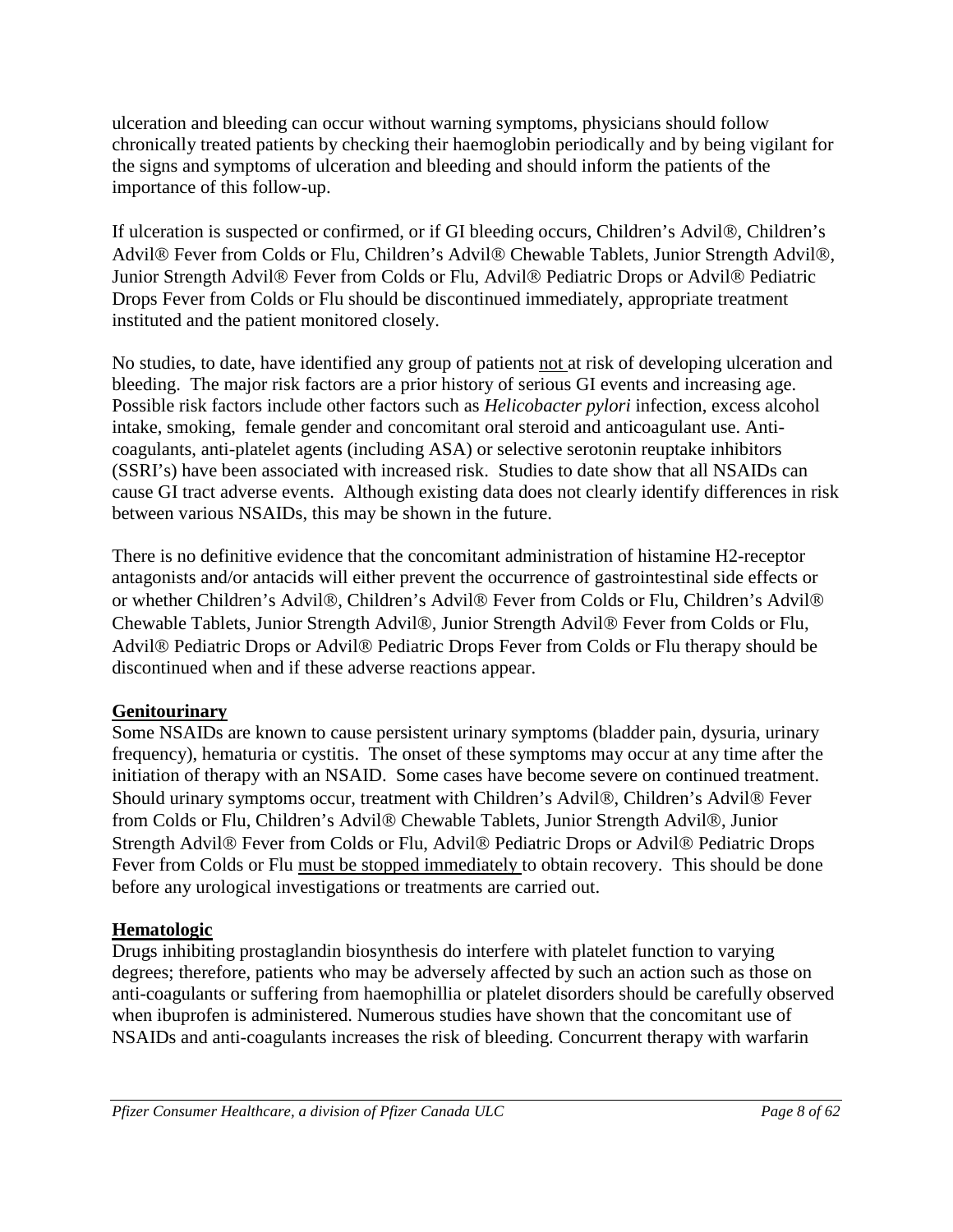requires close monitoring of the international normalized ratio (INR). Even with therapeutic INR monitoring, increased bleeding may occur. (See Drug Interactions)

Blood dyscrasias (such as neutropenia, leukopenia, thrombocytopenia, aplastic anaemia and agranulocytosis) associated with the use of non-steroidal anti-inflammatory drugs are rare, but could occur with severe consequences.

## **Hepatic/Biliary/Pancreatic**

As with other nonsteroidal anti-inflammatory drugs, borderline elevations of one or more liver function tests may occur in up to 15% of patients. These abnormalities may progress, may remain essentially unchanged, or may be transient with continued therapy. A patient with symptoms and/or signs suggesting liver dysfunction, or in whom an abnormal liver test has occurred, should be evaluated for evidence of the development of more severe hepatic reaction while on therapy with this drug. Severe hepatic reactions including jaundice and cases of fatal hepatitis have been reported with nonsteroidal anti-inflammatory drugs.

Although such reactions are rare, if abnormal liver tests persist or worsen, if clinical signs and symptoms consistent with liver disease develop, or if systemic manifestations occur (e.g. eosinophilia, rash, etc.), this drug should be discontinued.

During long-term therapy, liver function tests should be monitored periodically. If there is a need to prescribe this drug in the presence of impaired liver function, it must be done under strict observation.

The frequency of acute liver injury among 625,307 people who received NSAIDs in England and Wales between 1987 and 1991, was examined.<sup>68</sup> There were 311,716 patients who were prescribed ibuprofen. The incidence of acute liver injury among ibuprofen users was 1.6/100,000; this was the lowest incidence among the 8 NSAIDs studied and was significantly lower than the incidence among users of ketoprofen, piroxicam, fenbrufen, or sulindac. For NSAID users as a group, the only factors that had an independent effect on the occurrence of acute liver injury were the simultaneous use of hepatotoxic medication or the presence of rheumatoid arthritis. Based on these data, the short-term use of ibuprofen as an analgesic/antipyretic should not be of concern regarding the development of liver disease.

## **Immune**

In occasional cases, with some NSAIDs, the symptoms of aseptic meningitis (stiff neck, severe headaches, nausea and vomiting, fever or clouding of consciousness) have been observed. Patients with autoimmune disorders (systemic lupus erythematosus, mixed connective tissue diseases, etc.) seem to be pre-disposed. Therefore, in such patients, the physician must be vigilant to the development of this complication.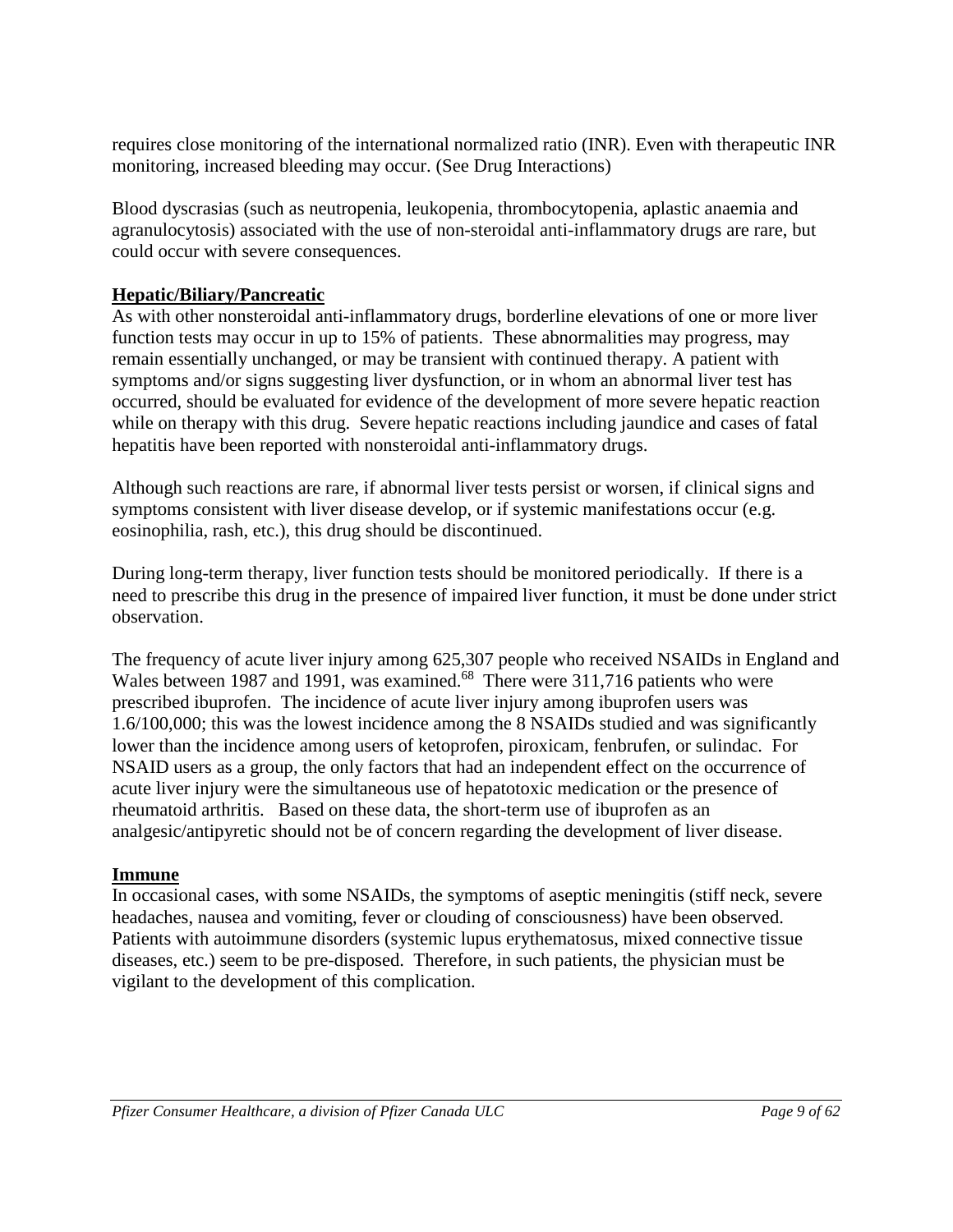## **Neurologic**

Some patients may experience drowsiness, dizziness, vertigo, insomnia or depression with the use of ibuprofen. If patients experience these side effects, they should exercise caution in carrying out activities that require alertness.

## **Ophthalmologic**

Blurred and/or diminished vision has been reported with the use of ibuprofen and other nonsteroidal anti-inflammatory drugs. If such symptoms develop this drug should be discontinued and an ophthalmologic examination performed; ophthalmic examination should be carried out at periodic intervals in any patient receiving this drug for an extended period of time. Patients with glaucoma should not use Children's Advil, Children's Advil Fever from Colds or Flu, Children's Advil Chewable Tablets, Junior Strength Advil, Junior Strength Advil Fever from Colds or Flu, Advil Pediatric Drops or Advil Pediatric Drops Fever from Colds or Flu.

## **Peri-Operative Considerations**

In general, NSAIDs are discontinued prior to surgeries to decrease the risk of post-operative bleeding.

## **Psychiatric**

See *Warnings and Precautions, Neurologic.*

## **Renal**

Long-term administration of nonsteroidal anti-inflammatory drugs to animals has resulted in renal papillary necrosis and other abnormal renal pathology. In humans, there have been reports of acute interstitial nephritis with hematuria, proteinuria, and occasionally nephrotic syndrome.

A second form of renal toxicity has been seen in patients with prerenal conditions leading to the reduction in renal blood flow or blood volume, where the renal prostaglandins have a supportive role in the maintenance of renal perfusion. In these patients, administration of a nonsteroidal anti-inflammatory drug may cause a dose dependent reduction in prostaglandin formation and may precipitate overt renal decompensation. Patients at greatest risk of this reaction are those with impaired renal function, heart failure, liver dysfunction, those taking diuretics, and the elderly. Discontinuation of nonsteroidal anti-inflammatory therapy is usually followed by recovery to the pre-treatment state.

Ibuprofen and its metabolites are eliminated primarily by the kidneys; therefore the drug should be used with great caution in patients with impaired renal function. In these cases, utilisation of lower doses of Children's Advil®, Children's Advil® Fever from Colds or Flu, Children's Advil® Chewable Tablets, Junior Strength Advil®, Junior Strength Advil® Fever from Colds or Flu, Advil® Pediatric Drops or Advil® Pediatric Drops Fever from Colds or Flu should be considered and patients carefully monitored.

During long-term therapy kidney function should be monitored periodically.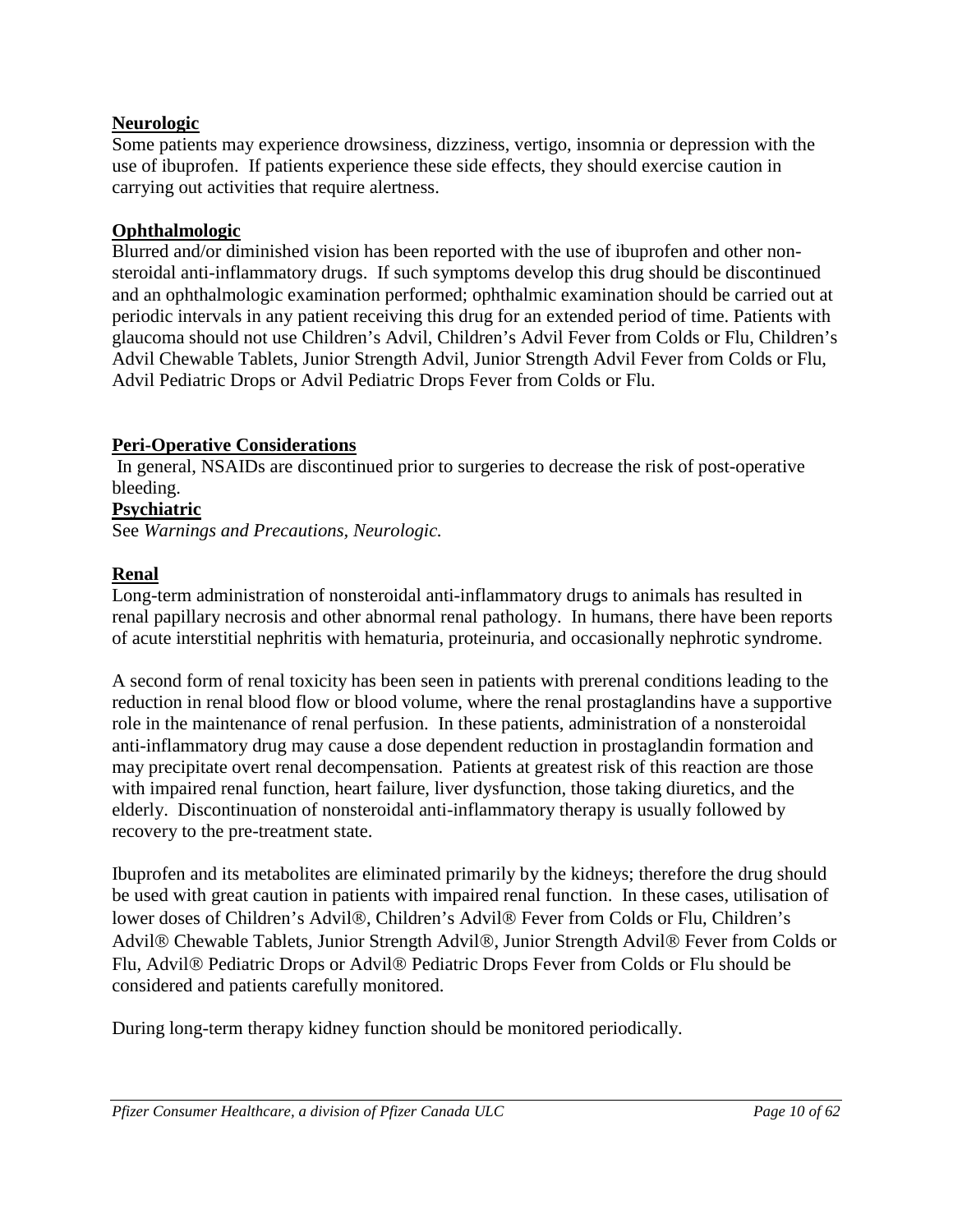## **Respiratory**

ASA-induced asthma is an uncommon but very important indication of ASA and NSAID sensitivity. It occurs more frequently in patients with asthma who have nasal polyps.

## **Sensitivity/Resistance**

Patients sensitive to any one of the nonsteroidal anti-inflammatory drugs may be sensitive to any of the other NSAIDs also.

## **Sexual Function/Reproduction**

Not applicable.

## **Skin**

In rare cases, serious skin reactions (e.g., exfoliative dermatitis, Stevens-Johnson syndrome, toxic epidermal necrolysis and erythema multiforme) have been associated with the use of some NSAIDs. Because the rate of these reactions is low, they have usually been noted during postmarketing surveillance in patients taking other medications also associated with the potential development of these serious skin reactions. Thus, causality is NOT clear. These reactions are potentially life threatening but may be reversible if the causative agent is discontinued and appropriate treatment instituted. Patients should be advised that if they experience a skin rash they should discontinue their NSAID and contact their physician for assessment and advice, including which additional therapies to discontinue. NSAIDs should be discontinued at the first appearance of rash or any other sign of hypersensitivity

## **Special Populations**

## **Pregnant Women:**

**Children's Advil, Children's Advil Fever from Colds or Flu, Children's Advil Chewable Tablets, Junior Strength Advil, Junior Strength Advil Fever from Colds or Flu, Advil Pediatric Drops or Advil Pediatric Drops Fever from Colds or Flu is CONTRAINDICATED for use during the third trimester of pregnancy because of risk of premature closure of the ductus arteriosus and the potential to prolong parturition (see Toxicology)**.

**Caution should be exercised in prescribing these products to women who are trying to conceive, during the first and second trimesters of pregnancy, or if breastfeeding (see Toxicology).**

Reproductive studies conducted in rats and rabbits have not demonstrated evidence of developmental abnormalities. However, animal reproduction studies are not always predictive of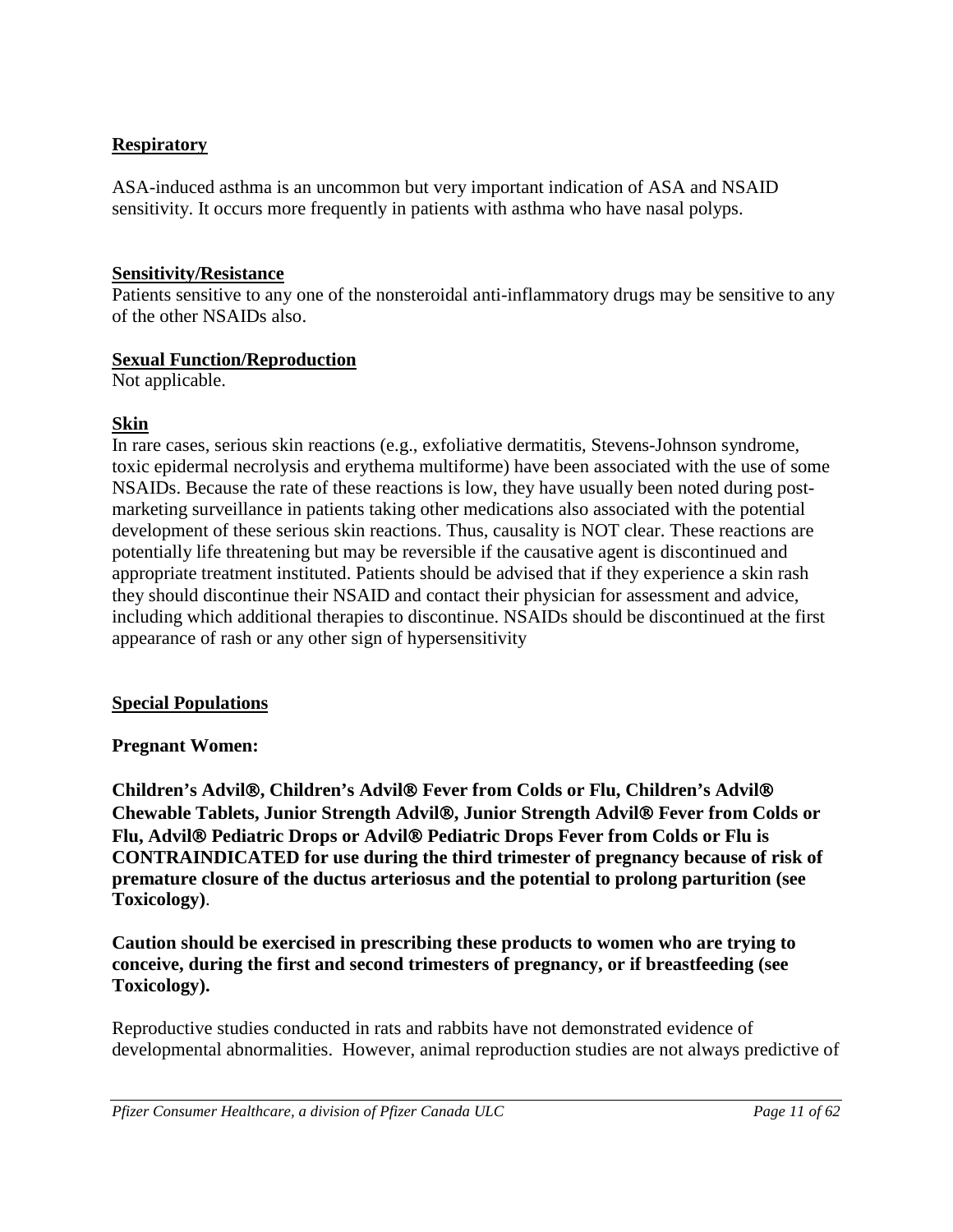human response. Because of the known effects of NSAIDs on the fetal cardiovascular system, use of ibuprofen during late pregnancy should be avoided. As with other drugs known to inhibit prostaglandin synthesis, an increased incidence of dystocia and delayed parturition occurred in rats. Administration of ibuprofen is not recommended during pregnancy.

**Nursing Women:** The high protein binding and lower pH of breast milk versus plasma tend to inhibit the excretion of ibuprofen into breast milk. $8$  One study showed an ibuprofen concentration of 13 ng/mL 30 minutes after ingesting 400 mg.<sup>18</sup> The milk:plasma ratio was 1:126. This translates to an infant exposure of 0.0008% of the maternal dose. It is not known to what extent, if any, ibuprofen crosses the human placenta.

Pediatrics: Studies conducted to date have not demonstrated pediatric-specific problems that would limit the usefulness of ibuprofen in children 4 months and older.

**Geriatrics (> 65 years of age)**: Patients older than 65 years and frail or debilitated patients are most susceptible to a variety of adverse reactions from nonsteroidal anti-inflammatory drugs (NSAIDs): the incidence of these adverse reactions increases with dose and duration of treatment. In addition, these patients are less tolerant to ulceration and bleeding. The chance of stomach bleeding is higher if you are: age 60 or older, have had stomach ulcers or bleeding problems, take a blood thinner or steroid drug, take with other drugs containing an NSAID like acetylsalicyclic acid (ASA), ibuprofen, naproxen, or prescription anti-inflammatory drugs, have 3 or more alcoholic drinks every day while using this product. Most reports of fatal GI events are in this population. Older patients are also at risk of lower oesophageal ulceration and bleeding.

For such patients, consideration should be given to a starting dose lower than the one usually recommended, with individual adjustment when necessary and under close supervision.

## **Monitoring and Laboratory Tests**

For *Warnings and Precautions* related to the use of Children's Advil®, Children's Advil® Fever from Colds or Flu, Children's Advil® Chewable Tablets, Junior Strength Advil®, Junior Strength Advil<sup>®</sup> Fever from Colds or Flu, Advil<sup>®</sup> Pediatric Drops or Advil<sup>®</sup> Pediatric Drops Fever from Colds or Flu and Monitoring and Laboratory Tests see *Fluid and Electrolyte Balance, Gastrointestinal, Hematologic, Hepatic, Renal and Subpopulations: Elderly*.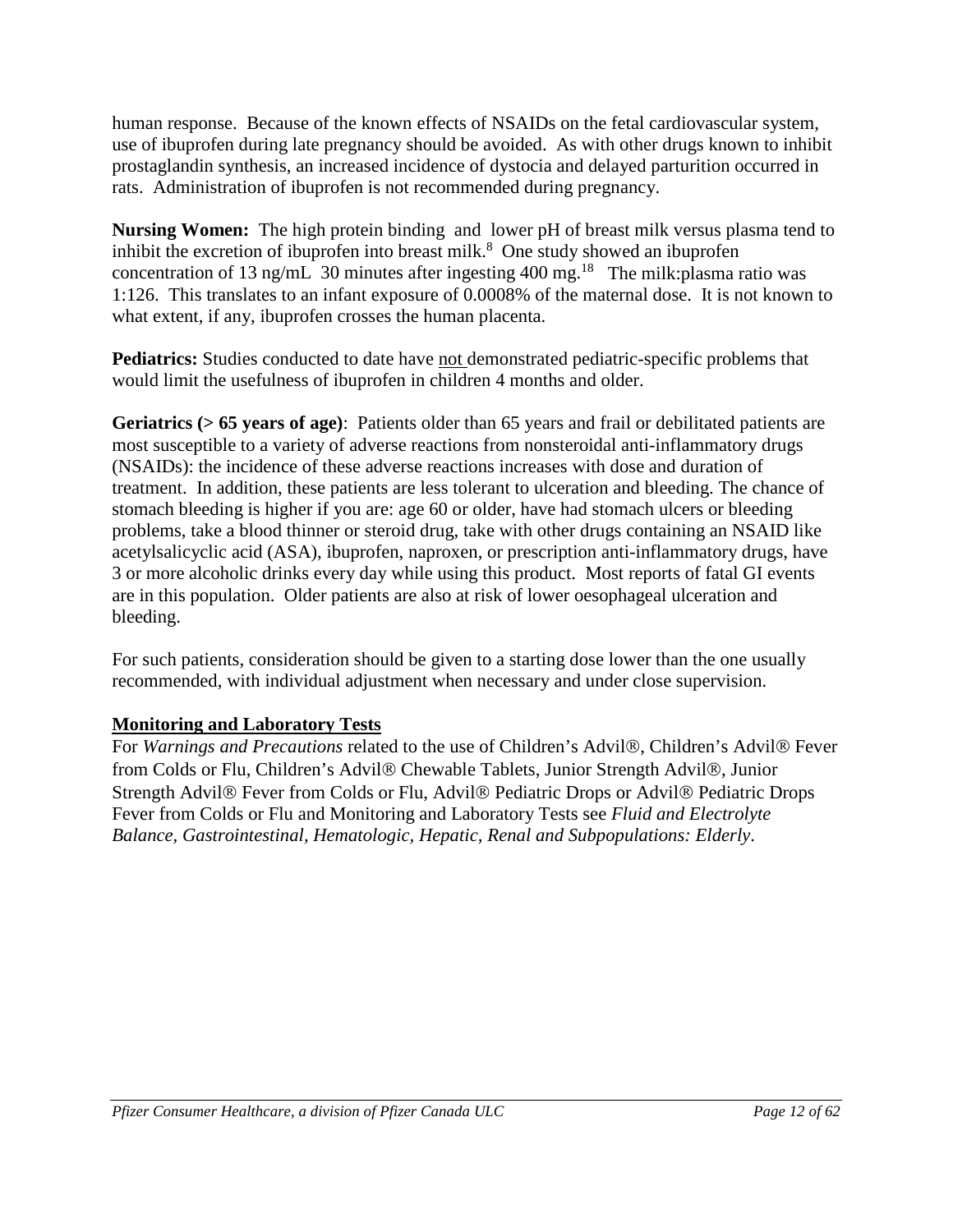## <span id="page-12-0"></span>**ADVERSE REACTIONS**

## **Clinical Trial Adverse Drug Reactions**

*Because clinical trials are conducted under very specific conditions the adverse reaction rates observed in the clinical trials may not reflect the rates observed in practice and should not be compared to the rates in the clinical trials of another drug. Adverse drug reaction information from clinical trials is useful for identifying drug-related adverse events and for approximating rates*.

## **Experience in Children**

Safety studies of ibuprofen suspension in children are among the largest prospective clinical trials ever conducted. Both the Children's Analgesic Medicine Project (CAMP)<sup>93</sup> and the Boston Fever Study <sup>94-96</sup> enrolled a wide age range of children, which supports the generalisability of these studies' findings. These large-scale studies focused on examining the potential risk in children of several rare events that can be related to the pharmacologic action of NSAIDs: GI bleeding, acute renal failure, and anaphylaxis. The Children's Analgesic Medicine Project (CAMP) was a multicenter, all-comers, open-label, prospective study to compare the safety of ibuprofen suspension with acetaminophen suspension in children with fever and/or pain.<sup>93</sup> Four hundred twenty four (424) paediatricians enrolled 41,810 children (aged 1 month to 18 years old) at 69 US clinics. Safety data included information concerning medication use and adverse events summarised by severity and analysed by age groups (younger and older than 2 years). Among 30,238 children who took at least one dose of ibuprofen or acetaminophen, 14,281 were younger ( $\lt 2$  years) and 15,863 were older ( 2 -  $\lt 12$  years).

Within both age groups, the incidence rates for specific AEs, including abdominal pain, insomnia, and hyperkinesia were rare and generally <1% for both treatments. For younger children, fever, vomiting, diarrhea, rhinitis, rash and otitis media were the only AEs with an incidence rate >1% (in either treatment group). For older children, the only AEs with an incidence rate >1% in either group were rhinitis, pharyngitis and otitis media. AEs were generally mild to moderate for both treatments within the two age groups. There were no serious AEs, including anaphylaxis, Reye's syndrome, renal failure, GI bleeding/perforation or necrotizing fasciitis. Overall, ibuprofen exhibited an AE profile similar to acetaminophen in both younger and older children.

The Boston Fever Study<sup>94-96</sup> was a large, randomized, double-blind study that assessed the risk of rare but serious adverse events following the use of ibuprofen suspension in febrile children between the ages of 6 months and 12 years of age. The study evaluated a total of 83,915 children enrolled by 1735 paediatricians, family physicians, and general practitioners in the U.S. Children were randomized to receive ibuprofen suspension 5 mg/kg ( $N=27,948$ ), ibuprofen suspension 10 mg/kg (N=27,837) or acetaminophen suspension 12 mg/kg (N=28,130). Medications were given every 4-6 hours, as needed, up to five doses per day. The study focused on hospitalisations for acute GI bleeding, acute renal failure, and anaphylaxis, as well as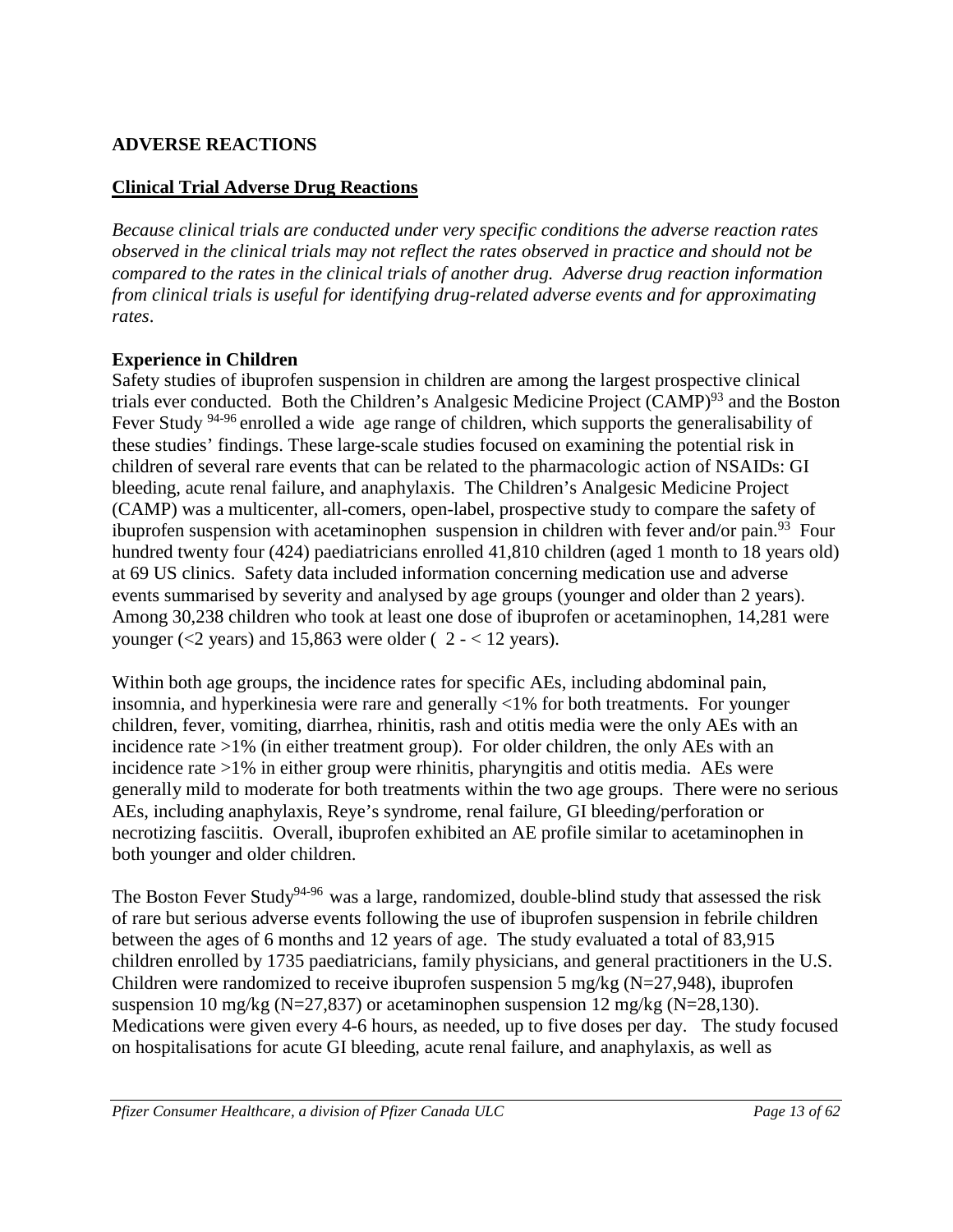monitoring for the occurrence of Reye syndrome. In the entire pediatric population, the authors found no significant difference between ibuprofen- and acetaminophen-treated children in the observed risk of GI bleeding, acute renal failure, or anaphylaxis. No cases of Reye syndrome were seen in febrile children.

The safety findings of the Boston Fever Study are concordant with those of the Children's Analgesic Medicine Project: ibuprofen is well tolerated in children at doses of 20-30 mg/kg/day and higher. No symptom or syndrome emerged in these trials that was not predictable from the drug's pharmacology or could not be anticipated based on ibuprofen's extensive use as an analgesic/antipyretic in adults.

## **Post-Market Adverse Drug Reactions (Prescription Experience)**

The following adverse reactions have been noted in patients treated with prescription doses  $(\geq 1200 \text{ mg/day})$ .

Note: Reactions listed below under Causal Relationship Unknown are those which occurred under circumstances where a causal relationship could not be established. However, in these rarely reported events, the possibility of a relationship to ibuprofen cannot be excluded.

## **Gastrointestinal**

The adverse reactions most frequently seen with prescribed ibuprofen therapy involve the gastrointestinal system.

Incidence 3 to 9%: nausea, epigastric pain, heartburn.

Incidence 1 to 3%: diarrhoea, abdominal distress, nausea and vomiting, indigestion, constipation, abdominal cramps or pain, fullness of the gastrointestinal tract (bloating or flatulence).

Incidence less than 1%: gastric or duodenal ulcer with bleeding and/or perforation, gastrointestinal haemorrhage, melena, hepatitis, jaundice, abnormal liver function (SGOT, serum bilirubin and alkaline phosphatase).

## **Allergic**

Incidence less than 1%: anaphylaxis (See *Contraindications*).

Causal relationship unknown: fever, serum sickness, lupus erythematosus.

## **Central Nervous System**

Incidence 3 to 9%: dizziness.

Incidence 1 to 3%: headache, nervousness.

Incidence less than 1%: depression, insomnia.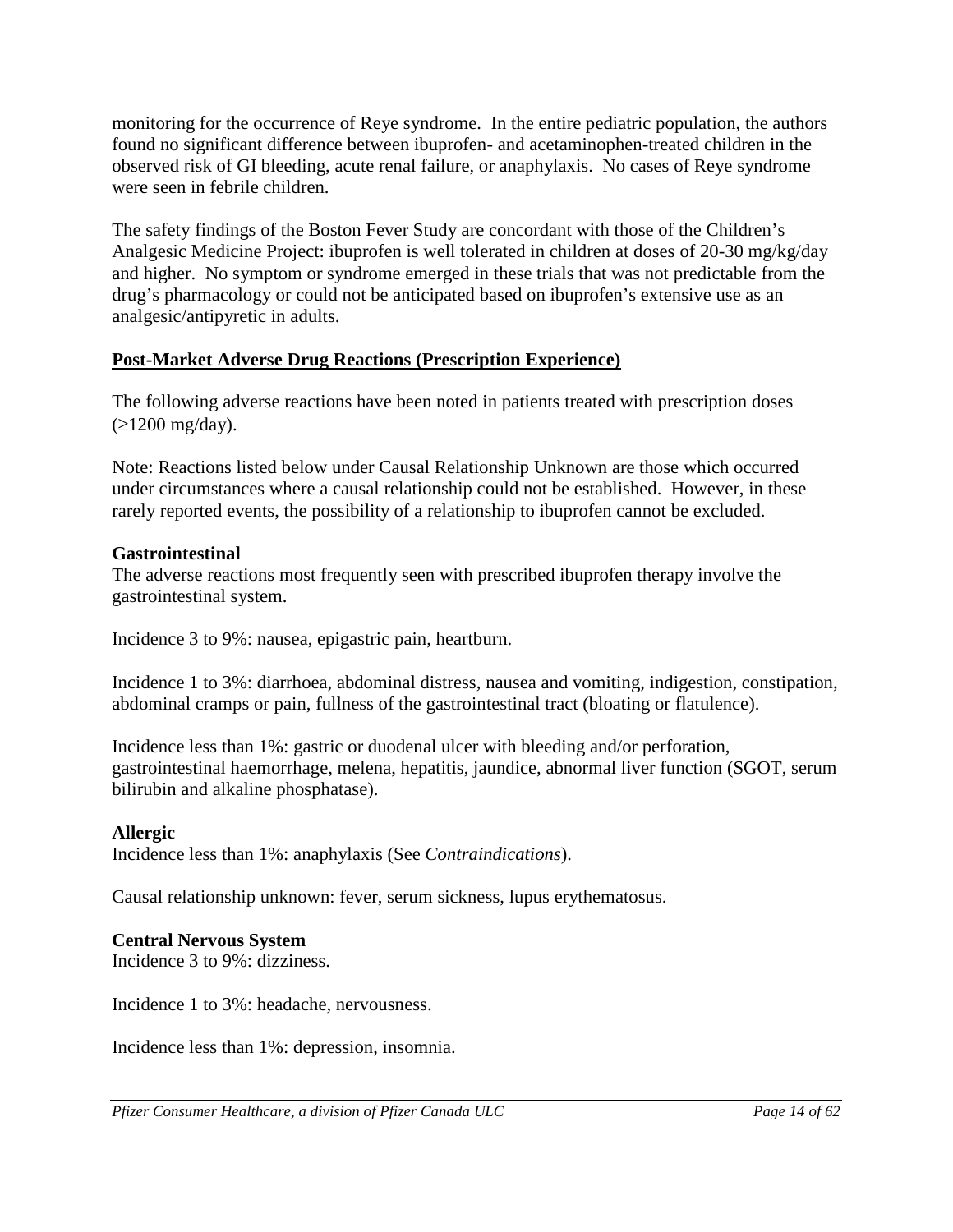Causal relationship unknown: paresthesias, hallucinations, dream abnormalities.

Aseptic meningitis and meningoencephalitis, in one case accompanied by eosinophilia in the cerebrospinal fluid, have been reported in patients who took ibuprofen intermittently and did not have any connective tissue disease.

## **Dermatologic**

Incidence 3 to 9%: rash (including maculopapular type).

Incidence 1 to 3%: pruritus.

Incidence less than 1%: vesiculobullous eruptions, urticaria, erythema multiforme.

Causal relationship unknown: alopecia, Stevens-Johnson syndrome (symptoms include skin itch, rash and/or blisters).

## **Cardiovascular**

Incidence less than 1%: congestive heart failure in patients with marginal cardiac function, elevated blood pressure.

Causal relationship unknown: arrhythmias (sinus tachycardia, sinus bradycardia, palpitations).

## **Special Senses**

Incidence 1 to 3%: tinnitus.

Incidence less than 1%: amblyopia (blurred and/or diminished vision, scotomata and/or changes in colour vision). Any patient with eye complaints during ibuprofen therapy should have an ophthalmological examination.

Causal relationship unknown: conjunctivitis, diplopia, optic neuritis.

## **Hematologic**

Incidence less than 1%: leukopenia, and decreases in haemoglobin and hematocrit.

Causal relationship unknown: haemolytic anaemia, thrombocytopenia, granulocytopenia, bleeding episodes (e.g., purpura, epistaxis, hematuria, menorrhagia).

## **Renal**

Causal relationship unknown: decreased creatinine clearance, polyuria, azotemia.

Like other non-steroidal anti-inflammatory drugs, ibuprofen inhibits renal prostaglandin synthesis, which may decrease renal function and cause sodium retention. Renal blood flow and glomerular filtration rate decreased in patients with mild impairment of renal function who took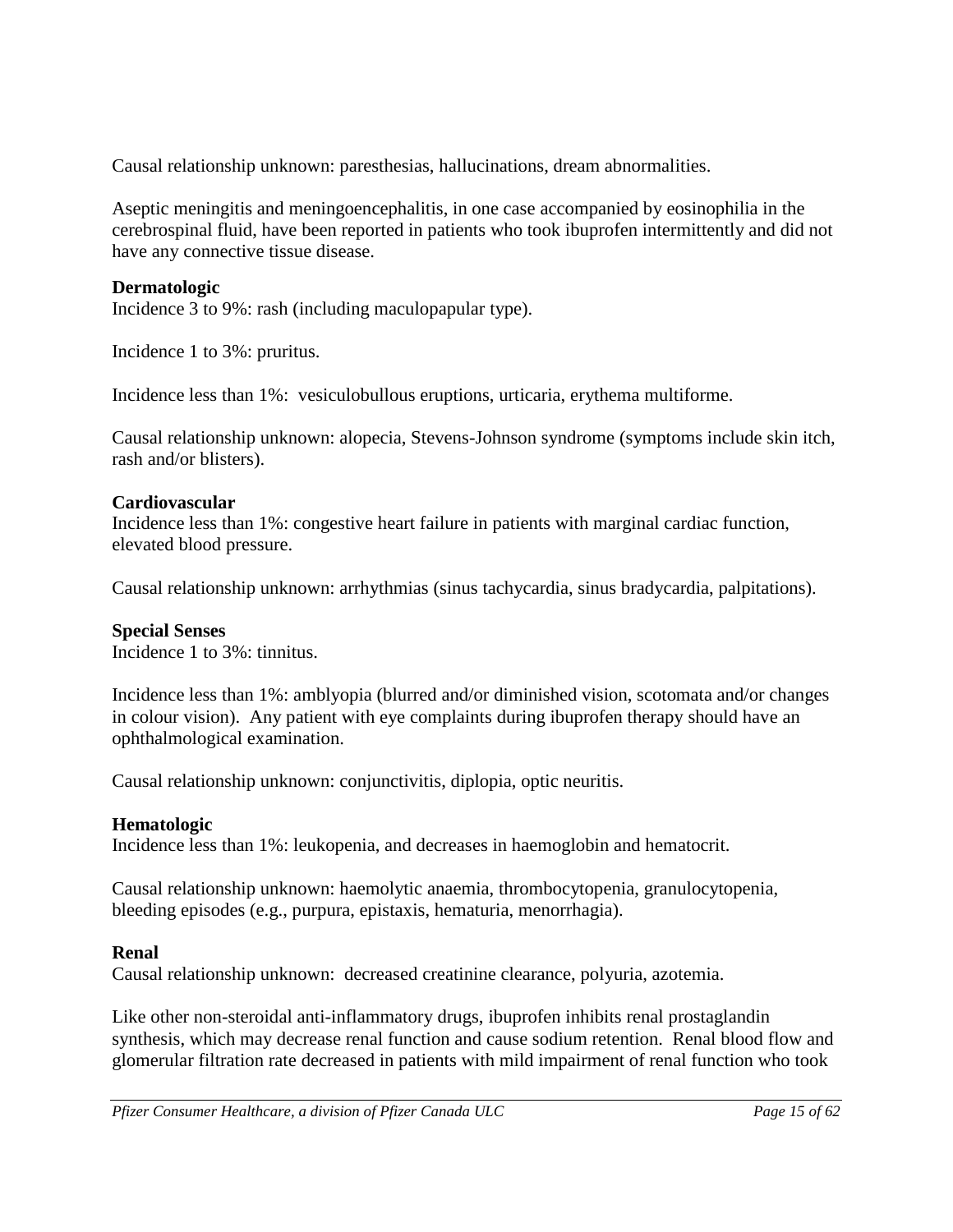1200 mg/day of ibuprofen for one week. Renal papillary necrosis has been reported. A number of factors appear to increase the risk of renal toxicity (See *Warnings and Precautions*).

## **Hepatic**

Incidence less than 1%: Hepatitis, jaundice, abnormal liver function (SGOT, serum bilirubin, and alkaline phosphatase).

## **Endocrine**

Causal relationship unknown: gynecomastia, hypoglycaemic reaction. Menstrual delays of up to two weeks and dysfunctional uterine bleeding occurred in nine patients taking ibuprofen, 400 mg t.i.d., for three days before menses.

## **Metabolic**

Incidence 1 to 3%: decreased appetite, oedema, fluid retention.

Fluid retention generally responds promptly to drug discontinuation (See *Warnings and Precautions).*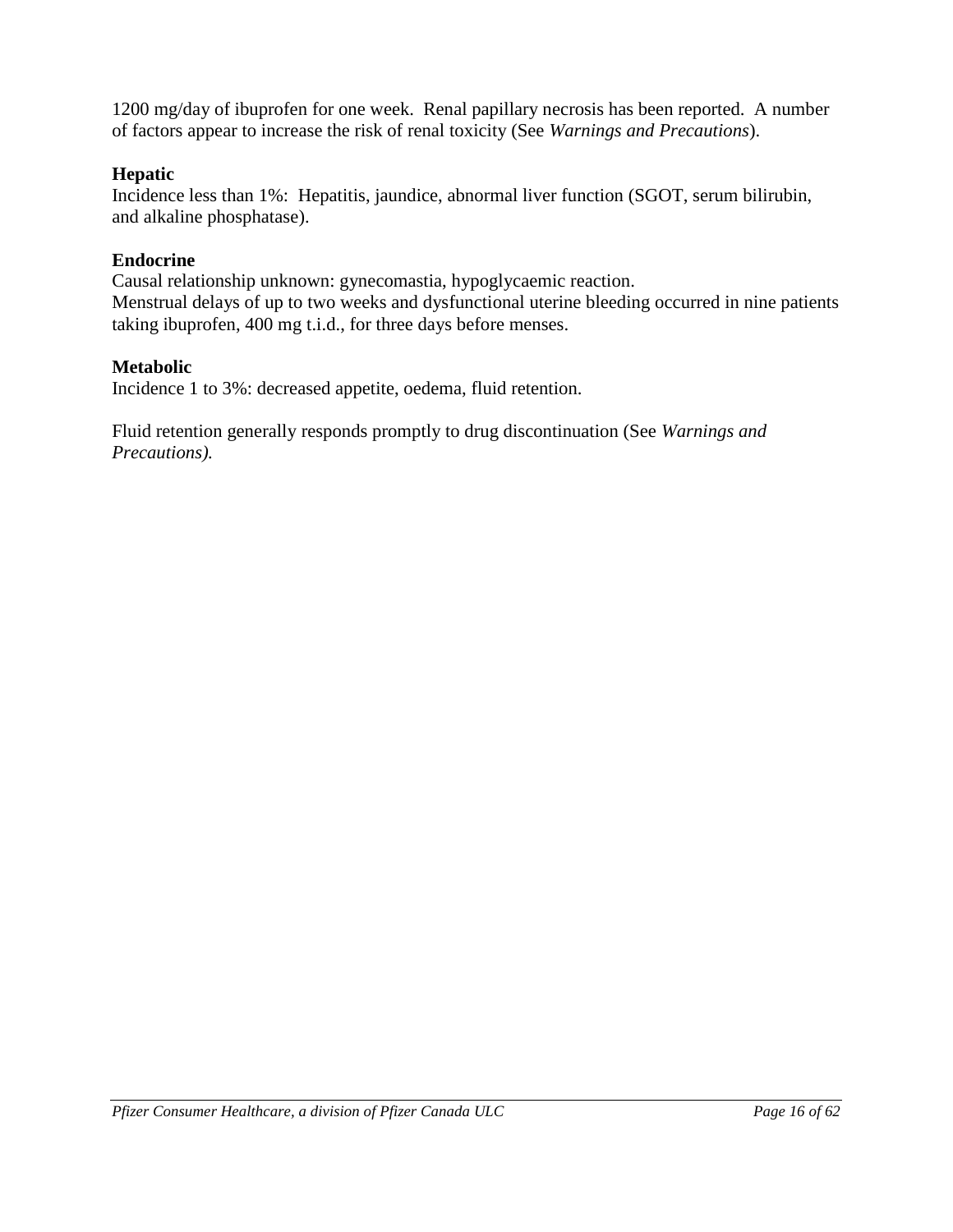## **DRUG INTERACTIONS**

## **Serious Drug Interactions**

- <span id="page-16-0"></span>With acetaminophen may increase the risk of adverse renal effect.
- With acetylsalicylic acid (ASA) or other NSAIDs, may result in possible additive side effects (See *Contraindications*).
- With anticoagulants may increase the risk of GI adverse events (*e.g.,* ulceration and bleeding).
- With antihypertensives the benefit and risk must be weighed individually.
- With digoxin may increase serum digoxin concentration and the risk of digoxin toxicity.
- With diuretics may reduce the diuretic effect.
- With hypoglycaemic agents (oral agents and insulin) may increase the risk of hypoglycaemia.
- With lithium may elevate plasma lithium levels, reduce renal lithium clearance and increase the risk of lithium toxicity.
- With methotrexate may increase the risk of methotrexate toxicity.

## **Overview**

Children's Advil®, Children's Advil® Fever from Colds or Flu, Children's Advil® Chewable Tablets, Junior Strength Advil®, Junior Strength Advil® Fever from Colds or Flu, Advil® Pediatric Drops or Advil<sup>®</sup> Pediatric Drops Fever from Colds or Flu are not recommended for concomitant use with any other NSAIDs, including ASA. Documented or possible drug interactions with Children's Advil®, Children's Advil® Fever from Colds or Flu, Children's Advil<sup>®</sup> Chewable Tablets, Junior Strength Advil<sup>®</sup>, Junior Strength Advil<sup>®</sup> Fever from Colds or Flu, Advil<sup>®</sup> Pediatric Drops or Advil<sup>®</sup> Pediatric Drops Fever from Colds or Flu include acetaminophen, digoxin, anticoagulants, oral antidiabetic agents and insulin, antihypertensives, diuretics, methotrexate, lithium and other protein-bound drugs.

## **Drug-Drug Interactions**

## **Acetaminophen**

Although interactions have not been reported, concurrent use with Children's Advil®, Children's Advil<sup>®</sup> Fever from Colds or Flu, Children's Advil<sup>®</sup> Chewable Tablets, Junior Strength Advil<sup>®</sup>, Junior Strength Advil® Fever from Colds or Flu, Advil® Pediatric Drops or Advil® Pediatric Drops Fever from Colds or Flu is not advisable: it may increase the risk of adverse renal effect.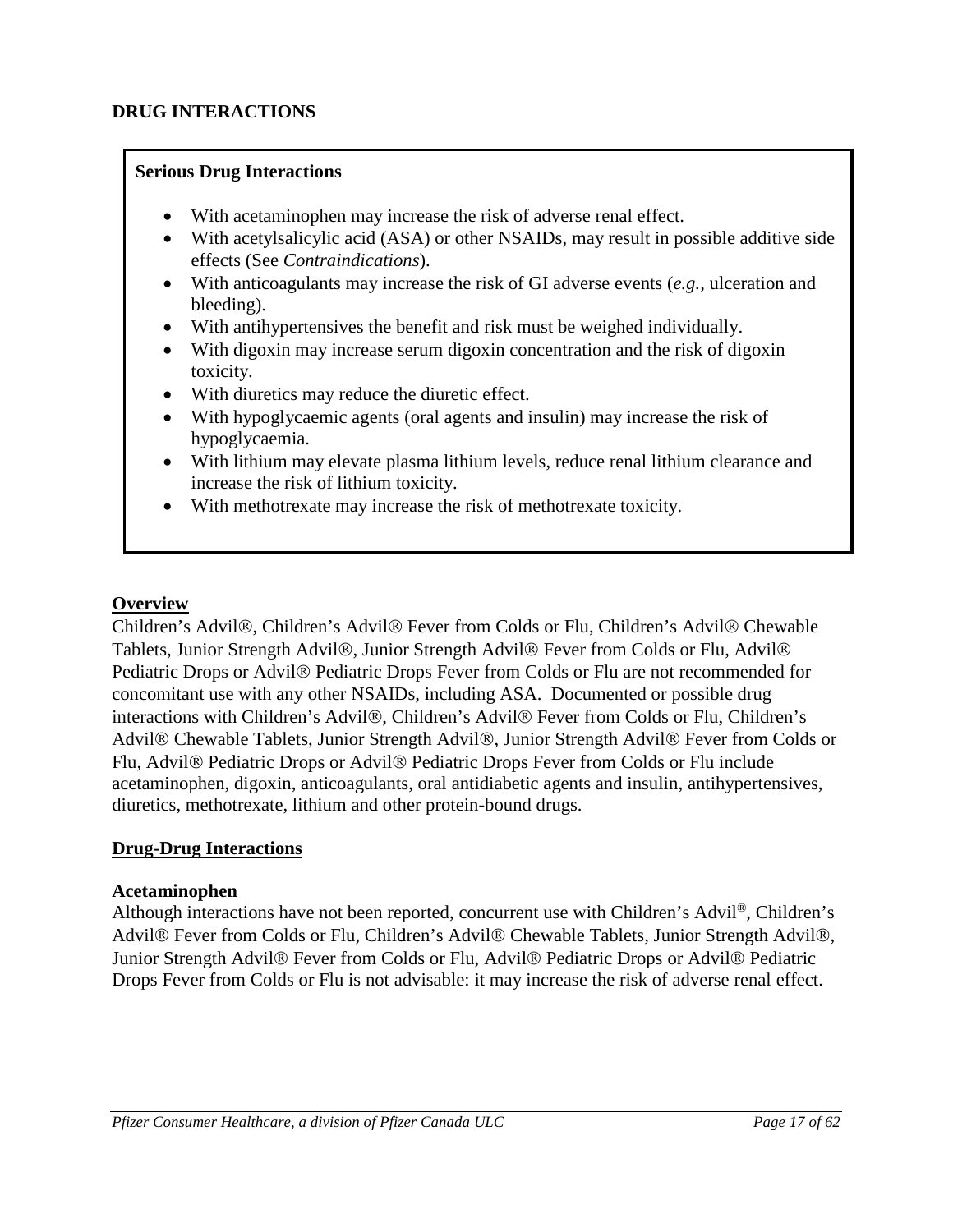## **Acetylsalicylic acid (ASA) or other NSAIDs**

The use of Children's Advil®, Children's Advil® Fever from Colds or Flu, Children's Advil® Chewable Tablets, Junior Strength Advil®, Junior Strength Advil® Fever from Colds or Flu, Advil<sup>®</sup> Pediatric Drops or Advil<sup>®</sup> Pediatric Drops Fever from Colds or Flu in addition to any other NSAID, including ASA, is not recommended due to the possibility of additive side effects. Animal studies show that aspirin given with NSAIDs, including ibuprofen, yields a net decrease in anti-inflammatory activity with lowered blood levels of the non-aspirin drug. Single-dose bioavailability studies in normal volunteers have failed to show an effect of aspirin on ibuprofen blood levels. Correlative clinical studies have not been conducted.

No clinically meaningful loss of cardioprotection was found when patients on low-dose ASA (81 mg) were administered 400 mg ibuprofen  $T.I.D.<sup>108</sup>$ 

## **Acetylsalicylic acid (ASA) Low Dose**

Ibuprofen can interfere with the anti-platelet effect of low-dose ASA (81 - 325 mg per day). Long-term daily use of ibuprofen may render ASA less effective when used for cardioprotection and stroke prevention. To minimize this interaction, regular users of ibuprofen and low-dose, immediate-release ASA should take the ibuprofen at least one hour after or 11 hours before the daily low-dose ASA. The use of delayed-release (e.g. enteric coated) ASA is not recommended when using ibuprofen regularly. Healthcare professionals should advise consumers and patients regarding the appropriate concomitant use of ibuprofen and ASA.

## **Antacids**<sup>79</sup>

A bioavailability study has shown that there was no interference with the absorption of ibuprofen when given in conjunction with an antacid containing aluminium hydroxide and magnesium hydroxide.

## **Antihypertensives**

Prostaglandins are an important factor in cardiovascular homeostasis and inhibition of their synthesis by NSAIDs may interfere with circulatory control. NSAIDs may elevate blood pressure in patients receiving antihypertensive medication. Two meta analyses<sup>72,73</sup> have observed this relationship for NSAIDs as a class and for certain NSAIDs in particular, but ibuprofen did not significantly affect blood pressure in either meta analysis. Consistent with this lack of effect, a study by Davies et al<sup>74</sup> showed that ibuprofen 1600 mg/day for 14 days did not attenuate the antihypertensive effect of two -adrenergic blockers. Houston et al.<sup>75</sup> showed no effect of three weeks' therapy with ibuprofen on the antihypertensive efficacy of verapamil, but it is not known whether this lack of interaction extends to other classes of calcium channel blockers.

When renal perfusion pressure is reduced both prostaglandins and angiotensin II are important mediators of renal autoregulation.<sup>76</sup> As a class, the combination of an NSAID and angiotensin converting enzyme inhibitor theoretically may have the potential to decrease renal function. One study found a clinically significant decrease in renal function in 4 of 17 patients treated with hydrochlorothioazide and fosinopril who received ibuprofen 2400 mg/day for one month.<sup>77</sup>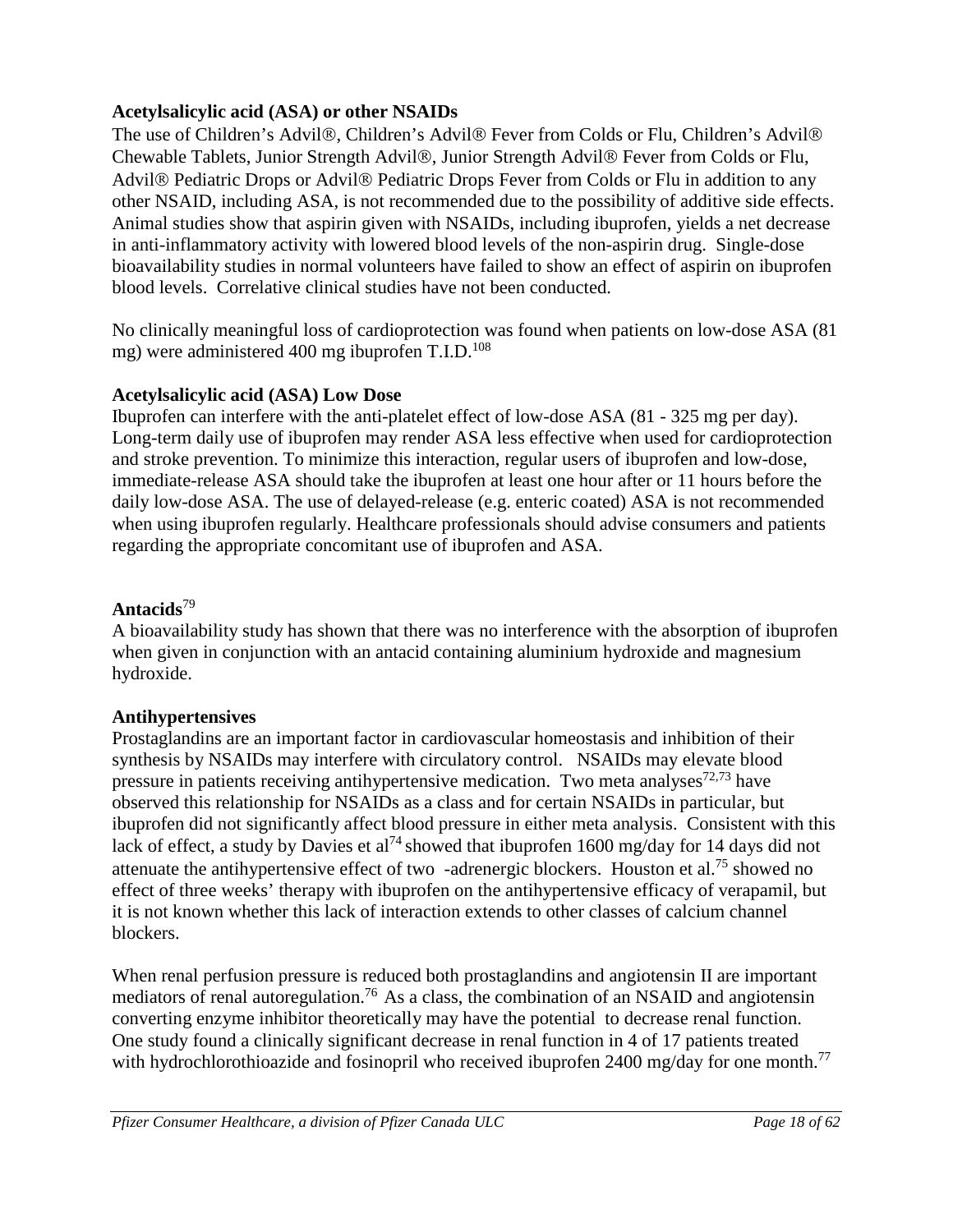In contrast, Minuz<sup>78</sup> found no effect on the antihypertensive effect of enalapril or on plasma renin or aldosterone following two days' treatment with ibuprofen 1200 mg/day.

The relationship of ibuprofen and antihypertensives is clearly not well defined. The benefits of concomitant medication should be analysed and compared to the potential risks before being prescribed. If ibuprofen is being recommended for **long-term** use, then periodic monitoring of blood pressure may be useful. Blood pressure monitoring is not necessary if ibuprofen is being recommended for **short-term** use as an **analgesic**.

## **Coumarin-type**70,71

Numerous studies have shown that the concomitant use of NSAIDs and anticoagulants increases the risk of GI adverse events such as ulceration and bleeding. Because prostaglandins play an important role in hemostasis, and NSAIDs affect platelet function, concurrent therapy of ibuprofen with warfarin requires close monitoring to be certain that no change in anticoagulant dosage is necessary. Several short-term controlled studies failed to show that ibuprofen significantly affected prothrombin time or a variety of other clotting factors when administered to individuals on coumarin-type anticoagulants. Nevertheless, the physician, should be cautious when administering Children's Advil<sup>®</sup>, Children's Advil<sup>®</sup> Fever from Colds or Flu, Children's Advil<sup>®</sup> Chewable Tablets, Junior Strength Advil<sup>®</sup>, Junior Strength Advil<sup>®</sup> Fever from Colds or Flu, Advil<sup>®</sup> Pediatric Drops or Advil<sup>®</sup> Pediatric Drops Fever from Colds or Flu to patients on anticoagulants.

## **Digoxin**<sup>69</sup>

Ibuprofen has been shown to increase serum digoxin concentration. Increased monitoring and dosage adjustments of digitalis glycoside may be necessary during and following concurrent ibuprofen therapy.

## **Diuretics**

Clinical studies, as well as random observations, have shown that ibuprofen can reduce the natriuretic effect of furosemide and thiazides in some patients. This response has been attributed to inhibition of renal prostaglandin synthesis. During concomitant therapy with ibuprofen, the patient should be observed closely for signs of renal failure as well as to assure diuretic efficacy.

## **H-2 antagonists**

In studies with human volunteers, coadministration of cimetidine or ranitidine with ibuprofen had no substantive effect on ibuprofen serum concentrations.

## **Hypoglycaemic Agents**

Ibuprofen may increase hypoglycaemic effects of oral antidiabetic agents and insulin.

## **Lithium**<sup>81</sup>

Ibuprofen produced an elevation of plasma lithium levels and a reduction in renal lithium clearance in a study of eleven normal volunteers. The mean minimum lithium concentration increased 15% and the renal clearance of lithium was decreased by 19% during this period of concomitant drug administration. This effect has been attributed to inhibition of renal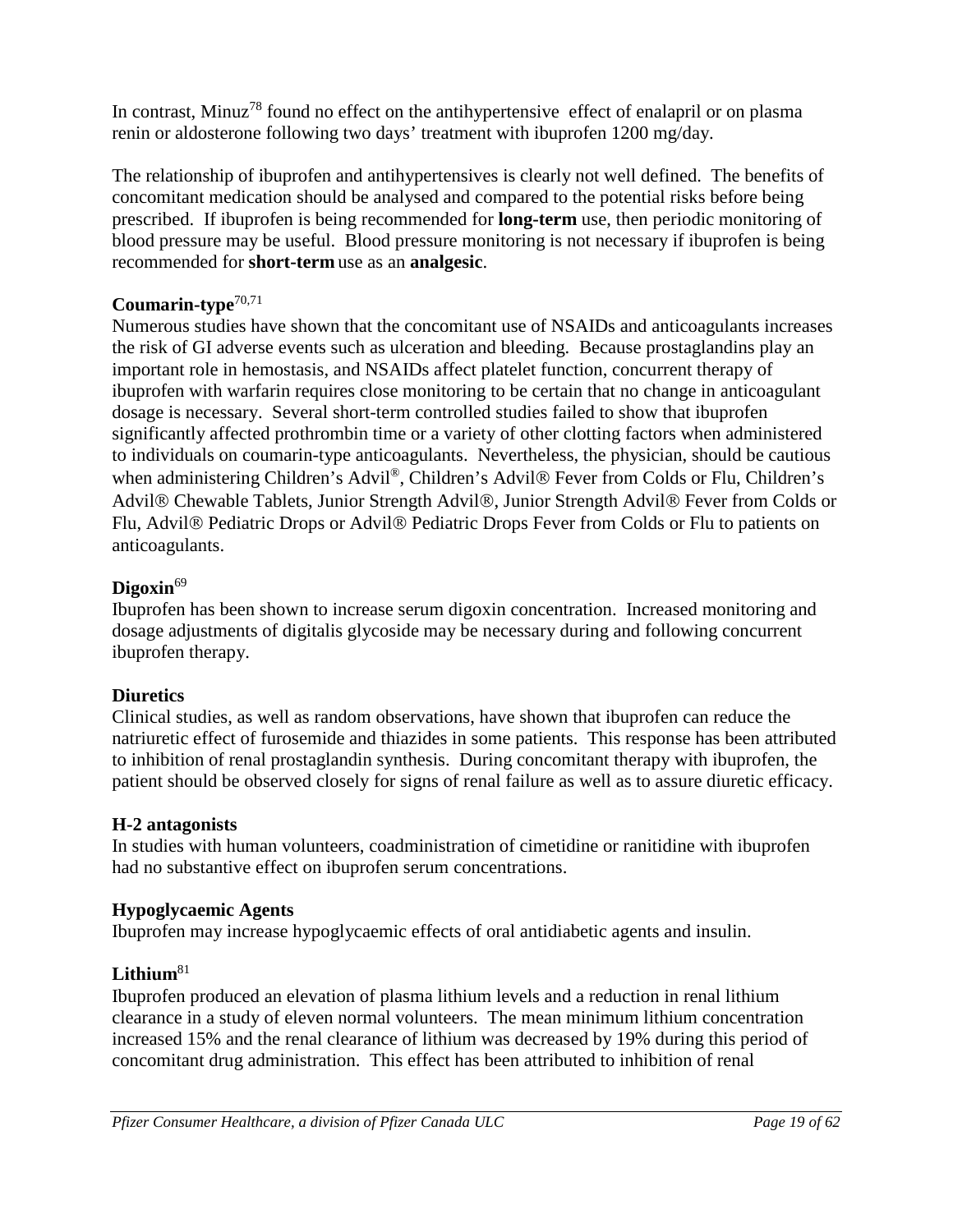prostaglandin synthesis by ibuprofen. Thus, when ibuprofen and lithium are administered concurrently, subjects should be observed carefully for signs of lithium toxicity.

## **Methotrexate**<sup>80</sup>

Ibuprofen as well as other NSAIDs has been reported to competitively inhibit methotrexate accumulation in rabbit kidney slices. This may indicate that ibuprofen could enhance the toxicity of methotrexate. Caution should be used when ibuprofen is administered concomitantly with methotrexate.

## **Selective Serotonin Reuptake Inhibitors (SSRIs)109, 110**

Studies report an increased risk of gastrointestinal (GI) ulceration and bleeding when Ibuprofen as well as other NSAIDs are taken concomitantly with selective serotonin reuptake inhibitors (SSRIs) than when either class of drugs is taken alone (See Warnings and Precautions – Gastrointestinal).

## **Other Drugs**

Although ibuprofen binds extensively to plasma proteins, interactions with other protein-bound drugs occur rarely. Nevertheless, caution should be observed when other drugs, also having a high affinity for protein binding sites, are used concurrently. No interactions have been reported when ibuprofen has been used in conjunction with probenecid, thyroxine, antibiotics (e.g. cyclosporine), phenytoin, corticosteroids or benzodiazepines.

## **Drug-Food Interactions**

Interactions with food have not been established.

## **Drug-Herb Interactions**

Interactions with herbs have not been established.

## **Drug-Laboratory Interactions**

Interactions with laboratory tests have not been established.

## <span id="page-19-0"></span>**DOSAGE AND ADMINISTRATION**

## **Dosing Considerations**

Do not take for fever for more than 3 days or for pain for more than 5 days unless directed by a physician.

The safety issues to consider when developing a dosage regimen of Children's Advil<sup>®</sup>, Children's Advil<sup>®</sup> Fever from Colds or Flu, Children's Advil<sup>®</sup> Chewable Tablets, Junior Strength Advil®, Junior Strength Advil® Fever from Colds or Flu, Advil® Pediatric Drops, Advil<sup>®</sup> Pediatric Drops Fever from Colds or Flu for individual patients is applicable to:

 $\triangleright$  Elderly patients older than 65 years who are frail or debilitated and consideration should be given to a starting dose lower than the one usually recommended (See *Warnings and Precautions*, *Elderly*).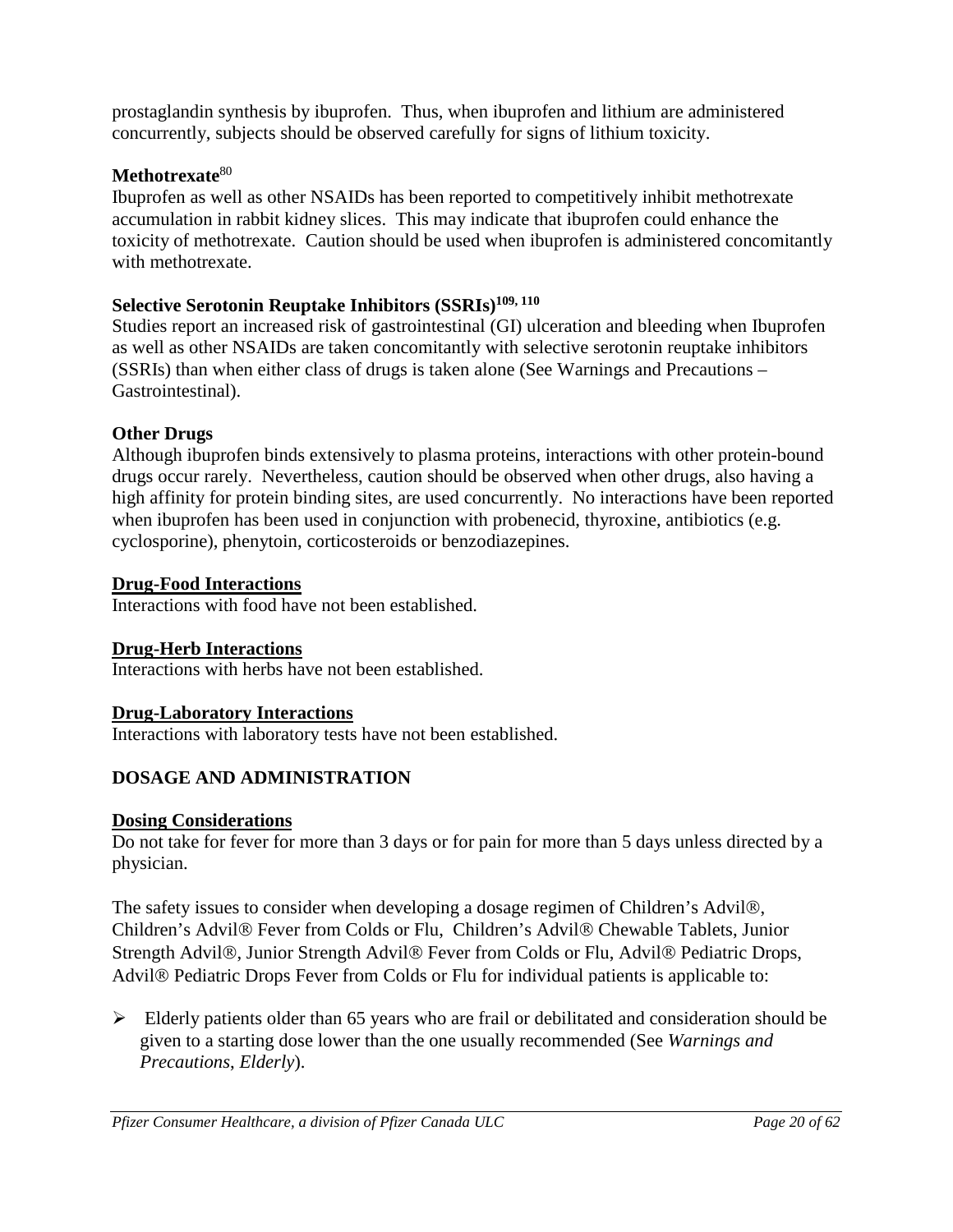## **Recommended Dose and Dosage Adjustment**

**Children under 12 years:**

For all Advil<sup>®</sup> children's products, dose can be determined by using either child's age or **weight. If possible, use weight to dose; otherwise use age.**

| <b>CHILDREN'S ADVIL CHEWABLE TABLETS 50 mg/Tablet</b>                                                                                         |               |           |                                 |  |  |
|-----------------------------------------------------------------------------------------------------------------------------------------------|---------------|-----------|---------------------------------|--|--|
| <b>DIRECTIONS: DOSES BELOW MAY BE REPEATED EVERY 6-8 HOURS WHILE SYMPTOMS PERSIST,</b><br>UP TO 4 DOSES A DAY, OR AS DIRECTED BY A PHYSICIAN. |               |           |                                 |  |  |
| AGE                                                                                                                                           | <b>WEIGHT</b> |           | <b>DOSE</b>                     |  |  |
| (yr)                                                                                                                                          | (kg)          | (lbs)     | (tsp)                           |  |  |
| Under 2                                                                                                                                       | Under 10.9    | Under 24  | Recommend Advil Pediatric Drops |  |  |
| $2 - 3$                                                                                                                                       | $10.9 - 15.9$ | $24 - 35$ | $\mathcal{D}_{\mathcal{L}}$     |  |  |
| $4 - 5$                                                                                                                                       | $16.0 - 21.3$ | $36 - 47$ | 3                               |  |  |
| $6 - 8$                                                                                                                                       | $21.4 - 26.7$ | $48 - 59$ | 4                               |  |  |
| $9-10$                                                                                                                                        | $26.8 - 32.5$ | $60 - 71$ |                                 |  |  |
| $11 - 12$                                                                                                                                     | $32.6 - 43.0$ | $72 - 95$ | 6                               |  |  |

## **CHILDREN'S ADVIL / CHILDREN'S ADVIL FEVER FROM COLDS OR FLU 20mg/ml (or 100mg/5ml)**

**DIRECTIONS:** SHAKE WELL BEFORE USE. DOSES BELOW MAY BE REPEATED EVERY 6-8 HOURS WHILE SYMPTOMS PERSIST, UP TO 3 DOSES A DAY, OR AS DIRECTED BY A PHYSICIAN.

| AGE       | WEIGHT        |           | <b>DOSE</b>                           |  |  |
|-----------|---------------|-----------|---------------------------------------|--|--|
| (yr)      | (kg)          | $(lbs)$   | (tsp)                                 |  |  |
| Under 2   | Under 10.9    | Under 24  | 5 mg/kg (0.25 mL/kg) To be calculated |  |  |
| $2 - 3$   | $10.9 - 15.9$ | $24 - 35$ | 6.0 mL= $1 \frac{1}{4}$ tsp           |  |  |
| $4 - 5$   | $16.0 - 21.3$ | $36 - 47$ | $10 \text{ mL} = 2 \text{ tsp}$       |  |  |
| $6 - 8$   | $21.4 - 26.7$ | $48 - 59$ | 12.5 mL = $2\frac{1}{2}$ tsp          |  |  |
| $9-10$    | $26.8 - 32.5$ | $60 - 71$ | $15$ mL= 3 teaspoons                  |  |  |
| $11 - 12$ | $32.6 - 43.0$ | $72 - 95$ | 19.0 mL= $3\frac{3}{4}$ tsp           |  |  |
|           |               |           |                                       |  |  |

*Note:* Advil brand of ibuprofen is available for adults in tablet/caplet/capsule dosage/liquid gel forms. The equivalent adult dosage of Children's Advil or Children's Advil Fever from Colds or Flu (100 mg/5 mL) is 10 mL (2 teaspoons equivalent to 200 mg) taken every 4 hours or 20 mL (4 teaspoons equivalent to 400 mg) taken every 6 to 8 hours as needed. Do not to exceed 60 mL (12 teaspoons equivalent to 1200 mg) in 24 hours unless directed by a physician.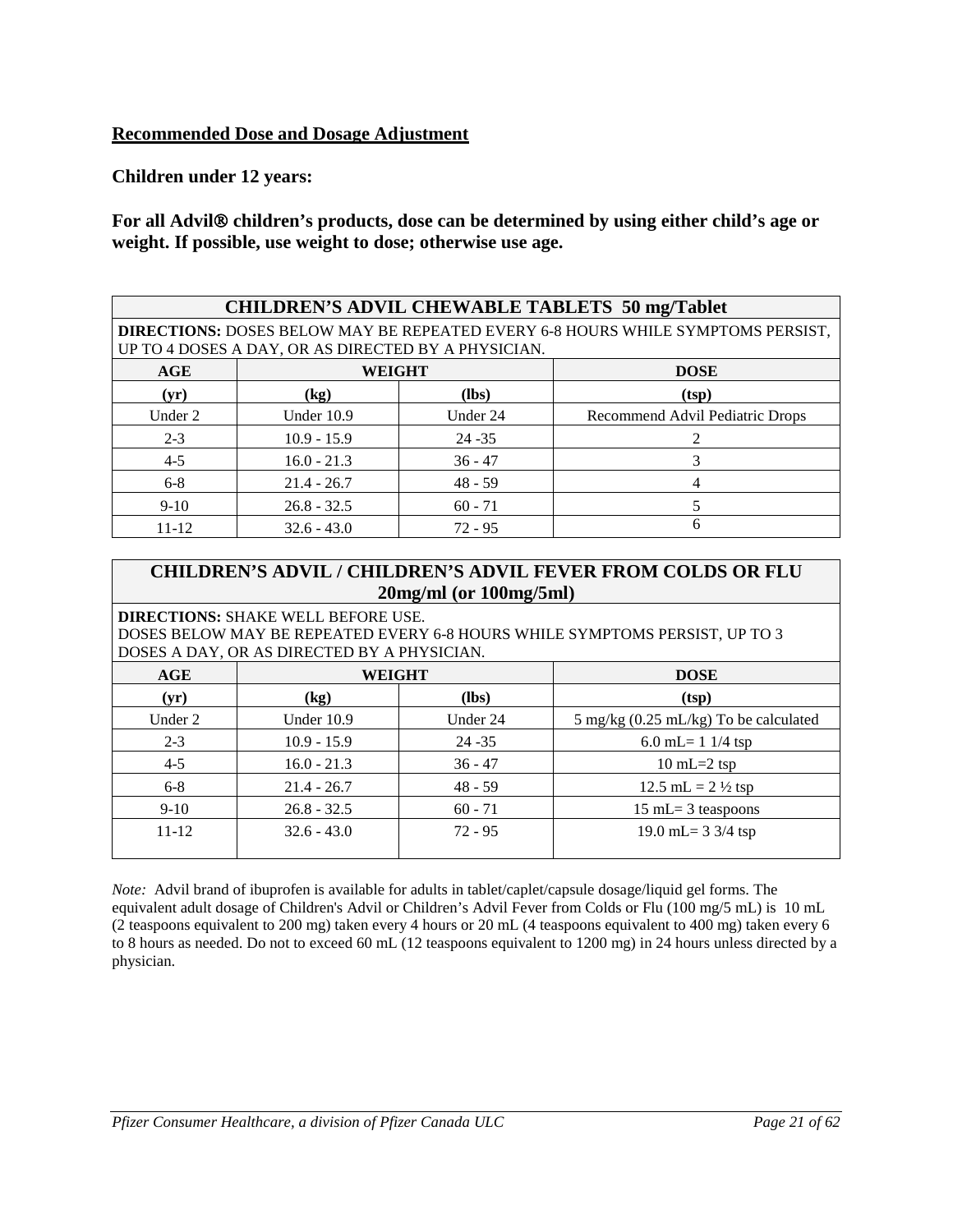## **JUNIOR STRENGTH ADVIL / JUNIOR STRENGTH ADVIL FEVER FROM COLDS OR FLU 100 mg/Tablet**

**DIRECTIONS:** DOSES BELOW MAY BE REPEATED EVERY 6-8 HOURS WHILE SYMPTOMS PERSIST, UP TO 4 DOSES A DAY, OR AS DIRECTED BY A PHYSICIAN.

| AGE     | WEIGHT                     |           | <b>DOSE</b>                                                                         |
|---------|----------------------------|-----------|-------------------------------------------------------------------------------------|
| (yr)    | $\left(\mathbf{kg}\right)$ | (lbs)     | (tsp)                                                                               |
| Under 2 | Under 10.9                 | Under 24  | Recommend Advil Pediatric Drops or Advil<br>Pediatric Drops Fever from Colds or Flu |
| $2 - 3$ | $10.9 - 15.9$              | $24 - 35$ |                                                                                     |
| $4 - 5$ | $16.0 - 21.3$              | $36 - 47$ | $1\frac{1}{2}$                                                                      |
| $6 - 8$ | $21.4 - 26.7$              | $48 - 59$ |                                                                                     |
| $9-10$  | $26.8 - 32.5$              | $60 - 71$ | $2\frac{1}{2}$                                                                      |
| 11-12   | $32.6 - 43.0$              | $72 - 95$ |                                                                                     |

*Note:* ADVIL brand of ibuprofen is available for adults in tablet/caplet/capsule/liquid gel dosage forms. The equivalent adult dosage of Junior Strength Advil or Junior Strength Advil Fever from Colds or Flu, (100 mg/tablet), is 2 tablets (200 mg) taken every 4 hours or 4 tablets (400 mg) taken every 6 to 8 hours as needed. Do not to exceed 12 tablets (1200 mg) in 24 hours unless directed by a physician.

## **ADVIL PEDIATRIC DROPS / ADVIL PEDIATRIC DROPS FEVER FROM COLDS OR FLU 40mg/ml (or 200mg/5ml)**

**DIRECTIONS:** SHAKE WELL BEFORE USE. USE ONLY WITH ENCLOSED ORAL SYRINGE. DOSES BELOW MAY BE REPEATED EVERY 6-8 HOURS WHILE SYMPTOMS PERSIST, UP TO 3 DOSES A DAY, OR AS DIRECTED BY A PHYSICIAN.

| Age            | Weight       |              |                                  | <b>Dosage</b>     |
|----------------|--------------|--------------|----------------------------------|-------------------|
|                | (kg)         | (lbs)        |                                  |                   |
| $0-3$ months   | $2.5 - 5.4$  | $5.5 - 11.9$ | $5 \text{ mg/kg}$                | To be calculated  |
| 4-11 months    | $5.5 - 7.9$  | $12 - 17.5$  | $5 \text{ mg/kg}$                | 1.0 <sub>m1</sub> |
| $12-23$ months | $8.0 - 10.8$ | $18 - 23$    | $5 \text{ mg/kg}$                | $1.4$ ml          |
| $2 - 3$ years  | 10.9-15.9    | $24 - 35$    | $10 \frac{\text{mg}}{\text{kg}}$ | $3.0$ ml          |

## **Missed Dose**

Take the missed dose as soon as you remember. If it is almost time for your next dose, wait until then to take your medicine and skip the missed dose. Do not take two doses at the same time.

## **Administration**

See *Recommended Dose and Dosage Adjustment.*

## <span id="page-21-0"></span>**OVERDOSAGE**

## **Symptoms of Overdose**97-99

The toxicity of ibuprofen overdose is dependent upon the amount of drug ingested and the time elapsed since ingestion; individual responses may vary, thus making it necessary to evaluate each case separately. Although uncommon, serious toxicity and death have been reported with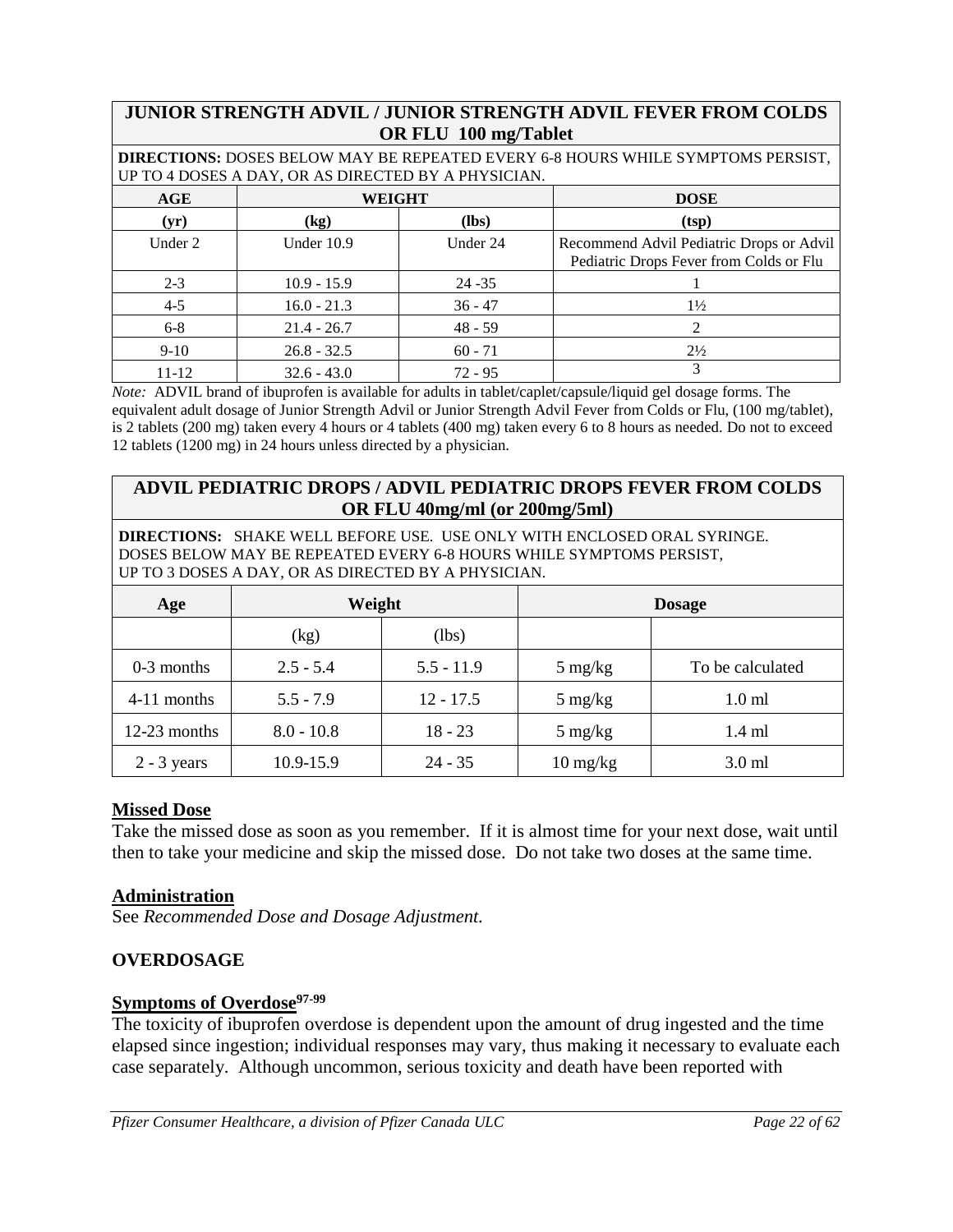ibuprofen overdosage. The most frequently reported symptoms of ibuprofen overdose include abdominal pain, nausea, vomiting, lethargy and drowsiness. Other CNS symptoms include headache, tinnitus, CNS depression and seizures. Metabolic acidosis, coma, acute renal failure and apnoea (primarily in very young pediatric patients) may rarely occur. Cardiovascular toxicity, including hypotension, bradycardia, tachycardia and atrial fibrillation, also have been reported.

## **Treatment of Overdose**

In cases of acute overdose, the stomach should be emptied through induction of emesis (in alert patients only) or gastric lavage. Emesis is most effective if initiated within 30 minutes of ingestion. Orally administered activated charcoal may help in reducing the absorption of ibuprofen when given less than 2 hours following ingestion. There is some evidence that repeated administration of activated charcoal may bind the medication that has diffused from the circulation. 109 Inducing diuresis may be helpful. The treatment of acute overdose is primarily supportive. Management of hypotension, acidosis and gastrointestinal bleeding may be necessary.

**In pediatric patients**, the estimated amount of ibuprofen ingested per body weight may be helpful to predict the potential for development of toxicity although each case must be evaluated. Ingestion of less than 100 mg/kg is unlikely to produce toxicity. Pediatric patients ingesting 100 to 200 mg/kg may be managed with induced emesis and a minimal observation time of at least four hours. Pediatric patients ingesting 200 to 400 mg/kg of ibuprofen should have immediate gastric emptying and at least four hours observation. Pediatric patients ingesting greater than 400 mg/kg require immediate medical referral, careful observation and appropriate supportive therapy. Induced emesis is not recommended in overdoses greater than 400 mg/kg because of the risk for convulsions and the potential for aspiration of gastric contents.

**In adult patients**, the dose reportedly ingested does not appear to be predictive of toxicity. The need for referral and follow-up must be judged by the circumstances at the time of the overdose ingestion. Symptomatic adults should be carefully evaluated, observed and supported.

For management of a suspected drug overdose, contact your regional Poison Control Centre.

## **Examples of Ibuprofen Overdose**

A 41-year-old man with multiple medical problems, including long-term renal insufficiency, developed near-fatal acute renal failure after ingestion of a massive dose  $(36 g)$  of ibuprofen [<sup>1</sup>]. He required dialysis for several months, at which point his renal function improved.

In children, ibuprofen overdoses less than 100 mg/kg are unlikely to produce toxicity. In adults, the dose of ibuprofen reportedly ingested does not appear to be predictive of toxicity.

With electrolyte replacement and other intensive measures, a 21-month-old child recovered within 5 days after accidental ingestion of 8 g of ibuprofen  $[^2]$ . A 2-year-old child who ingested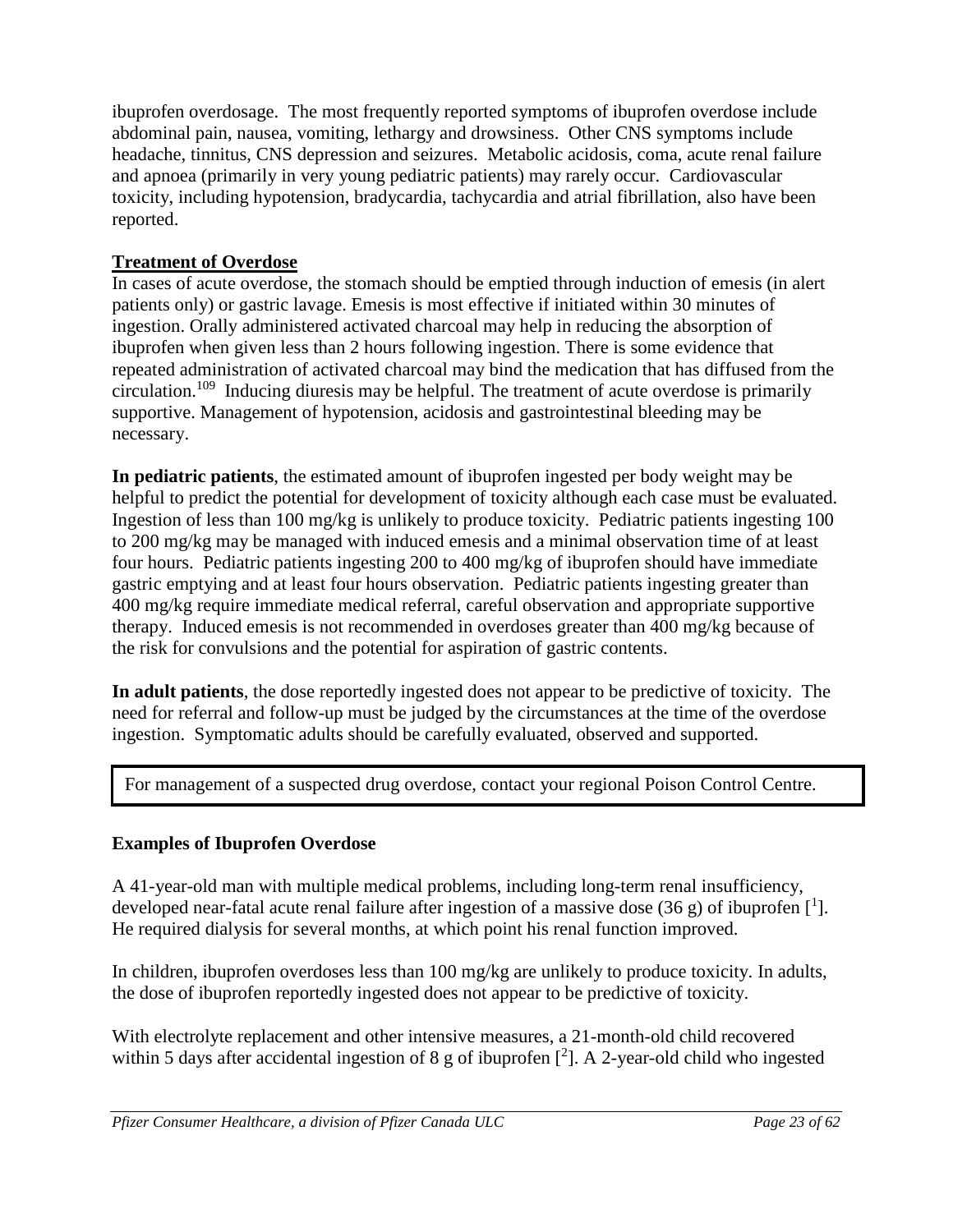approximately 8 g of ibuprofen was treated with activated charcoal, developed metabolic acidosis and acute renal insufficiency, and recovered within 72 hours  $[^3]$ . A 6-year-old child became comatose after ingesting 6 g of ibuprofen  $[4]$ . He was treated with gastric lavage, charcoal, and various supportive measures and recovered within 24 hours.

## <span id="page-23-0"></span>**ACTION AND CLINICAL PHARMACOLOGY**

## **Mechanism of Action**

Ibuprofen, like all nonsteroidal anti-inflammatory drugs (NSAIDs), is an analgesic, antipyretic, and anti-inflammatory medication.<sup>1</sup> There is strong evidence to support the view that the main mechanism of action of ibuprofen (like other NSAIDs) is related to decreasing prostaglandin biosynthesis.<sup>2</sup>

Prostaglandins are naturally-occurring fatty acid derivatives that are widely distributed in the tissues. They are believed to be a common factor in the production of pain, fever, and inflammation. Prostaglandins are believed to sensitise tissues to pain- and inflammationproducing mediators such as histamine, 5-hydroxytryptamine, and kinins. The enzyme catalysing the committed step in prostaglandin biosynthesis is prostaglandin endoperoxide synthase, also known as cyclooxygenase. There is significant evidence that the main mechanism of analgesic/antipyretic action of NSAIDs is prostaglandin biosynthesis inhibition.<sup>3</sup> Other pharmacologic effects such as lysosome and plasma membrane stabilisation have been observed, but the potential relevance of these effects to ibuprofen-induced analgesia and antipyresis is unclear.

A recent study confirmed that ibuprofen 400 mg provided a significantly faster onset of relief as measured by first perceptible relief, meaningful relief, per cent attaining complete relief, and superior overall analgesic efficacy compared to acetaminophen 1000 mg for relief of episodic tension-type headache. $^{22}$ 

**Absorption:** Ibuprofen is rapidly and almost completely absorbed. Peak serum concentration occurs within 1-2 hours in adults.<sup>4</sup> Advil $\otimes$  Liqui-Gels contain solubilized ibuprofen which has peak serum concentrations within 36-42 minutes. In febrile children ages 3 months to < 12 years, the time of peak serum concentration was 1.60 and 1.54 hours for ibuprofen 5 mg/kg and 10 mg/kg, respectively.<sup>5</sup> Nahata<sup>6</sup> found a time to peak concentration of 1.1 and 1.2 hours for these respective doses. A similar study in febrile children by Walson<sup>7</sup> which used an ibuprofen suspension showed a time of peak serum concentration of 1.3 and 1.7 hours for ibuprofen 5 mg/kg and 10 mg/kg, respectively. Walson also found that mean ibuprofen plasma concentration at one hour was 21.7 6.7 and 28.4 15.2 g/mL for 5 mg/kg and 10 mg/kg, respectively. Food decreases the rate but not the extent of absorption.4

**Distribution:** The volume of distribution in adults after oral administration is 0.1-0.2 L/kg.<sup>8</sup> In febrile children the volume of distribution is 0.18 and 0.22 L/kg for ibuprofen 5 mg/kg and 10 mg/kg, respectively.<sup>5</sup>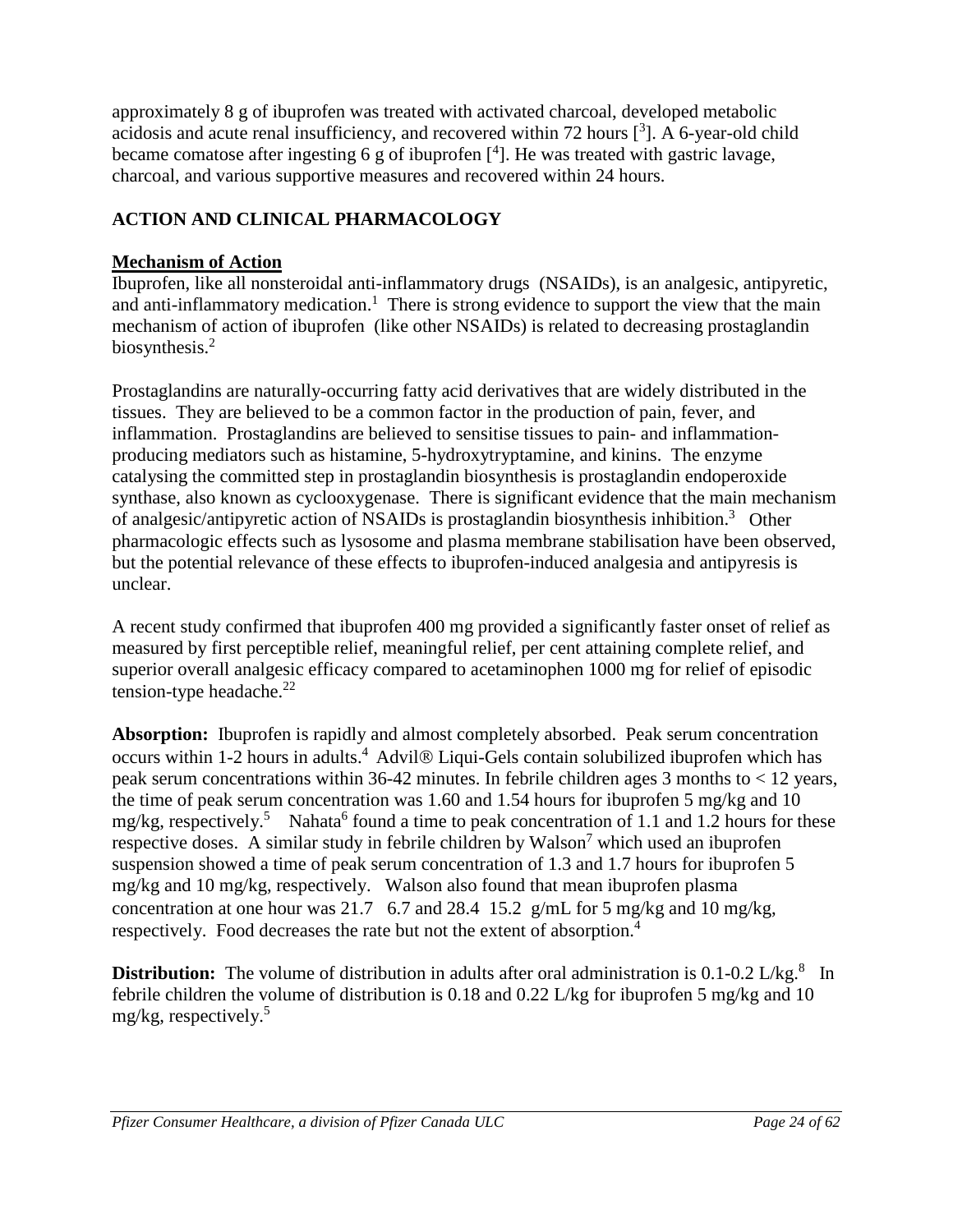At therapeutic concentrations ibuprofen is highly bound to whole human plasma and to site II of purified albumin.<sup>8</sup> There is no appreciable plasma accumulation of ibuprofen or its metabolites with repeated doses.<sup>4</sup>

 Ibuprofen excretion in breast milk following ingestion of one 400 mg ibuprofen tablet every 6 hours for five doses was below the level (i.e.,  $1\mu\text{g/mL}$ ) of detection.<sup>17</sup> However, a later study using a more sensitive assay showed ibuprofen to be rapidly excreted in breast milk 30 minutes following oral ingestion of 400 mg of ibuprofen at a concentration of 13 ng/mL. A milk: plasma ratio of 1:126 was determined and the exposure of a suckling infant was calculated to be approximately 0.0008% of the maternal dose.<sup>18</sup> It is not known whether ibuprofen crosses the placenta.

**Metabolism:** Ibuprofen is a racemic mixture of R–(-) ibuprofen and S-(+) ibuprofen. R-(-) ibuprofen undergoes extensive enantiomeric conversion to S-(+) ibuprofen in humans, averaging between 53% and 65%.<sup>9</sup> S-(+) ibuprofen is believed to be the pharmacologically more active enantiomer. Two major metabolites, 2-[4-(2-carboxypropyl)phenyl] propionic acid and 2-[4-(2hydroxy-2-methylpropyl]propionic acid, have been identified in plasma and urine.<sup>10</sup> The metabolites 1-hydroxyibuprofen and 3-hydroxyibuprofen have also been found in urine in very small concentrations.<sup>11,12</sup> Cytochrome P450 (CYP) 2C9 has been identified as the most important catalyst for formation of all oxidative metabolites of  $R$ -(-) and  $S$ -(+) ibuprofen.<sup>13</sup> Approximately 80% of a dose is recovered in urine, primarily as carboxymetabolites and conjugated hydroxymetabolites.<sup>8</sup> Ibuprofen does not appear to induce the formation of drug metabolising enzymes in the rat. $^{10}$ 

**Excretion:** Ibuprofen's plasma half-life in adults is 1.5-2.0 hours.<sup>14</sup> In febrile children the plasma half-life is 1.65 and 1.48 hours for ibuprofen 5 mg/kg and 10 mg/kg, respectively.5 Parent drug and metabolites are primarily excreted in the urine; bile and faeces are relatively minor elimination routes. Total recovery in urine is between 70% and 90% of the administered dose within  $24$  hours.<sup>8</sup>

There is no evidence of a differential metabolism or elimination of ibuprofen in the elderly. A pharmacokinetic evaluation of ibuprofen in geriatric subjects (65 to 78 years) compared with young adult subjects (22 to 35 years) found that there was no clinically significant difference in the kinetic profiles of ibuprofen for these age groups.<sup>15</sup> Furthermore, there was no statistically significant difference between the two populations in the urinary excretion pattern of the drug and its major metabolites.

The pharmacokinetics of ibuprofen have also been evaluated in children, in whom the metabolism has been shown to be similar to that reported for adults. Walson reported that for ibuprofen 10 mg/kg given to children under 12 years of age, peak plasma concentration occurred at 1.5 hours and then declined with a plasma half-life of 1.8 hours.<sup>16</sup> Thus, ibuprofen appears to exhibit a similar pharmacokinetic profile in all age groups examined.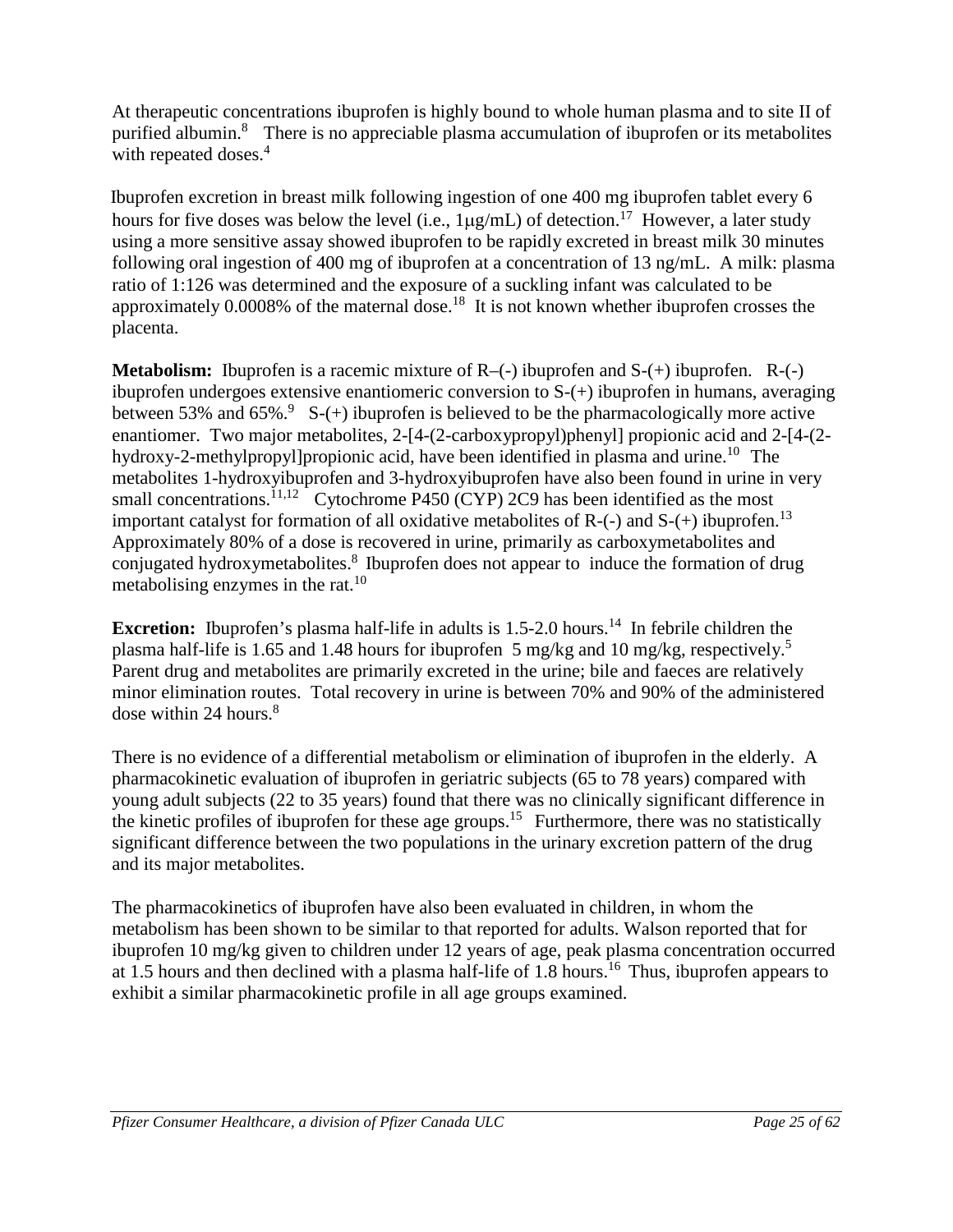## <span id="page-25-0"></span>**STORAGE AND STABILITY**

Children's Advil®, Children's Advil® Fever from Colds or Flu, Children's Advil® Chewable Tablets, Junior Strength Advil®, Junior Strength Advil® Fever from Colds or Flu, Advil® Pediatric Drops and Advil® Pediatric Drops Fever from Colds or Flu should be stored in tightlyclosed containers under room temperature (15-30°C) conditions.

## <span id="page-25-1"></span>**SPECIAL HANDLING INSTRUCTIONS**

Not applicable.

## <span id="page-25-2"></span>**DOSAGE FORMS, COMPOSITION AND PACKAGING**

## **For Children:**

| <b>Product name</b>      | <b>Product</b>     | Chharen s Aavn® and Chharen s Aavn® fever from Colas of Fia.<br><b>Product Appearance</b> | <b>Container size</b> | <b>Dosing Cup</b> |
|--------------------------|--------------------|-------------------------------------------------------------------------------------------|-----------------------|-------------------|
|                          | <b>Strengths</b>   |                                                                                           | (commercial and/or    | <b>Size</b>       |
|                          |                    |                                                                                           | professional sample)  |                   |
| Children's               | $100$ mg/ $5$      | Translucent blue, blue                                                                    | Polypropylene bottles | $20$ mL           |
| Advil®                   | mL                 | raspberry-flavoured, dye-free                                                             | of 100 ml and 230 ml  | natural           |
|                          |                    | suspension                                                                                |                       | plastic           |
|                          |                    | Translucent red, fruit-flavored                                                           | Polypropylene bottles | molded            |
|                          |                    | suspension                                                                                | of 100 ml             | dosage cup        |
|                          |                    | Translucent purple, grape-                                                                | Polypropylene bottles |                   |
|                          |                    | flavoured suspension                                                                      | of 100 ml             |                   |
|                          |                    | White to off-white translucent,                                                           | Polypropylene         |                   |
|                          |                    | berry-flavoured, dye-free                                                                 | bottlesof 100 ml      |                   |
|                          |                    | suspension                                                                                |                       |                   |
|                          |                    | White to off-white, bubble gum-                                                           | Polypropylene bottles |                   |
|                          |                    | flavoured dye-free suspension                                                             | of 100 ml, 120 ml and |                   |
|                          |                    |                                                                                           | 230 ml                |                   |
|                          |                    | White to off-white, grape-                                                                | Polypropylene bottles |                   |
|                          |                    | flavoured dye-free suspension                                                             | of 100 ml, 120 ml 230 |                   |
|                          |                    |                                                                                           | ml and 260 ml         |                   |
|                          |                    | White to off-white translucent,                                                           | Polypropylene bottles |                   |
|                          |                    | berry-flavoured sugar free, dye-                                                          | of 120 ml             |                   |
|                          |                    | free suspension                                                                           |                       |                   |
| Children's               | $100 \text{ mg}/5$ | White to off-white, grape-                                                                | Polypropylene bottles | $20$ mL           |
| Advil <sup>®</sup> Fever | mL                 | flavoured dye-free suspension                                                             | of 100 ml             | natural           |
| from Colds or Flu        |                    |                                                                                           |                       | plastic           |
|                          |                    |                                                                                           |                       | molded            |
|                          |                    |                                                                                           |                       | dosage cup        |

## **Children's Advil and Children's Advil Fever from Colds or Flu:**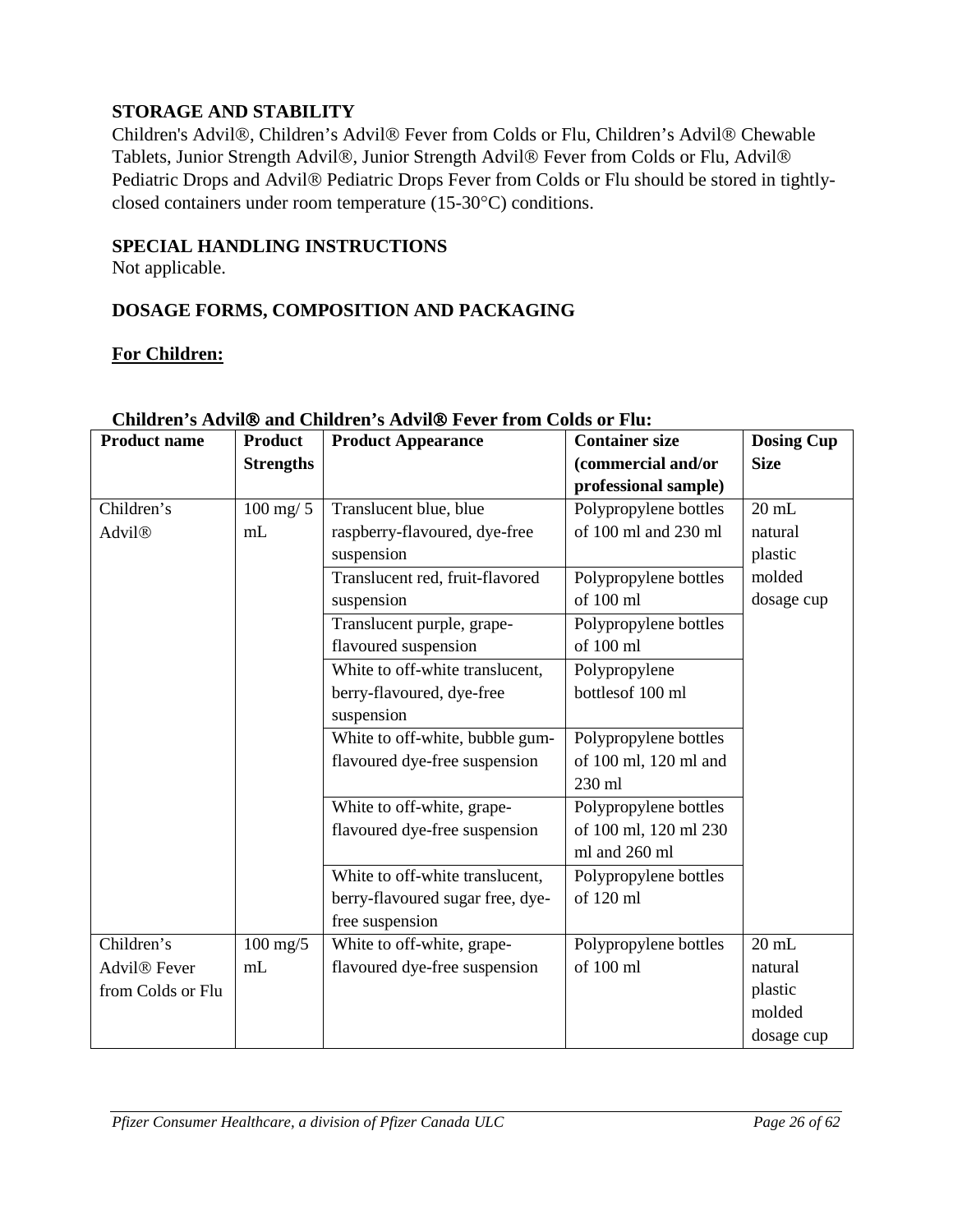## *Non-medicinal ingredients:*

Blue Raspberry Flavour: Carboxymethylcellulose sodium, citric acid, disodium EDTA, FD&C Blue No. 1, flavour, glycerin, microcrystalline cellulose, polysorbate 80, sodium benzoate, sodium citrate, sorbitol, sucrose, water, xanthan gum.

Dye-Free Berry Flavour: Carboxymethylcellulose sodium, citric acid, disodium EDTA, flavour, glycerin, microcrystalline cellulose, polysorbate 80, sodium benzoate, sodium citrate, sorbitol, sucrose, water, xanthan gum.

Dye-Free Bubble Gum Flavour: Carboxymethylcellulose sodium, citric acid, disodium EDTA, flavour, glycerin, microcrystalline cellulose, polysorbate 80, sodium benzoate, sorbitol, sucrose, water, xanthan gum.

Dye-Free Grape Flavour: Carboxymethylcellulose sodium, citric acid, disodium EDTA, flavour, glycerin, microcrystalline cellulose, polysorbate 80, sodium benzoate, sorbitol, sucrose, water, xanthan gum.

Fruit Flavour: Carboxymethylcellulose sodium, citric acid, disodium EDTA, FD&C Red No.40, flavour, glycerin, microcrystalline cellulose, polysorbate 80, sodium benzoate, sorbitol, sucrose, water, xanthan gum.

Grape Flavour: Carboxymethylcellulose sodium, citric acid, disodium EDTA, FD&C Blue No. 1, FD&C Red No.40, flavour, glycerin, microcrystalline cellulose, polysorbate 80, sodium benzoate, sorbitol, sucrose, water, xanthan gum.

Sugar Free/Dye-Free Berry Flavour: Carboxymethylcellulose sodium, citric acid, disodium EDTA, flavour, glycerin, microcrystalline cellulose, polysorbate 80, sodium benzoate, sodium citrate, sorbitol, sucralose, water, xanthan gum.

**Junior Strength Advil and Junior Strength Advil Fever from Colds or Flu (Tablets):** Fruit flavoured, ½" round, mottled red, flat-faced, beveled edged tablet with "Advil 100" debossed on one side and a bisect on the other; grape flavoured, ½" round mottled purple, flatfaced beveled edged tablet with "Advil 100" debossed on one side and a bisect on the other; and blue raspberry flavoured, ½" round, mottled blue, fat-faced, beveled edged tablet with "Advil 100" debossed on one side and a bisect on the other containing 100 mg ibuprofen are available in bottles of 20, 24, 40, 60and 2x40.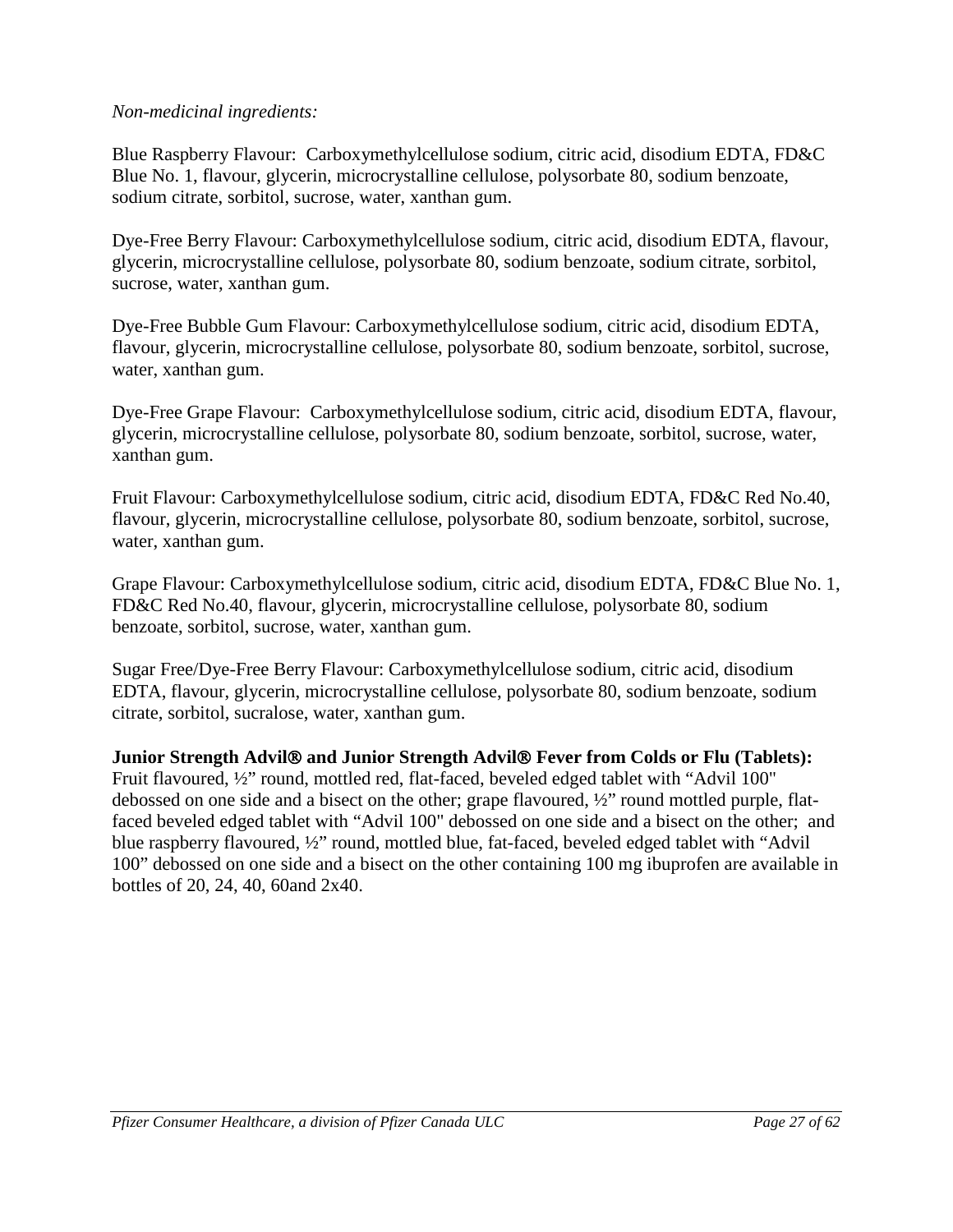## *Non-Medicinal Ingredients:*

Blue Raspberry Flavour: Aspartame (phenylalanine), cellulose acetate phthalate, FD&C Blue No. 1, FD&C Blue No. 2, flavour, gelatin, magnasweet, magnesium stearate, mannitol, microcrystalline cellulose, silicon dioxide, sodium starch glycolate.

Fruit Flavour: Aspartame (phenylalanine), cellulose acetate phthalate, D&C Red No. 27, FD&C Red No. 40, flavour, gelatin, magnasweet, magnesium stearate, mannitol, microcrystalline cellulose, silicon dioxide, sodium starch glycolate.

Grape Flavour: Aspartame (phenylalanine), cellulose acetate phthalate, D&C Red No. 30, FD&C Blue No. 2, flavour, gelatin, magnasweet, magnesium stearate, mannitol, microcrystalline cellulose, silicon dioxide, sodium starch glycolate.

Dye-Free Grape Flavour: Aspartame (phenylalanine), cellulose acetate phthalate, flavour, gelatin, magnasweet, magnesium stearate, mannitol, microcrystalline cellulose, silicon dioxide, sodium starch glycolate.

## **For Infants:**

**Advil Pediatric Drops and Advil® Pediatric Drops Fever from Colds or Flu (Suspension):** Translucent red, fruit-flavoured suspension, translucent purple, grape-flavoured suspension; and white to off-white, grape-flavoured dye-free suspension containing 40 mg ibuprofen per mL, is available in 15 mL and 24 mL bottles with an oral syringe.

## *Non-Medicinal Ingredients:*

Dye-Free Grape Flavour: Citric acid, disodium EDTA, flavour, glycerin, microcrystalline cellulose, polysorbate 80, sodium benzoate, sodium carboxymethylcellulose, sorbitol, sucrose, water, xanthan gum.

Fruit Flavour: Citric acid, disodium EDTA, FD&C Red No.40, flavour, glycerin, microcrystalline cellulose, polysorbate 80, sodium benzoate, sodium carboxymethylcellulose, sorbitol, sucrose, water, xanthan gum.

Grape Flavour: Citric acid, disodium EDTA, FD&C Blue No. 1, FD&C Red No.40, flavour, glycerin, microcrystalline cellulose, polysorbate 80, sodium benzoate, sodium carboxymethylcellulose, sorbitol, sucrose, water, xanthan gum.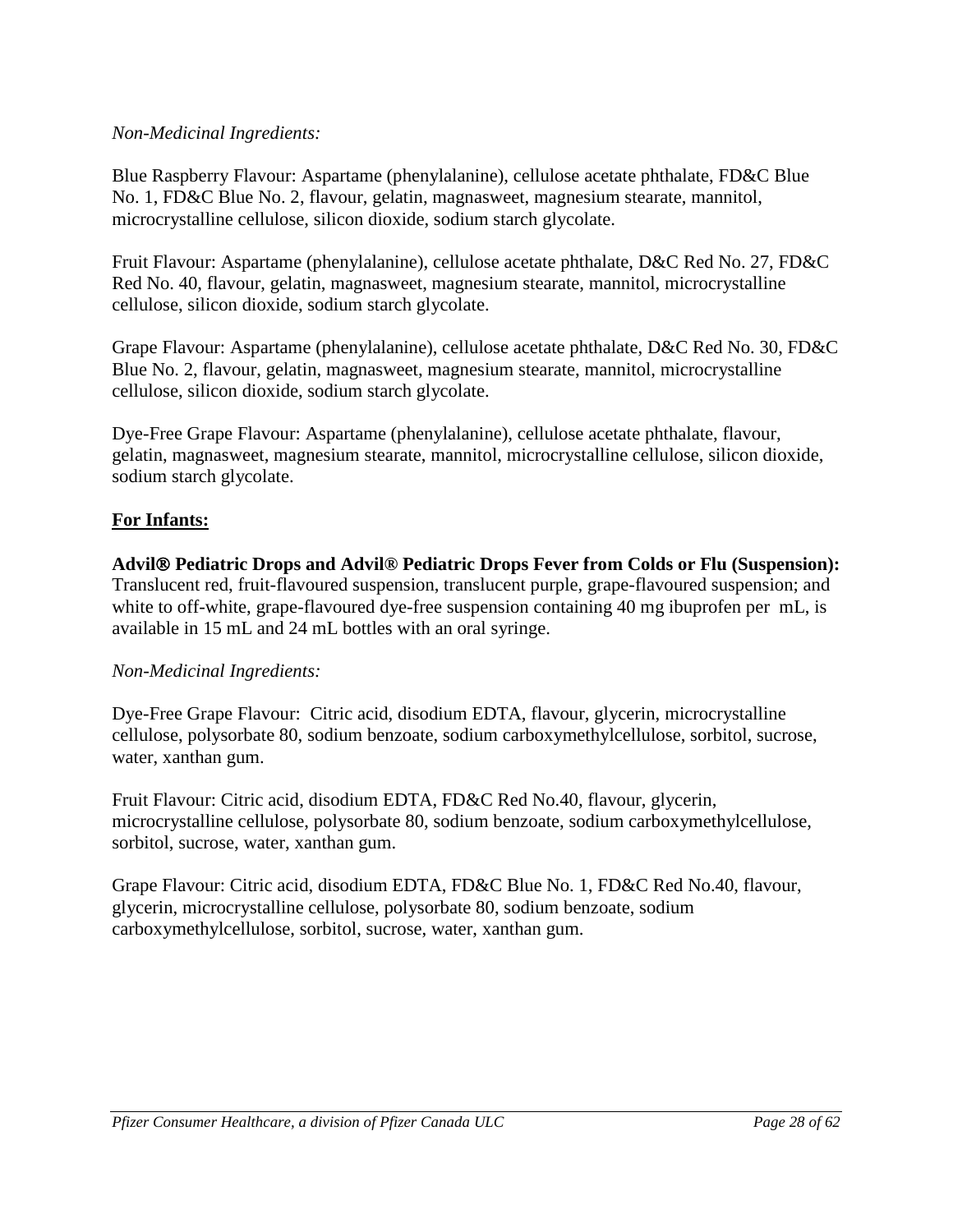## **PART II: SCIENTIFIC INFORMATION**

## **PHARMACEUTICAL INFORMATION**

## **Drug Substance**

<span id="page-28-1"></span><span id="page-28-0"></span>Proper name: Ibuprofen

Chemical name: α-methyl-4-(2-methylpropyl)benzeneacetic acid

| Other names: | p-isobutylhydratropic acid          |
|--------------|-------------------------------------|
|              | 2-(4-isobutylphenyl)-propionic acid |

Molecular formula and molecular mass:  $C_{13}H_{18}O_2$ ; 206.28

Structural formula:



Physicochemical properties: White or almost white powder or crystals with a characteristic odour.

Solubilities: Low solubility in water: soluble 1 in 1.5 of alcohol, 1 in 1 of chloroform, 1 in 2 of ether, and 1 in 1.5 of acetone. Ibuprofen is also soluble in an aqueous solution of alkali hydroxides and carbonates.

pKa and pH values: pH : 4.6 - 6.0, in a solution of 1 in 20.

Melting Point: 75 - 77°C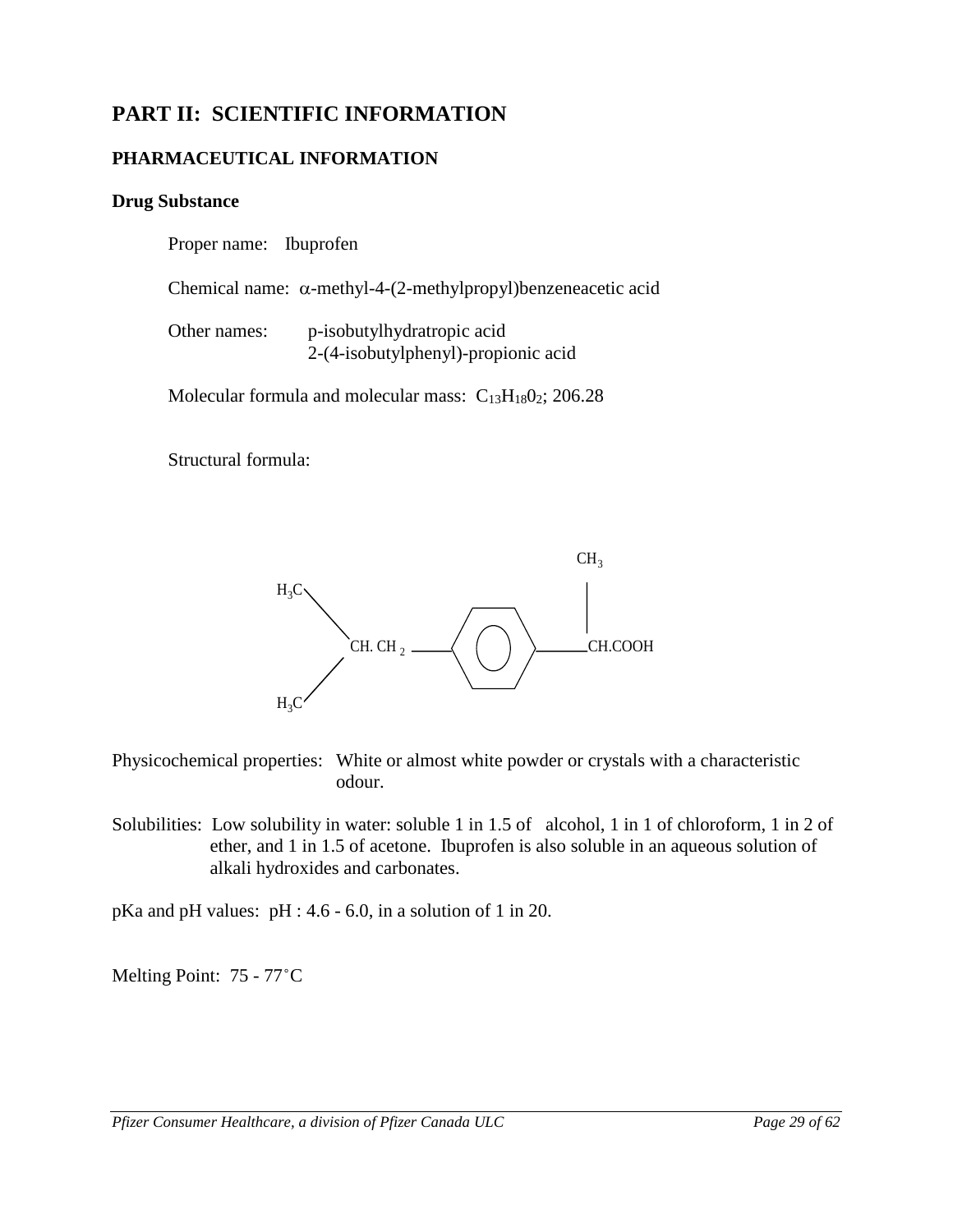## **CLINICAL TRIALS**

## **Comparative Bioavailability Studies**

## **Comparative Bioavailability: Advil Liqui-Gels (fasted) and Children's Advil (fasted)**

#### <span id="page-29-0"></span>**SUMMARY TABLE OF THE COMPARATIVE BIOAVAILABILITY DATA**

#### **ADVIL® LIQUIGEL CAPSULES (2 x 200 mg) From Measured Data**

#### **Geometric Mean Arithmetic Mean (CV%)**

| <b>PARAMETER</b>        | <b>TEST</b>     | <b>REFERENCE*</b> | <b>RATIO OF LEAST</b><br><b>SQUARES</b><br>MEANS*** |
|-------------------------|-----------------|-------------------|-----------------------------------------------------|
| $AUC_T$                 | 135.17          | 132.82            | 99.3%                                               |
| $(\mu g \cdot hr/mL)$   | 138.05 (22.0%)  | 135.71 (22.7%)    |                                                     |
| $AUC_{RefTmax}$         | 13.1745         | 16.5162           | 82.6%                                               |
| $(\mu g \cdot hr/mL)$   | 14.767 (49.3%)  | (18.138(47.9%)    |                                                     |
| $AUC_1$                 | 136.52          | 134.25            | 99.2%                                               |
| $(\mu g \, hr/mL)$      | 139.63 (22.9%)  | 137.40 (23.8%)    |                                                     |
| $C_{\text{max}}$        | 47.33           | 42.47             | 111.1%                                              |
| $(\mu g/mL)$            | 47.6761 (12.1%) | 42.8216 (13.2%)   |                                                     |
| $T_{\rm max}$ **<br>(h) | $0.70(35.2\%)$  | $0.81(62.1\%)$    | N/A                                                 |
| $T_{1/2}$ **<br>(h)     | $2.44(16.2\%)$  | $2.53(16.2\%)$    | N/A                                                 |

\* Reference product: Pfizer Consumer Healthcare, a division of Pfizer Canada Inc. (20 mg/mL) Children's Advil® (ibuprofen) suspension, DIN 02232297.

\*\* The  $T_{\text{max}}$  and  $T_{\frac{1}{2}}$  parameters are expressed as the arithmetic means (CV%).

\*\*\* The ratio of least-squares means is reported in order to compensate for the unbalanced number subjects/sequence in this study.

A comparative, randomized, single-dose, 2-way crossover bioavailability study comparing ibuprofen 100 mg/5 mL (sugar free berry flavour) oral suspension (Pfizer Consumer Healthcare, a division of Pfizer Canada Inc.) to Children's Advil® 100 mg/5 mL (fruit flavour) oral suspension (Pfizer Consumer Healthcare, a division of Pfizer Canada Inc.) in 18 healthy adult male and female subjects under fasting conditions was conducted. The results of the study are summarized in the following table: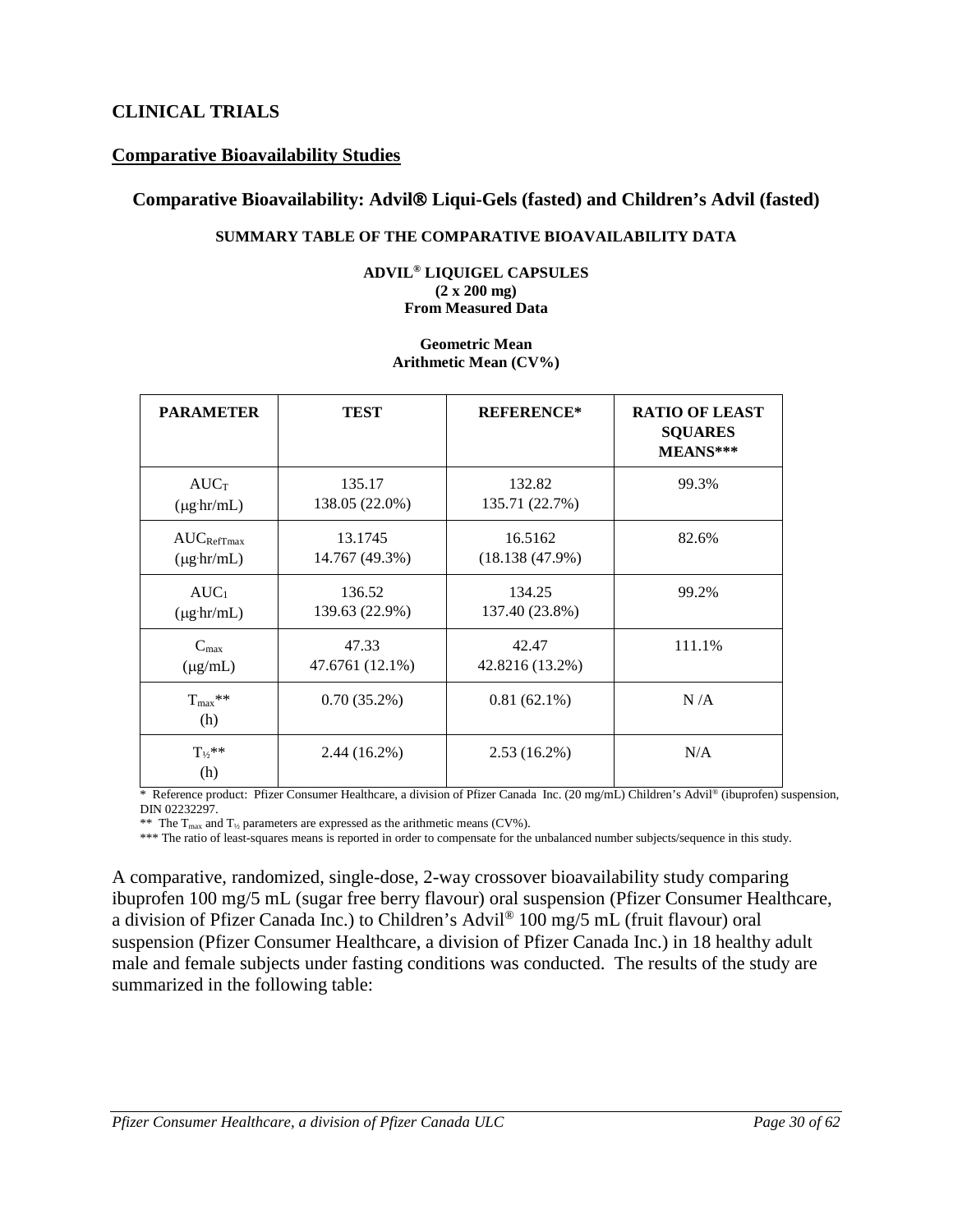| <b>Ibuprofen</b>           |                 |                        |                                      |                         |
|----------------------------|-----------------|------------------------|--------------------------------------|-------------------------|
|                            |                 | (5 mL x 100 mg/5 mL)   |                                      |                         |
|                            |                 | From measured data     |                                      |                         |
|                            |                 | Geometric Mean         |                                      |                         |
|                            |                 | Arithmetic Mean (CV %) |                                      |                         |
| Parameter                  | $Test^*$        | Reference <sup>†</sup> | % Ratio of<br><b>Geometric Means</b> | 90% Confidence Interval |
| AUC                        | 30.99           | 31.53                  | 98.30                                | $95.33 - 101.37$        |
| $(\mu g \cdot h/mL)$       | 31.61(20)       | 32.14(19)              |                                      |                         |
| AUC <sub>I</sub>           | 31.86           | 32.41                  | 98.29                                | $95.41 - 101.26$        |
| $(\mu g \cdot h/mL)$       | 32.48(20)       | 33.04 (19)             |                                      |                         |
| $C_{\text{max}}$           | 9.767           | 9.993                  |                                      |                         |
| $(\mu g/mL)$               | 9.93(18)        | 10.11(16)              | 97.74                                | $89.71 - 106.48$        |
| $T_{\rm max}$ <sup>§</sup> | 0.750           | 0.625                  |                                      |                         |
| (h)                        | $(0.50 - 3.00)$ | $(0.50 - 2.00)$        |                                      |                         |
| $T_{\frac{1}{2}}$<br>(h)   | 2.18(22)        | 2.11(22)               |                                      |                         |

\*Ibuprofen 100 mg/5 mL (sugar free berry flavour) oral suspension (Pfizer Consumer Healthcare, a division of Pfizer Canada Inc.). †Children's Advil® 100 mg/5 mL (fruit flavour) oral suspension (Pfizer Consumer Healthcare, a division of Pfizer Canada Inc.). §Expressed as the median (range) only

€Expressed as the arithmetic mean (CV%) only

## **Published Literature**

## **Fever**

Multiple studies in the archival literature using ibuprofen doses ranging from 5 to 10 mg/kg have shown the drug's ability to lower fever in children, including fever due to colds and  $flu<sup>7,39-59</sup>$ .

## **Pain**

Several studies have been conducted to evaluate the efficacy of ibuprofen in mild to moderate pain arising from sore throat<sup>60-62</sup>, otitis media<sup>63,64</sup>, immunization<sup>65</sup>, and post-surgery<sup>66,67</sup>.

## <span id="page-30-0"></span>**DETAILED PHARMACOLOGY**

## **Animal Pharmacology**

After single oral doses of 20 to 150 mg/kg of  $C^{14}$  labelled ibuprofen rats, the peak plasma level occurred at or before the earliest time examined (20 minutes in the 20 mg/kg group and 45 minutes in the 150 mg/kg group) and peak levels occurred with 45 minutes of dosing in nearly all tissues examined. The concentration in plasma and tissue decreased to very low levels by six hours after the 20 mg/kg dose and by 17 hours after the 150 mg/kg dose. Sixteen to 38% of the daily dose of ibuprofen was excreted in the urine.<sup>100</sup>

A similar dose was given to dogs for periods of up to six months with no evidence of accumulation of the drug or its metabolites.<sup>100</sup>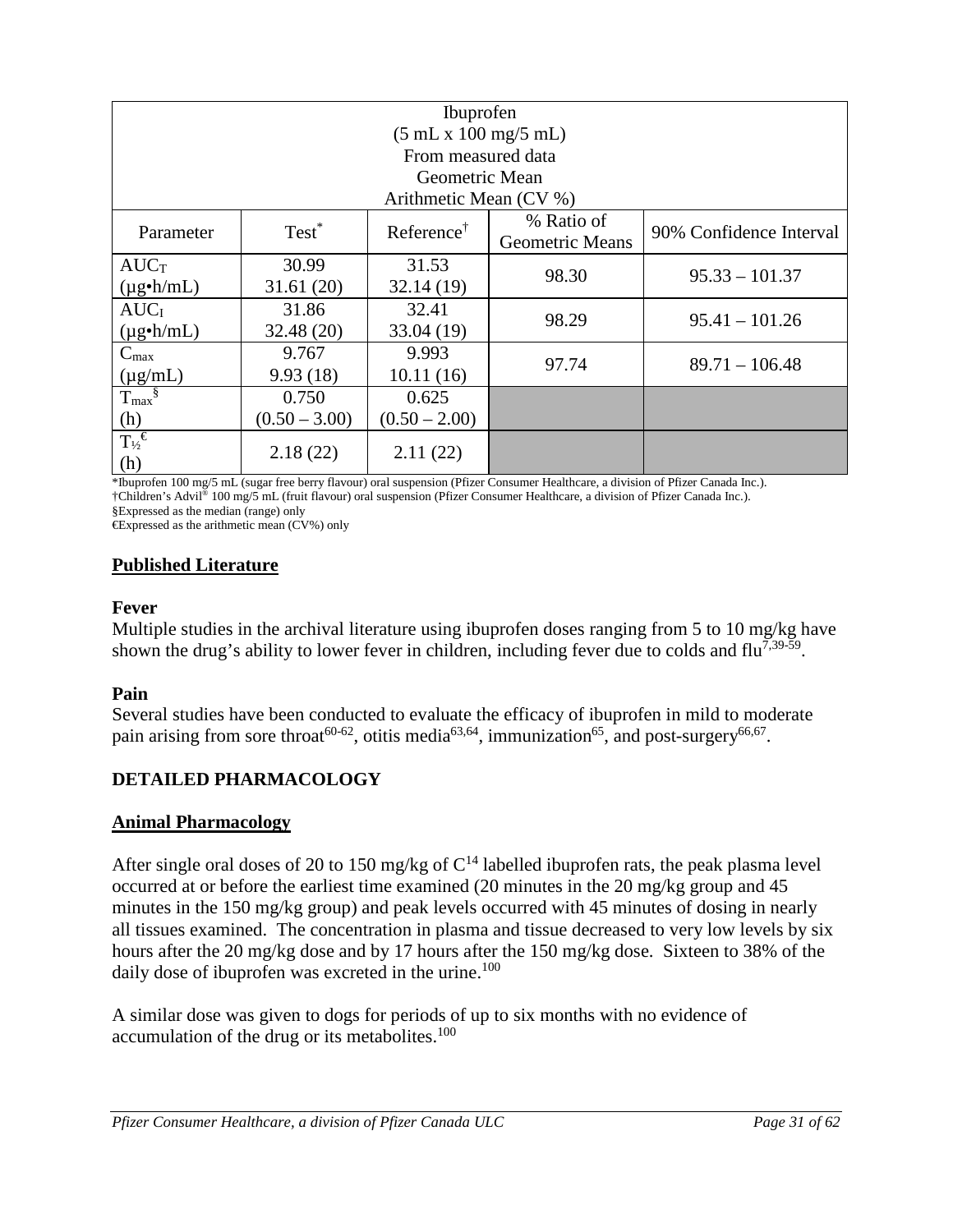## <span id="page-31-1"></span>**Inhibition of Platelet Aggregation in Animals**

Like many other NSAIDs, ibuprofen inhibits platelet aggregation, as demonstrated by preventing platelet disposition in aortopulmonary arterial bypass grafts in the dog.<sup>101</sup> The drug's protective action against fatal pulmonary embolism in rabbits injected intravenously with arachidonic acid may also relate to platelet inhibition.<sup>102,103</sup> Various prostaglandins and thromboxane  $A_2$  (TXA<sub>2</sub>), are important factors in normal platelet aggregation. Cyclooxygenase inhibition reduces TXA2 production and release, thereby reducing platelet aggregation.<sup>104</sup> Ibuprofen may also reduce platelet membrane fluidity, which reduces aggregation,  $^{105}$  but it is not known to what extent TXA<sub>2</sub> synthesis inhibition is involved in this effect.

## **Human Pharmacology**

Two metabolites of ibuprofen were isolated from the urine of patients who had been treated for one month with the drug. The metabolites were identified at 2-4', (2-hydroxy-2-methylpropyl) phenylpropionic acid (metabolite A) and 2-4' (2-carboxpropyl) phenylpropionic acid (metabolite B). About 1/3 of the dose was excreted in the urine of patients as metabolite B, 1/10 as unchanged ibuprofen and 1/10 as metabolite A. The remainder of the dose could not be identified in the urine.<sup>100</sup>

## **Effect of Ibuprofen on Platelet Aggregation, Bleeding and Clotting Times in Normal Volunteers**

Platelet aggregation studies using the method of Sekhar were performed. Platelet aggregation fell significantly at a dosage of 1800 mg per day of 1buprofen when given over a period of 28 days.

Ibuprofen was also found to influence ADP induced aggregation to a lesser extent than that influenced by collagen. Platelet aggregation induced by recalcification of citrated platelet-rich plasma (a thrombin induced reaction) was not influenced by ibuprofen treatment. Likewise, ibuprofen did not affect whole blood clotting time on recalcification or prothrombin time. Bleeding time performed two hours after the administration of ibuprofen showed a significant dose related increase.

## <span id="page-31-0"></span>**MICROBIOLOGY**

Not applicable.

## **TOXICOLOGY**

## **Single Dose Toxicity Studies**

Single dose toxicity studies have been conducted using mice, rats, and dogs.<sup>100</sup>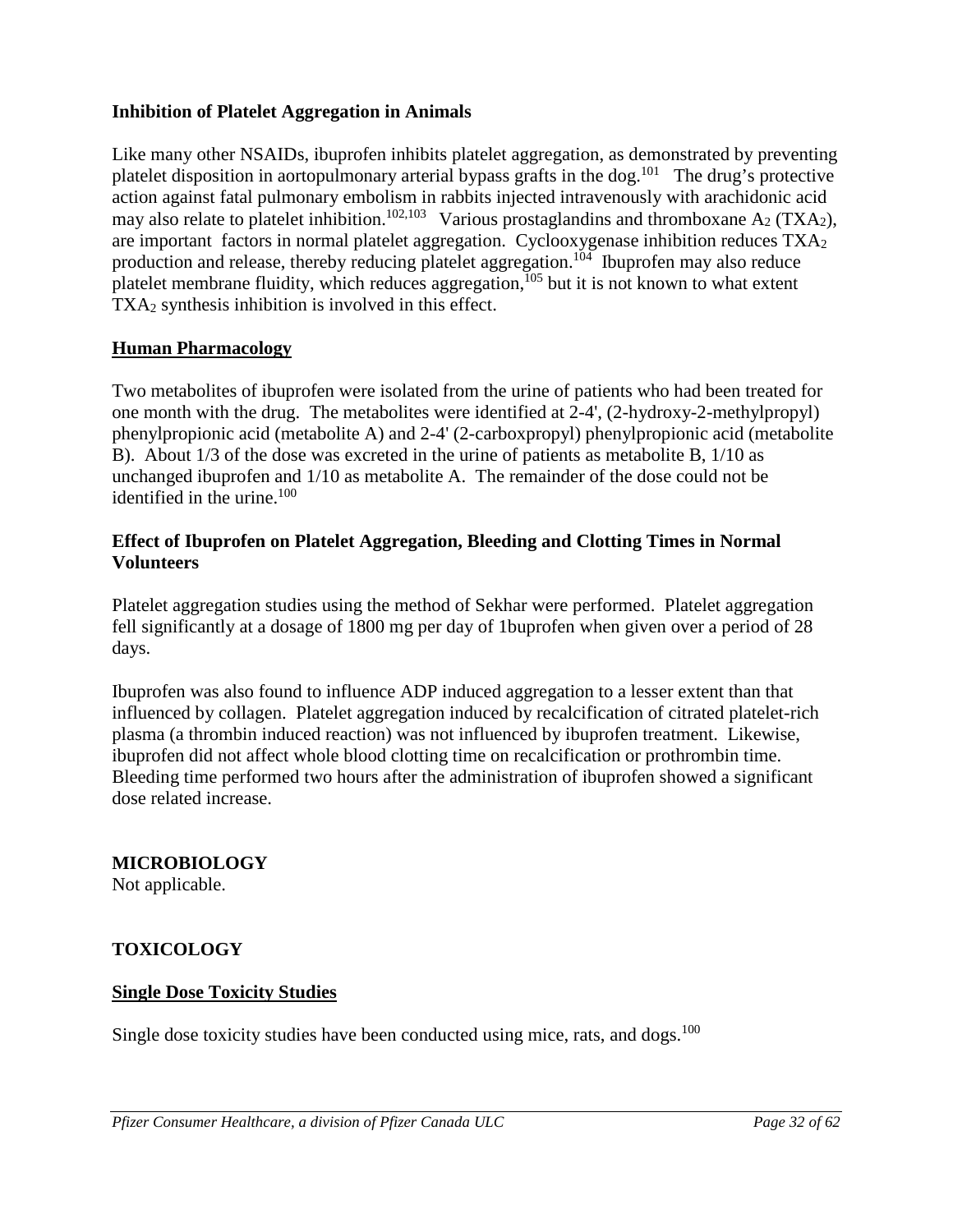The  $LD_{50}$  values for ibuprofen, expressed as mg/kg of body weight are as follows:

| Mouse: | Oral<br>Intraperitoneal | $800 \frac{\text{mg}}{\text{kg}}$<br>$320 \text{ mg/kg}$ |
|--------|-------------------------|----------------------------------------------------------|
| Rat:   | Oral<br>Subcutaneous    | $1600 \text{ mg/kg}$<br>$1300 \text{ mg/kg}$             |

Acute signs of poisoning were prostration in mice, and sedation, prostration, loss of righting reflex and laboured respiration in rats. Death occurred within 3 days from perforated gastric ulcers in mice and intestinal ulceration in rats, irrespective of the route of administration.

Following single ibuprofen doses of 125 mg/kg and above to dogs effects were observed including emesis, transient albuminuria, faecal blood loss and erosions in the gastric antrum and pylorus; no ill effects were seen with 20 or 50 mg/kg doses.

## **Multiple Dose Studies**

The no-effect level was determined using groups of 10 male and 10 female rats which were dosed orally for 26 weeks with 180, 60, 20 or 7.5 mg/kg ibuprofen in 0.4% hydroxyethyl cellulose. The control group consisted of 20 males and 20 females which received 0.4% hydroxyethyl cellulose. Rats were weighed three times daily and blood samples were obtained in the final week of dosing. The rats were sacrificed the day after the last dose and the internal organs examined.

Rats receiving ibuprofen for 26 weeks grew normally except for males on 180 mg/kg/day, which gained significantly less weight than the controls. One male rat receiving 180 mg/kg/day died due to intestinal lesions and the death was thought to be treatment-related. Both males and females receiving 180 mg/kg/day were anaemic; leukocyte count and plasma glutamic pyruvic transaminase activities were not significantly altered. The organ to body weight ratio of males given 180 mg/kg/day was typically greater than normal. For some organs, this was because the males weighed less than the controls. Organs that were enlarged were the liver, kidney, and spleen. The same organs were also enlarged in females receiving 180 mg/kg/day, although these females were similar in body weight to the controls. In addition, the combined seminal vesicle and prostate weight was subnormal and uterine weight was increased. The thyroid gland of males receiving 180, 60, 20 mg/kg/day exhibited a slight increase in weight, which was the same for the three doses, however no such increase was observed in the females. There were no significant histological changes observed in rat tissues except for the presence of intestinal ulcers in 1 male and 3 females receiving 180 mg/kg/day.

The above experiment was adapted to establish whether the effects of ibuprofen treatment on rats were reversible when dosing ended.<sup>100</sup> In this instance, rats were administered 180, 60, or 20 mg/kg/day ibuprofen for 13 weeks instead of 26 weeks, whereupon half the animals in each group were sacrificed and the remaining rats were maintained, undosed, for three weeks and then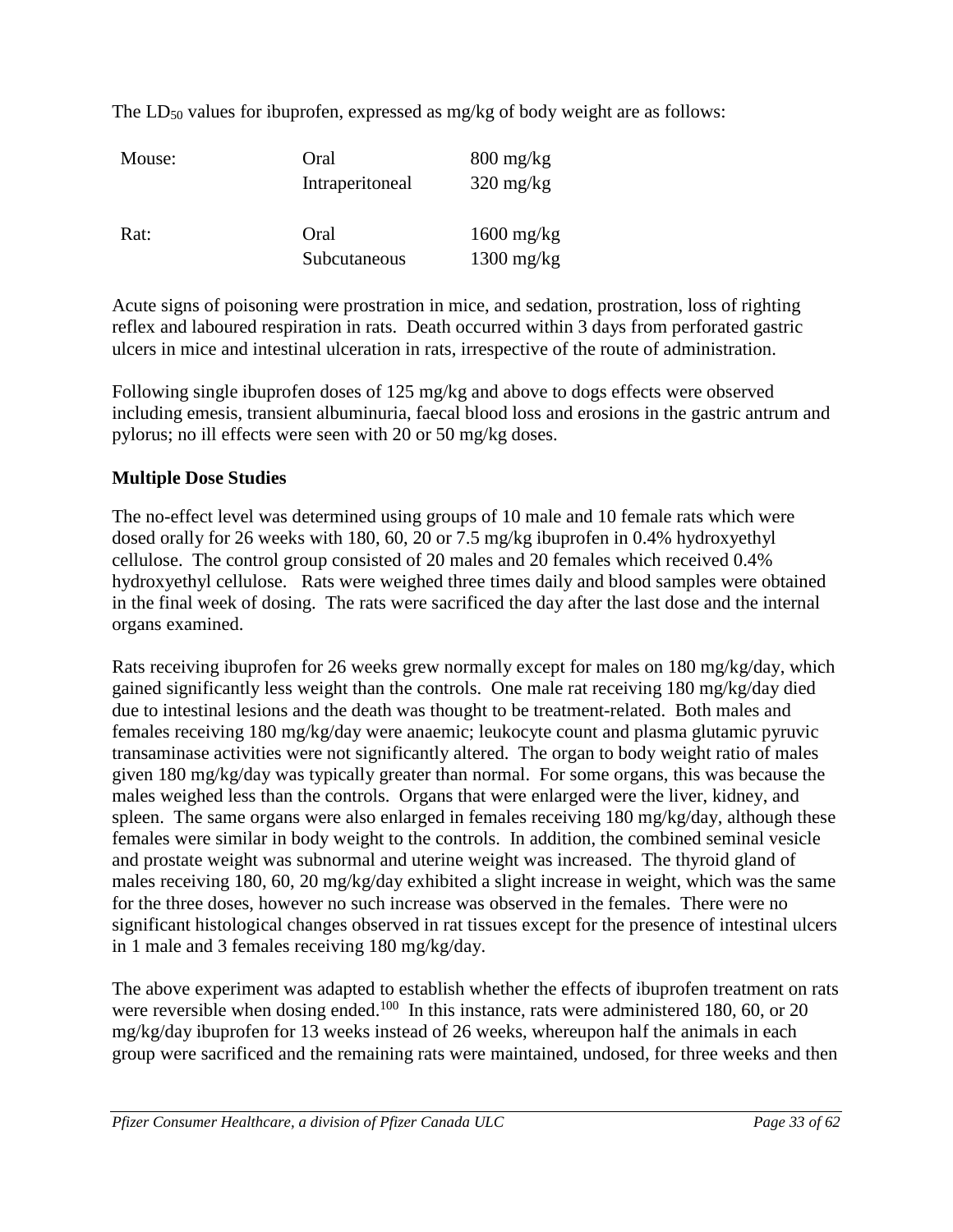sacrificed. Haematological examinations were performed after 4,8, and 12 weeks of treatment.

Results obtained from the dosing phase of this 13-week experiment reflected the results obtained previously, where rats were dosed for 26 weeks. Males receiving 180 mg/kg/day had enlarged kidneys, spleen, and testes; while those on lower doses had normal organ weights. Females on all three doses had enlarged kidneys, the extent of which was dose-dependent. Enlargement of the liver and ovaries was observed in females receiving 180 mg/kg/day, and of the spleen and ovaries on those on 60 mg/kg/day. None of the enlarged organs were histologically abnormal. Three weeks following withdrawal of treatment, the organ to body weight ratios had completely or almost completely returned to normal. Rats receiving 180 mg/kg/day were anaemic from week 4 of dosing and when examined after the final dose, were found to have intestinal lesions. These effects were not seen at the lower doses, thereby confirming the results of the first experiment. Since the highest dose of 180 mg/kg/day was only moderately toxic, an additional group of rats was dosed with 540 mg/kg/day.102 All these rats died or were killed *in extremis* after 4 days' dosing. All had intestinal ulceration with peritonitis, and some also had slight renal tubular dilation.

The primary toxic effect of ibuprofen in rats is intestinal damage. Ibuprofen alters the organ to body weight ratio of certain organs, such as the liver, kidneys, gonads, and the secondary sex organs, although no histological abnormalities have occurred and the effect is reversible. The liver and kidney enlargement may be a reflection of work hypertrophy associated with the metabolism and excretion of the compound, whereas the significance of the effect on other organs is unknown. When administered in lethal doses, ibuprofen produces mild kidney lesions in addition to the intestinal damage.

## **Genotoxicity**

Ibuprofen has shown no genotoxicity in the in vitro bacterial mutation assay in the presence and absence of S9 using *Salmonella* Typhimurium TA1535, TA1538, TA97a, TA100 and TA102.<sup>129,</sup> <sup>130</sup> It was also tested in an in vivo sister chromatid exchange assay in the bone marrow cells of mice dosed orally or intraperitoneal and showed weak genotoxicity in the sister chromatid assay. There was no difference in the occurrence of chromosomal aberrations in cultured human lymphocytes in patients before or after treatment with ibuprofen.131 A recent study in mouse bone marrow cells suggested a potential for chromosomal aberrations after oral dosing.<sup>132</sup> Overall, it was not genotoxic in vitro but was weakly mutagenic in vivo. **Carcinogenic Potential**

Thirty male and 30 female rats were given 180 mg/kg/day of ibuprofen orally for 55 weeks and 60 mg/kg/day for the next 60 weeks. The only specific pathological effect observed was intestinal ulceration. There was no evidence of tumour induction and it is concluded that ibuprofen is not carcinogenic in the rat. $106$ 

## **Teratology Study in Rabbits**

New Zealand white rabbits were given 0, 7.5, 20 and 60 mg/kg daily of ibuprofen from day 1 to day 29 of pregnancy. The mean foetal weight was unaffected; litter size was unaffected at the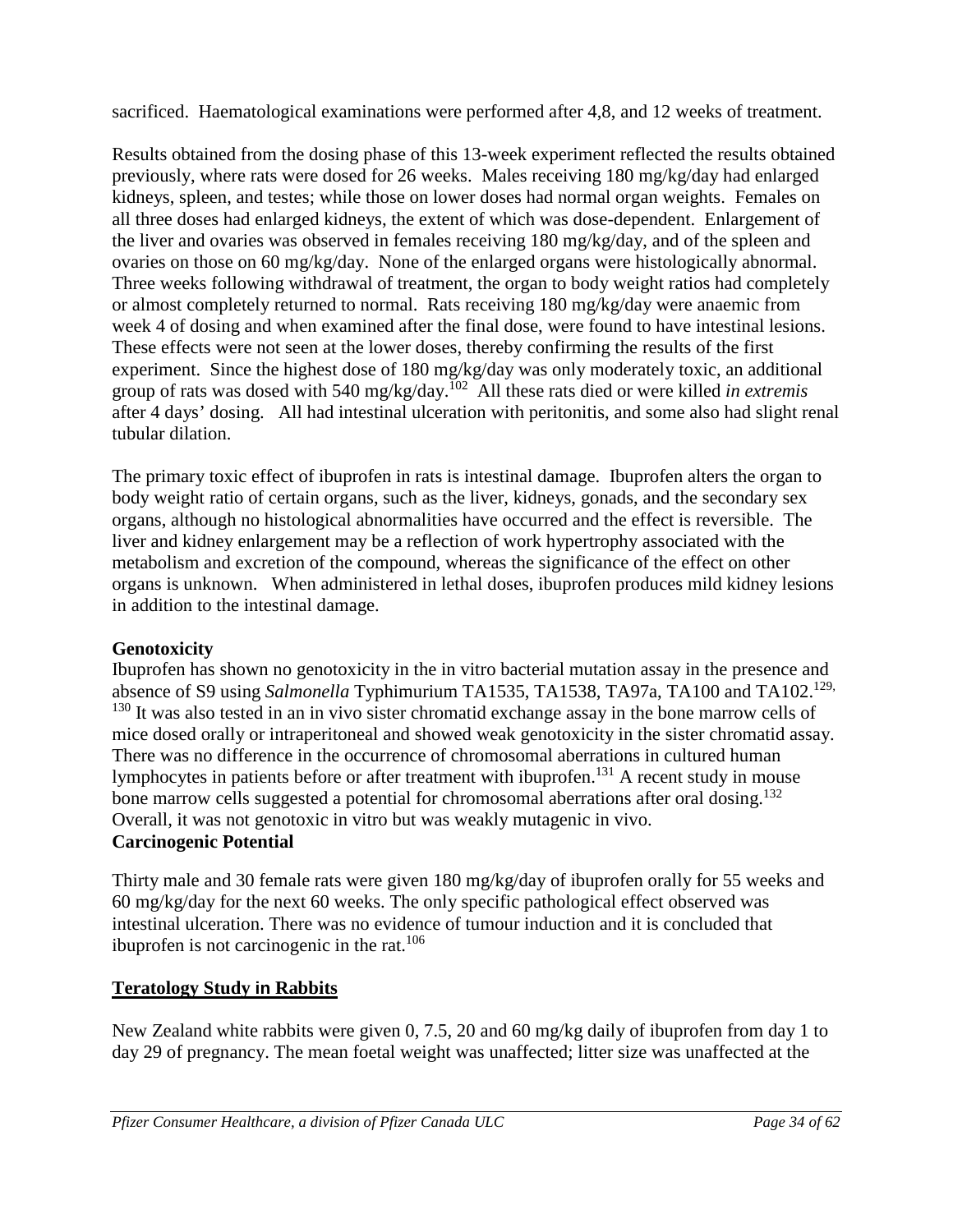lower doses. Congenital malformations did occur in both treated and untreated groups with no consistent pattern except for one litter of 4 young with cylcopia. The results of this experiment indicate that ibuprofen is not teratogenic when given in toxic doses to rabbits.<sup>100</sup>

## **Teratology Study in Rats**

Newly-mated female albino rats were given ibuprofen in doses of 0, 7.5, 20, 60 and 180 mg/kg/day from day 1 to day 20 of pregnancy; ibuprofen exhibited no embryotoxic or teratogenic effects even when administered at ulcerogenic doses.<sup>100</sup>

## **Penetration of Ibuprofen into the Rabbit and Rat Foetus**

Rabbits and rats in late pregnancy were given single oral doses of 60 and 20 mg/kg respectively of C<sup>14</sup> labelled ibuprofen. Rabbits were killed three hours after dosing and rats killed 1.5 hours after dosing when maternal and foetal blood was collected. Similar concentrations of radioactive ibuprofen were detected in both the mother and foetus indicating that the drug and its metabolites readily crossed the placental barrier into the foetal circulation.<sup>100</sup>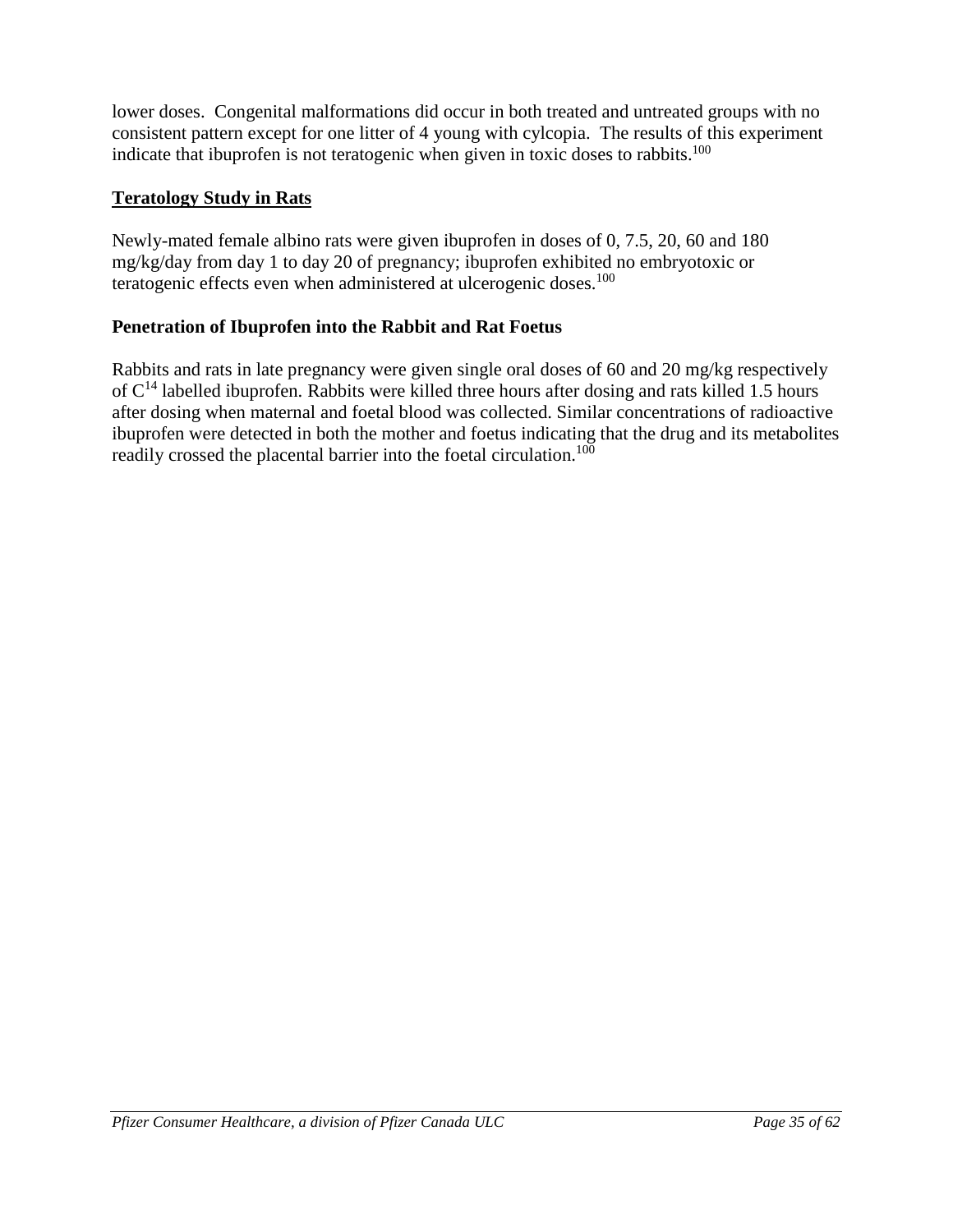## **REFERENCES**

- 1. Insel, PA. Analgesic-antipyretic and antiinflammatory agents and drugs employed in the treatment of gout. In Molinoff PB, Ruddon RW, editors. Goodman & Gilman's The Pharmacological Basis of Therapeutics. New York: McGraw-Hill, 1996: 617-657.
- 2. Nozu K: Flurbiprofen: Highly potent inhibitor of prostaglandin synthesis. Biochim Biophys Acta 1978; 529:493-496.
- 3. Moncada S, Vane JR: Mode of action of aspirin-like drugs. Intern Med 1979; 24:1-22.
- 4. Adams SS, Buckler JW: Ibuprofen and flurbiprofen. Clinics Rheum Dis 1979; 5:359- 379.
- 5. Brown RD, Wilson JT, Kearns GL, Eichler VF, Johnson VA, Bertrand KM: Single-dose pharmacokinetics of ibuprofen and acetaminophen in febrile children. J Clin Pharmacol 1992; 32: 231-241.
- 6. Nahata MC, Durrell DE, Powell DA, Gupta N: Pharmacokinetics of ibuprofen in febrile children. Eur J Clin Pharmacol 1991; 40: 427-428.
- 7. Walson PD, Galletta G, Braden NF, Alexander L. Ibuprofen, acetaminophen, and placebo treatment of febrile children. Clin Pharmacol Ther 1989;46:9-17.
- 8. Davies NM: Clinical pharmacokinetics of ibuprofen. The first 30 years. Clin Pharmacokinet 1998; 34: 101-154.
- 9. Rudy AC, Knight PM, Brater DG, Hall SD: Enantioselective disposition of ibuprofen in elderly persons with and without renal impairment. J Pharmacol Exp Ther 1995; 273: 88-93.
- 10. Mills RFN, Adams SS, Cliffe EE, et al: The metabolism of ibuprofen. Xenobiotica 1973; 3(9):589.
- 11. Giachetti C, Zanolo G, Canali S: Topical administration of ibuprofen in man. Simultaneous determination of the drug and its metabolites in urine by high resolution gas chromatography. J High Res Chromatogr Commun 1985; 8: 465-468.
- 12. Brooks CJW, Gilbert MT: Studies of urinary metabolites of 2-(4-isobutylphenyl) propionic acid by gas-liquid chromatography-mass spectrometry (GC-MS). J Chromatogr 1974; 99: 541-551.
- 13. Leeman TD, Tanson C, Bonnabry C, Dayer P: A major role for cytochrome  $P450_{TB}$ (CYP2C subfamily) in the actions of non-steroidal anti-inflammatory drugs. Drugs Exp Clin Res 1993; 19: 189-195.
- 14. Dollery C: Ibuprofen. In Therapeutic Drugs, 1<sup>st</sup> ed, Churchill Livingstone, 11-14. 1991.
- 15. Albert KS, Gillespie WR, Wagner JG, Pau A, Lockwood GF: Effects of age on the clinical pharmacokinetics of ibuprofen. Am J Med 1984; 77: 47-50.
- 16. Walson PD: Ibuprofen versus paracetamol for the treatment of fever in children. Br J Clin Pract 1990; 70: 19-21.
- 17. Albert KS, Gernaat RN: Pharmacokinetics of ibuprofen. Am J Med 1984; 77: 40-46.
- 18. Walter K, Dilger C: Ibuprofen in human milk. Br J Pharmacol 1997; 44: 211-212.
- 19. Schachtel BP, Fillingim JM, Thoden WR, Lane AC, Baybutt RI: Sore throat pain in the evaluation of mild analgesics. Clin Pharmacol Ther 1988; 44: 704-711.
- 20. Packman EW, Doyle G, Koronkiewicz K, Jayawardena S, Cooper SA: Onset of analgesia of ibuprofen liquigels (400 mg) compared to acetaminophen caplets (1000 mg) in the treatment of tension headache. J Clin Pharmacol 1998; 38: 876.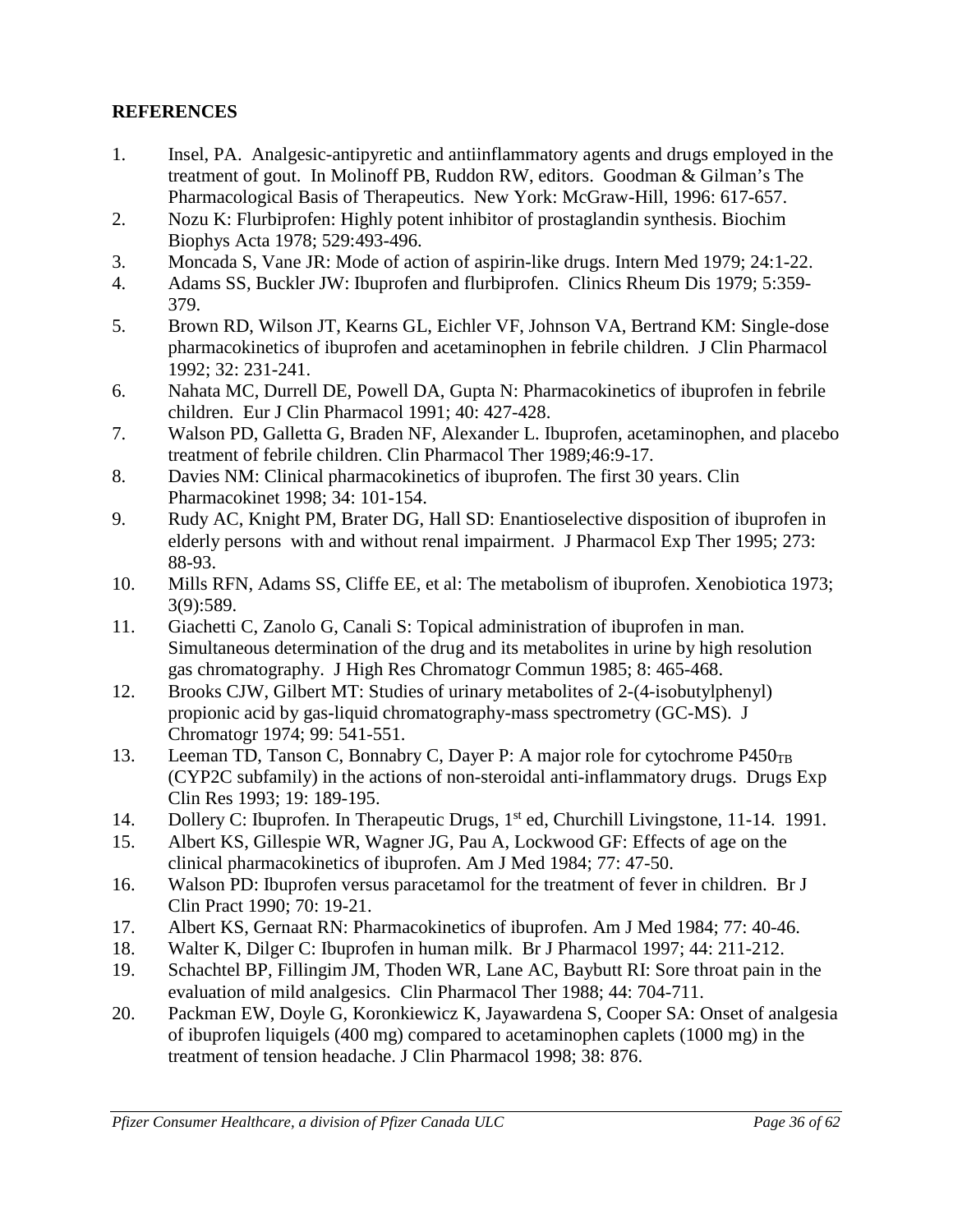- 21*.* Cooper SA, Schachtel BP, Goldman E, Gelb S, Cohn P: Ibuprofen and acetaminophen in the relief of acute pain: A randomized, double-blind, placebo-controlled study. J Clin Pharmacol 1989; 29: 1026-1030.
- 22. Cooper SA: The relative efficacy of ibuprofen in dental pain. Compend Contin Educ Dent 1986; 7(8): 578-597.
- 23. Forbes JA, Kehm CJ, Grodin CD, Beaver WT: Evaluation of ketorolac, ibuprofen, acetaminophen and an acetaminophen –codeine combination in post-operative oral surgery pain. Pharmacotherapy 1990; 10: 94S-105S.
- 24. Forbes JA, Edquist IA, Smith FG, Schwartz MK, Beaver WT: Evaluation of bromfenac, aspirin, and ibuprofen in postoperative oral surgery pain. Pharmacotherapy 1991; 11: 64- 70.
- 25. Forbes JA, Beaver WT, Jones KF, Edquist IA, Gongloff Cm, Smith WK, Smith FG, Schwartz MK: Analgesic efficacy of bromfenac, ibuprofen, and aspirin in postoperative oral surgery pain. Clin Pharmacol Ther 1992; 51: 343-352.
- 26. Jain AK, Ryan JR, McMahon FG, Kuebel JO, Walters PG, Noveck C: Analgesic efficacy of low-dose ibuprofen in dental extraction pain. Pharmacotherapy 1986; 6: 318-322.
- 27. Mehlisch DR, Sollecito WA, Helfrick JF, Leibold DG, Marcowitz R, Schow CE, Schultz R, Waite DE: multicenter clinical trial of ibuprofen and acetaminophen in the treatment of post-operative dental pain. J Am Dent Assoc 1990; 121: 257-263.
- 28. Ngan P, Wilson S, Shanfeld JS, Amini H: The effect of ibuprofen on the level of discomfort in patients undergoing orthodontic treatment. Am J Orthodon Dent Orthop 1994; 106: 88-95.
- 29*.* Braun RP, Lockhart EA, Bruno P: Delayed-onset muscle soreness (DOMS)- a new pain model to compare OTC analgesics. Med Sci Sports Exer 1994; 26: S14.
- 30. Corson SL and Bolognese RJ: Ibuprofen therapy for dysmenorrhea. J Reprod Med 1978;20(5):246-252.
- 31*.* Dawood MY: Over-the-counter (OTC) analgesics for the relief of menstrual cramps. J Clin Pharmacol 1994; 34: 1014.
- 32. Shapiro SS and Diem K: The effect of ibuprofen in the treatment of dysmenorrhea. Curr Ther Res 1981; 30(3):327-334.
- 33. Larkin RM, Van Orden DE, Poulson AM, et al: Dysmenorrhea: Treatment with an antiprostaglandin. Obstet and Gynecol 1979; 54(4):456-460.
- 34. Milsom I, Andersch B: Effect of ibuprofen, naproxen sodium, and paracetamol on intrauterine pressure and menstrual pain in dysmenorrhea. Br J Obstet Gynaecol 1984; 91: 1129-1135.
- 35. Morrison JC, Long FW, Forman EK, et al: Analgesic efficacy of ibuprofen for treatment of primary dysmenorrhea. South Med J 1980; 73(8):999-1002.
- 36. Minor MG, Schachtel BP: Antipyretic efficacy of ibuprofen 200 mg in adults with acute upper respiratory tract infection (URI). J Clin Pharmacol 1990; 30: 846.
- 37. Jain AK, Vargas R, McMahon FG: The antipyretic effect of over-the-counter dosages of aspirin, acetaminophen and ibuprofen in endotoxin-induced fever. Clin Pharmacol Ther 1993; 53: 153.
- 38. Thoden WR, Lockhart EA: Antipyretic efficacy of ibuprofen and naproxen in flu-like upper respiratory illness. J Clin Pharmacol 1995; 35: 929.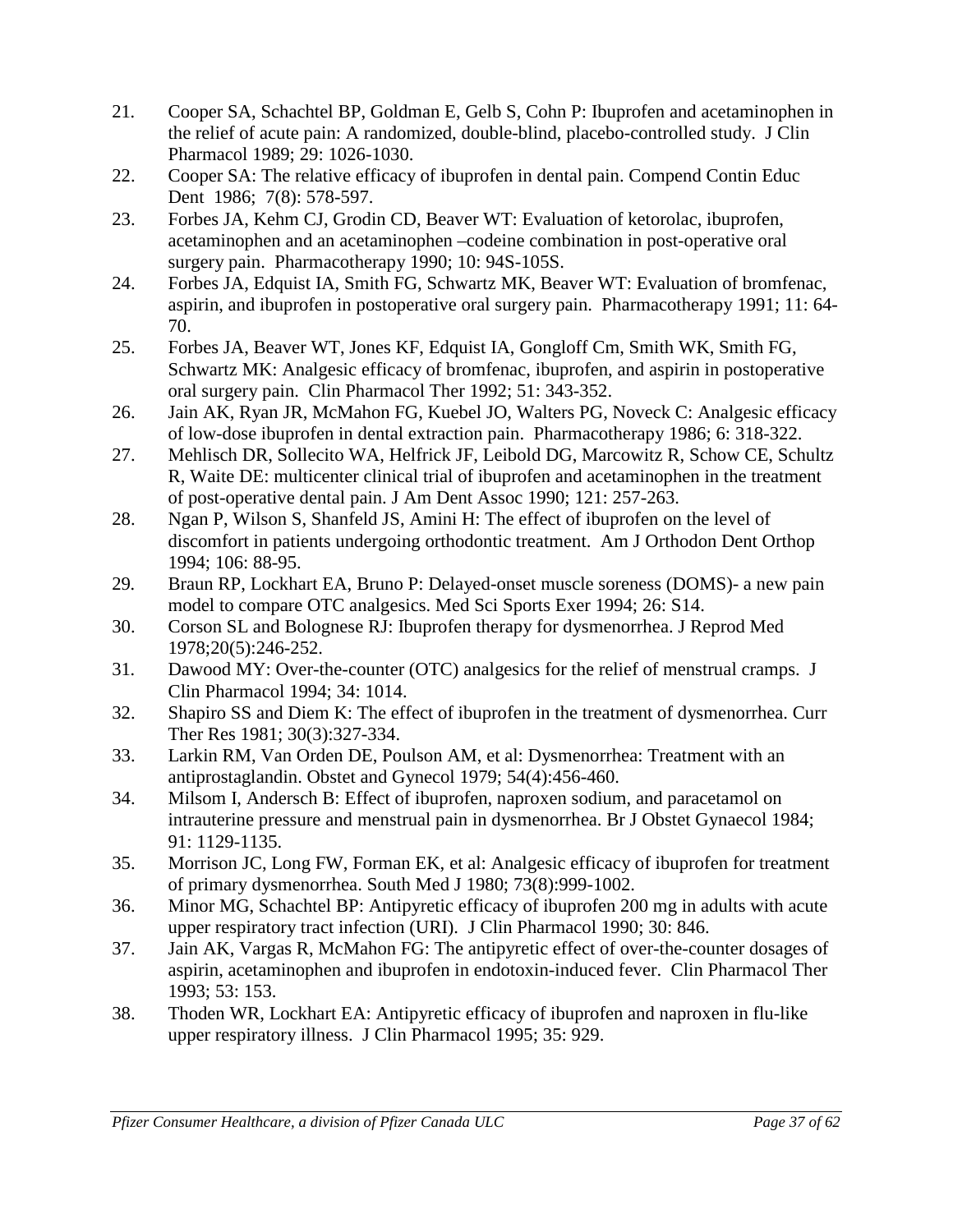- 39. Czaykowski D, Fratarcangelo P, Rosefsky J: Evaluation of the antipyretic efficacy of single dose ibuprofen suspension compared to acetaminophen elixir in children. Pediatr Res 1994; 35: 141A.
- 40. Kauffman RE, Sawyer LA, Scheinbaum ML: Antipyretic efficacy of ibuprofen vs acetaminophen. AJDC 1992; 146: 622-625.
- 41. Kauffman RE, Nelson MV: effect of age on ibuprofen pharmacokinetics and antipyretic response. J Pediatr 1992; 121: 969-973.
- 42. Nahata MC, Powell DA, Durrell DE, Miller MA: Efficacy of ibuprofen in pediatric patients with fever. Int J Clin Pharmacol Ther Toxicol 1996; 30: 94-96.
- 43. Walson PD, Galletta G, Chomilo F, Braden NJ, Sawyer LA, Scheinbaum ML: Comparison of multidose ibuprofen and acetaminophen therapy in febrile children. AJDC 1992; 146: 626-632.
- 44. Aksoylar S, Aksit S, Caglayan S, Yaprak I, Bakiler R, Cetin F: Evaluation of sponge and antipyretic medication to reduce body temperature in febrile children. Acta Paediatr 1997; 39: 215-217.
- 45. Autret E, Breart G, Jonvile AP, Courcier S, Lasalle C, Goehrs JM: Comparative efficacy and tolerance of ibuprofen syrup and acetaminophen syrup in children with pyrexia associated with infectious diseases and treated with antibiotics. Eur J Clin Pharmacol 1994; 46: 197- 201.
- 46. Autret E, Reboul-Marty J, Henry-Launois B, Laborde C, Courcier S, Goehrs JM, Languilat G, Launois R: Evaluation of ibuprofen versus aspirin and paracetamol on efficacy and comfort in children with fever. Eur J Clin Pharmacol 1997; 51: 367-371.
- 47. Joshi YM, Sovani VB, Joshi VV, Navrange JR, Benakappa DG, Shivananda P, Sankaranarayanan VS: Comparative evaluation of the antipyretic efficacy of ibuprofen and paracetamol. Indian Pediatr 1990; 27: 803-806.
- 48. Kauffman RE, Sawyer LA, Scheinbaum ML: Antipyretic efficacy of ibuprofen vs. acetaminophen. Am J Dis Child 1992; 146: 622-625.
- 49. Kelley MT, Walson PD, Edge JH, Cox S, Mortensen ME: Pharmacokinetics and pharmacodynamics of ibuprofen isomers and acetaminophen in febrile children.
- 50. Khubchandani RP, Ghatikar KN, Keny S, Usgaonkar NGS: Choice of antipyretic in children. J Assoc Physicians India 1995; 43: 614-616.
- 51. Marriott SC, Stephenson TJ, Hull D, Pownall R, Smith CM, Butler AA: A dose ranging study of ibuprofen suspension as an antipyretic. Arch Dis Child 1991; 66: 1037-1042.
- 52. McIntyre J, Hull D: Comparing efficacy and tolerability of ibuprofen and paracetamol in fever. Arch Dis Child 1996; 74: 164-167.
- 53. Nahata MC, Powell DA, Durrell DE, Miller MA, Gupta A: Efficacy of ibuprofen in pediatric patients with fever. Int J Clin Pharmacol Ther Toxicol 1992; 30: 94-96.
- 54. Sidler J, Frey B, Baerlocher K: A double-blind comparison of ibuprofen and paracetamol in juvenile pyrexia. Br J Clin Pract 1991; 70: 22-25.
- 55. Starha J, Coupek P, Kopecna L, Brazdova L, Vintrova O: Ibuprofen as an antipyretic drug in childhood. Cesko Slov Pediatr 1994; 49: 424-427.
- 56. Van Esch A, Van Steensel-Moll HA, Steyerberg EW, Offringa M, Habbema JDF, Derksen-Lubsen G: Antipyretic efficacy of ibuprofen and acetaminophen in children with febrile seizures. Arch Pediatr Adolesc Med 1995; 149: 632-637.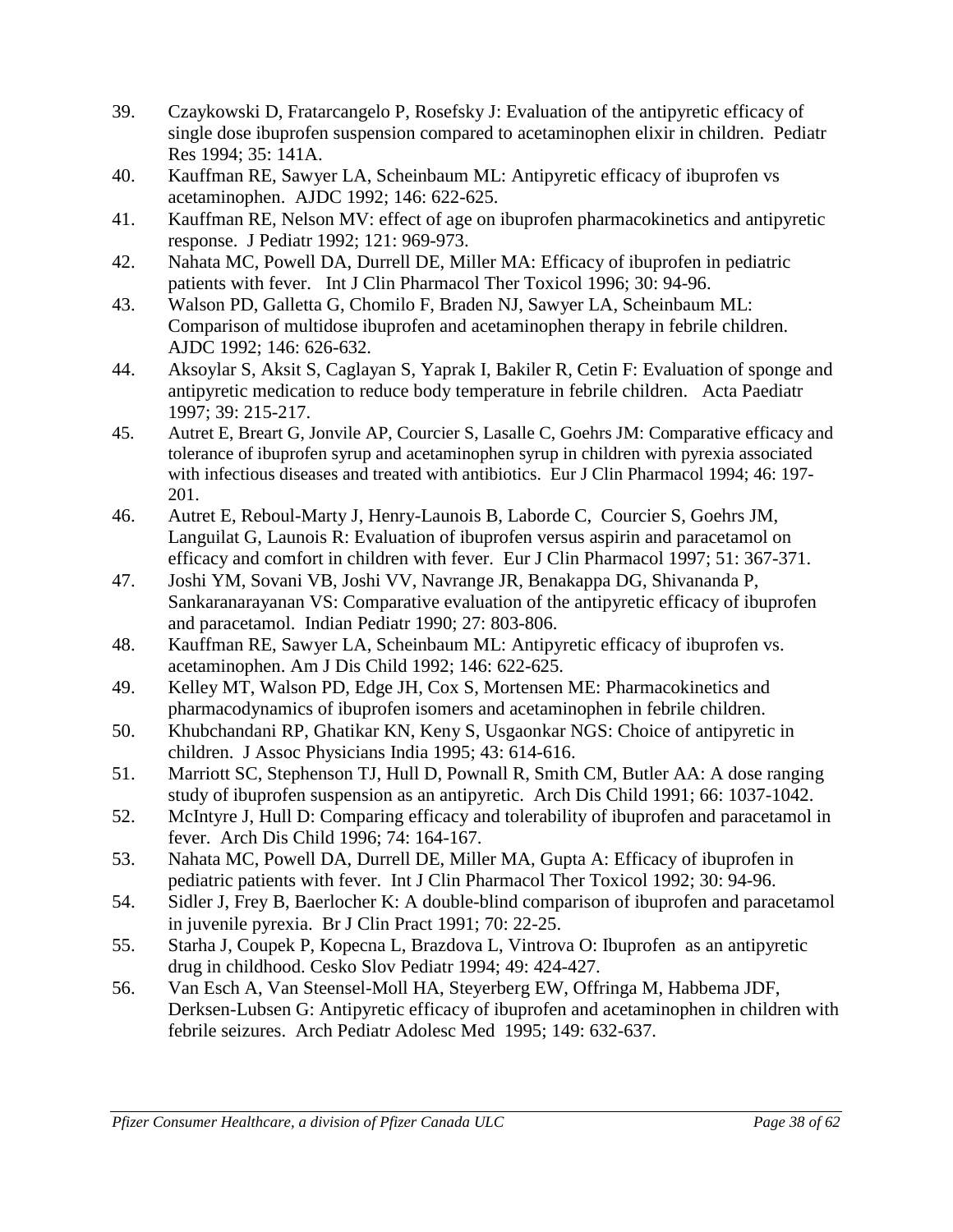- 57. Vauzelle-Kervroedan F, d'Athis P, Pariente-Khayat A, Debregeas S, Olive G, Pons G: Equivalent antipyretic activity of ibuprofen and paracetamol in febrile children. J Pediatr 1997; 131: 683-687.
- 58. Walson PD, Galletta G, Chomilo F, Braden NJ, Sawyer LA, Scheinbaum ML: Comparison of multidose ibuprofen and acetaminophen therapy in febrile children. Am J Dis Child 1992; 146: 626-632.
- 59. Wilson JT, Brown RD, Kearns GL, Eichler VF, Johnson VA, Bertrand KM, Lowe BA: Single-dose placebo-controlled comparative study of ibuprofen and acetaminophen in children. J Pediatr 1991; 119: 803-811.
- 60. Lockhart EA, Thoden WR, Furey SA, Schachtel BP: Ibuprofen and streptococcal sore throat pain in children. Clin Pharmacol Ther 1993; 53: 147.
- 61. Schachtel BP, King SA, Thoden WR: Pain relief in children; A placebo-controlled model. Clin Pharmacol Ther 1991; 49: 154.
- 62. Schachtel BP, Thoden WR: A placebo-controlled model for assaying systemic analgesics in children. Clin Pharmacol Ther 1993; 53: 593-601.
- 63. Schachtel BP, Thoden WR: Assaying analgesic response in children: A double-blind, placebo-controlled model involving earache. Pediatr Res 1991; 29: 124A.
- 64. Bertin L, Pons G, d'Athis P, Duhamel JF, Maudelonde C, Lasfargues G, Guillot M, Marsac A, Debregeas B, Olive G: A randomized, double-blind, multicentre controlled trial of ibuprofen versus acetaminophen and placebo for symptoms of acute otitis media in children. Fund Clin Pharmacol 1996; 10: 387-392.
- 65. Diez-Domingo J, Planelles MV, Baldo JM, Ballester A, Nunez F, Jubert A, Dominguez-Granados R: Ibuprofen prophylaxis for adverse reactions to diphtheria-tetanus-pertussis vaccination: a randomized trial. Curr Ther Res 1998; 59: 579-588.
- 66. Bertin L, Pons G, d'Athis P, Lasfargues G, Maudelonde C, Duhamel JF, Olive G: Randomized, double-blind, multicenter, controlled trial of ibuprofen versus acetaminophen (paracetamol) and placebo for treatment of symptoms of tonsillitis and pharyngitis in children. J Ped 1991; 119: 811-814.
- 67. St. Charles CS, Matt BH, Hamilton MM, Katz BP: A comparison of ibuprofen versus acetaminophen with codeine in the young tonsillectomy patient. Otolaryngol Head Neck Surg 1997; 117: 76-82.
- 68. Garcia Rodriguez LA, Williams R, Derby LE, Dean AD, Herschel J: Acute liver injury associated with non-steroidal anti-inflammatory drugs and the role of risk factors. Arch Intern Med 1994; 154: 311-316.
- 69. Jorgenson HS, Christensen HR, Kampmann JP: Interaction between digoxin and indomethacin or ibuprofen. Br J Clin Pharmacol 1991; 31(l): 108-110.
- 70. Penner JA, Abbrecht PH: Lack of interaction between ibuprofen and warfarin. Curr Ther Res 1975;18:862-871.
- 71. Slattery JT, Levy G: Effect of ibuprofen on protein binding of warfarin in human serum. J Pharm Sci 1977-66:1060.
- 72. Johnson AG, Nguyen TV, Day RO: Do non-steroidal anti-inflammatory drugs affect blood pressure? Ann Intern Med 1994; 121: 289-300.
- 73. Pope JG, Anderson JJ, Felson DT: A meta-analysis of the effects of non-steroidal antiinflammatory drugs on blood pressure. Arch Intern Med 1993; 153: 477-484.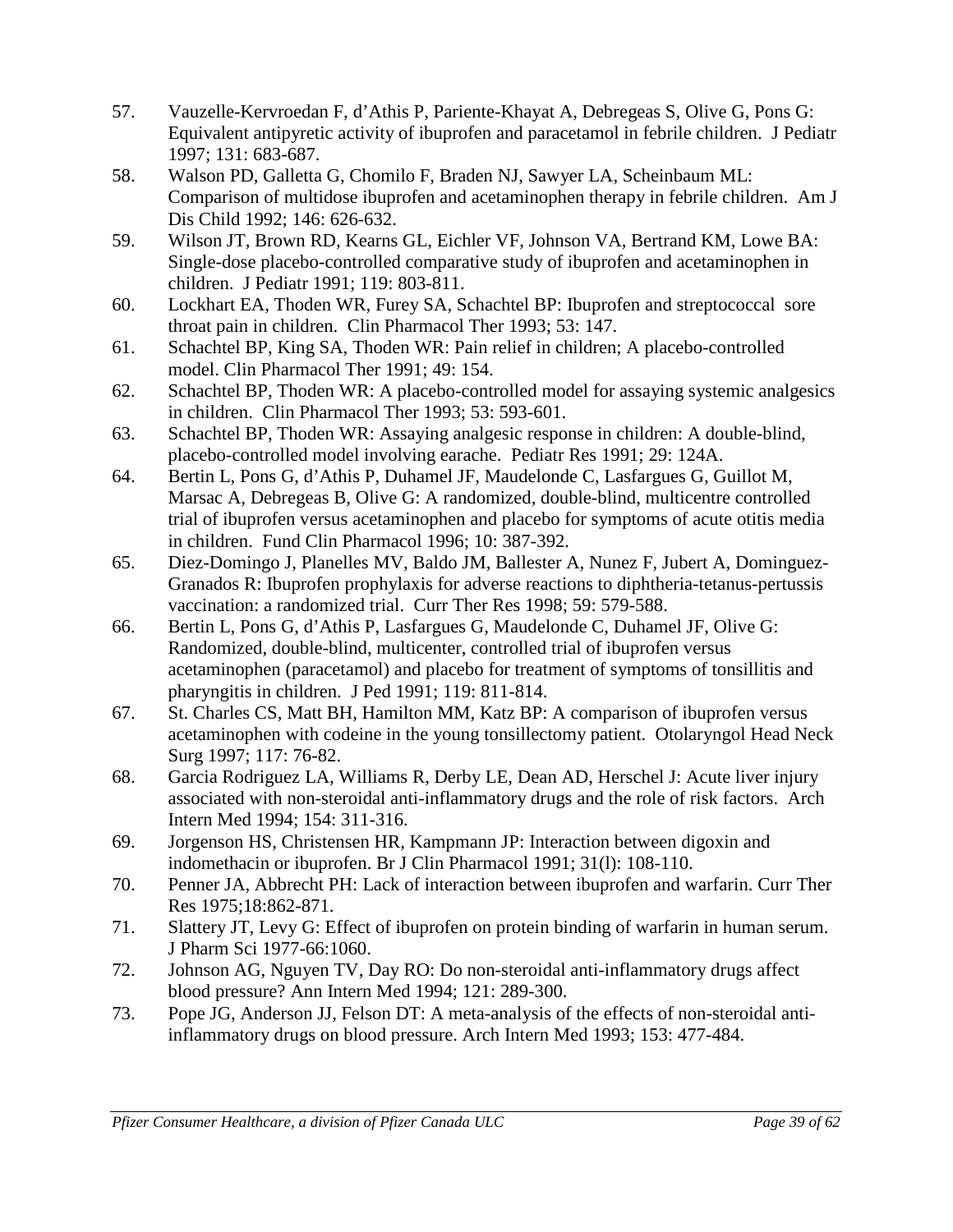- 74. Davies JG, Rawlins DC, Busson M: Effect of ibuprofen on blood pressure control by propranolol and benzofluazide. J Intern Med Res 1988; 16: 173-181.
- 75. Houston MC, Weir M, Gray J, Ginserg D, Szeto C, Kathlenen PM, Sugimoto D, Lefkowitz M, Runde M: The effects of non-steroidal anti-inflammatory drugs on blood pressure of patients with hypertension controlled by verapamil. Arch Intern Med 1995; 155: 1049-1054.
- 76. Fommei E, Ghione S, Palla L, Ragazzini A, Gazzetti P, Palombo C, Giaconi S: Inhibition of prostaglandins and angiotensin II: Effects on renal function in hypertensive patients. Agents Actions Suppl 1987; 22: 183-189.
- 77. Cook ME, Wallin JD, Thakur VD, Kadowitz PJ, McNamara DB, Garcia MM, Lipani JJ, Poland M: Comparative effects of nabumetone, sulindac and ibuprofen on renal function. J Rheumatol 1997; 24: 1137-1144.
- 78. Minuz P, Lechi A, Arosio E, Degan M, Capuzzo MG, Lechi C, Corsato M, Dalla Riva A, Velo GP: antihypertensive activity of enalapril. Effect of ibuprofen and different salt intakes. J Clin Hypertens 1987; 3: 645-653.
- 79. Gontarz N, Small RE, Comstock TJ, Stalker DJ, Johnson SM, Willis BE: Effects of antacid suspension on the pharmacokinetics of ibuprofen. Clin Pharm 1987; 7(5):413- 416.
- 80. Nierenberg DW: Competitive inhibition of methotrexate accumulation in rabbit kidney slices by non-steroidal anti-inflammatory drugs. J Pharmacol Exper Ther 1983;226(l):1- 6.
- 81. Ragheb M, Alvin C: Ibuprofen can increase serum lithium in lithium treated patients. J Clin Psychiatry 1987; 48: 161-163.
- 82. Rainsford KD, Roberts SC, Brown S: Ibuprofen and paracetamol: relative safety in nonprescription dosages. J Pharm Pharmacol 1997; 49: 345-376.
- 83. Doyle G, Furey S, Berlin R, Cooper S, Jayawardena S, Ashraf E, Baird L: Gastrointestinal safety and tolerance of ibuprofen maximum over-the-counter use. Aliment Pharmacol Ther 1999; 13: 897-906.
- 84. Furey SA, Waksman JA, Dash BH: Nonprescription ibuprofen: side effect profile. Pharmacotherapy 1992; 12: 403-407.
- 85. DeArmond B, Francisco CA, Lin JS, Huang FY, Halladay S, Bartizek RD, Skare KL: Safety profile of over-the-counter naproxen sodium. Clin Therap 1995; 17: 587-601.
- 86. Kellstein DE, Waksman JA, Binstok G, Furey SA, Cooper SA: The safety profile of nonprescription ibuprofen in multiple-dose use: a meta-analysis. J Clin Pharmacol 1999;39:520-532.
- 87. Rainsford KD, Quadir M: Gastrointestinal damage and bleeding from non-steroidal antiinflammatory drugs. I. Clinical and 3epidemiological aspects. Inflammopharmacology 1995; 3:169-190.
- 88. Strom BL: Gastrointestinal tract bleeding associated with naproxen sodium vs ibuprofen. Arch Intern Med 1997;157:2636-2631.
- 89. Gutthann SA, Garcia-Rodriguez LA, Duque-Oliart A, Varas-Lorenzo C: Low-dose diclofenac, naproxen, and ibuprofen cohort study. Pharmacoepidemiology 199;19:854- 859.
- 90*.* Committee on Safety of Medicines (CSM) Update: Non-steroidal anti-inflammatory drugs and serious gastrointestinal adverse reactions. Br Med J 1986; 2: 292.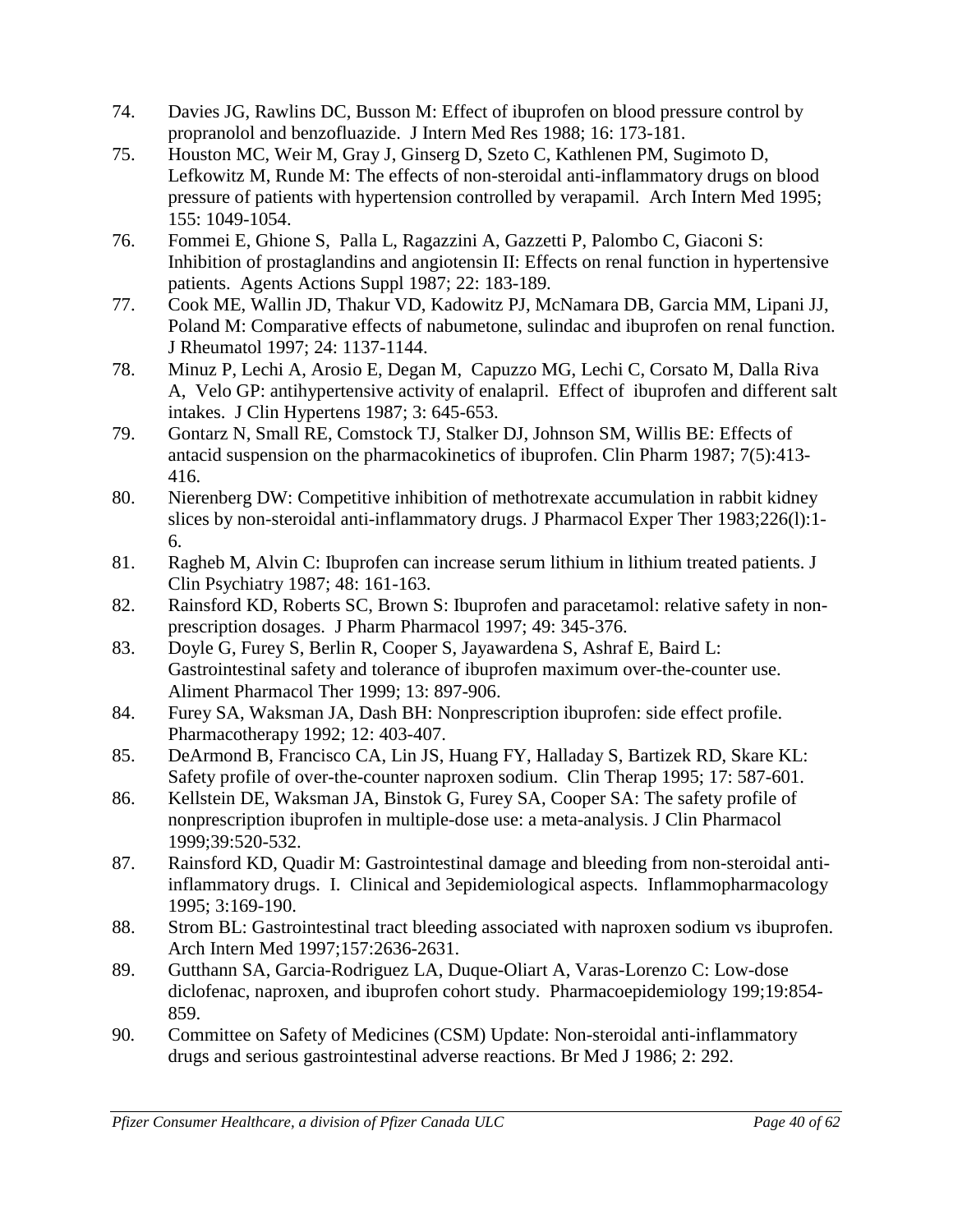- 91 Ewell A, Toth F, Wolfe B, Perelson A, Paul K: Thirteen year secular trend analysis of manufacturer-received Advil spontaneous adverse experience reports. Pharmacoepidemiol Drug Safety 1998; 7: S101.
- 92. Moore N, Van Ganse E, Le Parc JM, Wall R, Schneid H, Farhan M, Verriere F, Pelen F: The PAIN study: paracetamol, aspirin and ibuprofen new tolerability study. Clin Drug Invest 1999; 18: 89-98.
- 93. Ashraf E, Ford, L, Geetha R, Cooper S: Safety profile of ibuprofen suspension in young children. Inflammopharmacology 1999;7(3):219-225.
- 94. Lesko SM, Mitchell AA: An assessment of the safety of pediatric ibuprofen. 1995; 273(12): 929-933.
- 95. Lesko SM, Mitchell AA: Renal function after short-term ibuprofen use in infants and children. Pediatrics 1997; 100: 954-957.
- 96. Lesko SM, Mitchell AA: The safety of acetaminophen and ibuprofen among children less than two years old. Pediatrics 1999; 104 (4):39-49.
- 97. Jenkinson ML, Fitzpatrick R, Streete PJ, Volans GN: The relationship between plasma ibuprofen concentrations and toxicity in acute ibuprofen overdose. Human Toxicol 1988; 7:319-324.
- 98. McElwee NE, Veltri JC, Bradford DC, Rollins DE: A prospective, population-based study of acute ibuprofen overdose: Complications are rare and routine serum levels not warranted. Ann Emerg Med 1990; 19: 657-662.
- 99. Veltri JC,Rollins DE: A comparison of the frequency and severity of poisoning cases for ingestion of acetaminophen, aspirin, and ibuprofen. Am J Emerg Med 1988; 6: 104-107.
- 100. Adams SS, Bough RG, Cliffe EE, Lessel B, Mills RFN: Absorption, distribution and toxicity of ibuprofen. Toxicol Appl Pharmacol 1969; 15: 310-330.
- 101. Lillehei TJ, Metke MP, Dawnajee MK, Tago M, Lim MF, Kaye MP: Reduction of platelet deposition in aorto-coronary artery Gore-Tex bypass grafts in dogs by platelet inhibitors. Circulation 1980; 62: Suppl 3; 53.
- 102. Dipasquale G, Mellace D: Inhibition of arachidonic acid induced mortality in rabbits with several non-steroidal anti-inflammatory agents. Agents Actions 1977; 7: 481-485.
- 103. Adesuyi SA, Ellis EF: The effect of ibuprofen dose on rabbit platelet aggregation and aortic PGI2 synthesis. Thromb Res 1982; 28: 581-585.
- 104. Utsunomiya T, Krausz MM, Dunham B, Valeri CR, Levine L, Shepro D, Hechtman HB: Modification of inflammatory response to aspiration with ibuprofen. Am J Physiol 1982; 243: H903-910.
- 105. Imai H, Muramatsu Y, Tsurumi K, Fujimura H: Platelet aggregation and liposome as a model system. Jap J Pharmacol 1981; 31: 92P.
- 106. Adams SS, Bough RG, Cliffe EE, Dickinson W, Lessel B, McCullough KF, Mills RFN, Nicholson JS, Williams GAH: Some aspects of the pharmacology, metabolism and toxicology of ibuprofen. Rheum Phys Med Suppl 1970: 9-14.
- 107. USP I: 2002: p.426-427.
- 108. Byron C, Berlin RG, Cooper SA, Hzu C, Wason S. Double-blind, randomized, parallel, placebo-controlled study of ibuprofen effects on Thromboxane  $B_2$  concentrations in Aspirin-treated healthy adult volunteers. Clinical Therapeutics 2005;27:185.
- 109. Helin-Salmivaara A., Huttunen T., Gronroos J.M., Klaukka T., Huupponen R. Risk of serious upper gastrointestinal event with concurrent use of NSAIDs and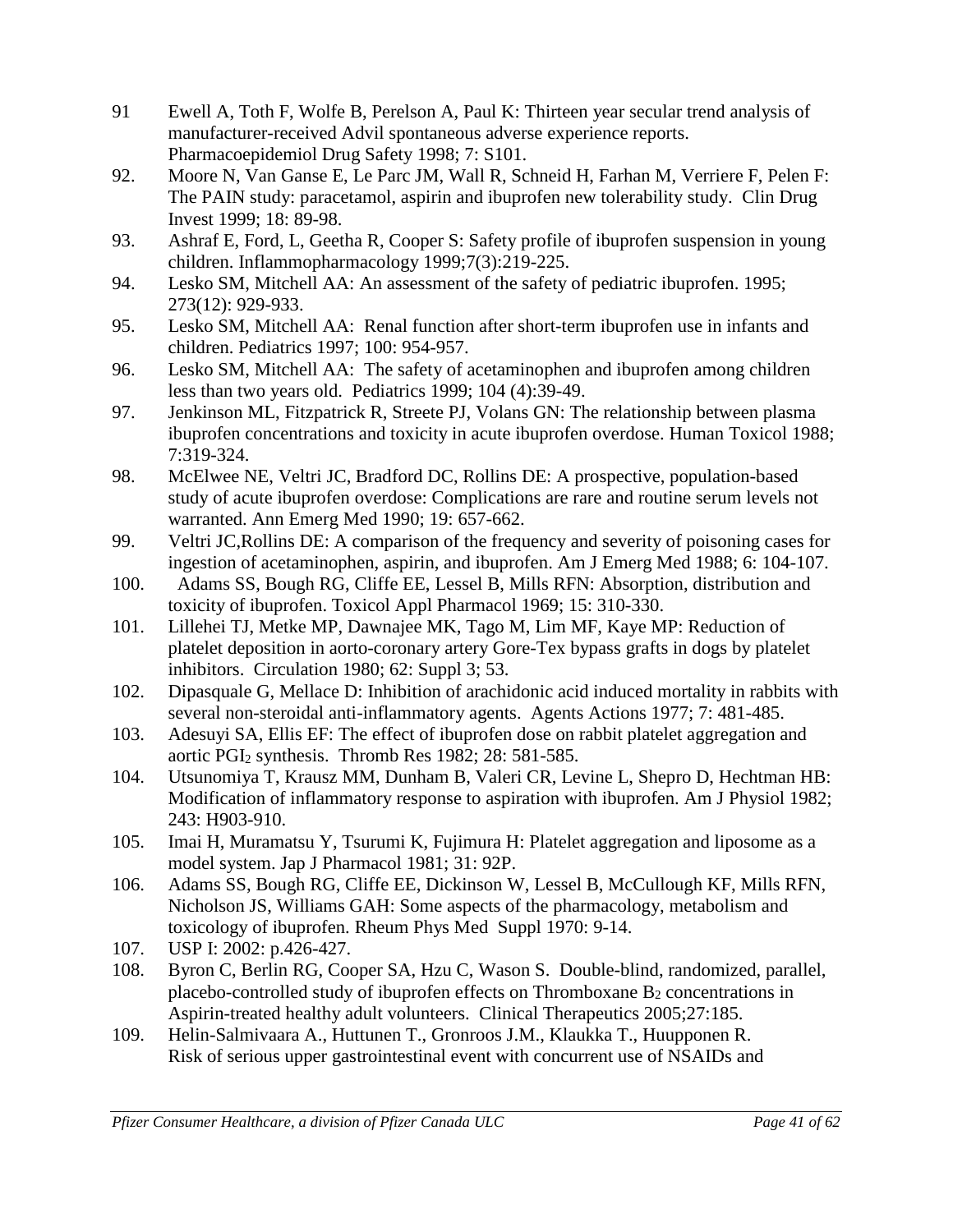SSRI's: A case-control study in the general population. Eur J Clin Pharmacol, 2007 Apr;63(4):403-8

110. Andres Pinto, DMD, MPH: John T. Farrar, MD, PhD; Elliot V. Hersh, DMD, MS, PhD Prescribing NSAIDs to Patients on SSRIs: Possible Adverse Drug Interaction of Importance to Dental Practitioners. Compend Contin Educ Dent, 2009 Apr;30(3):142-51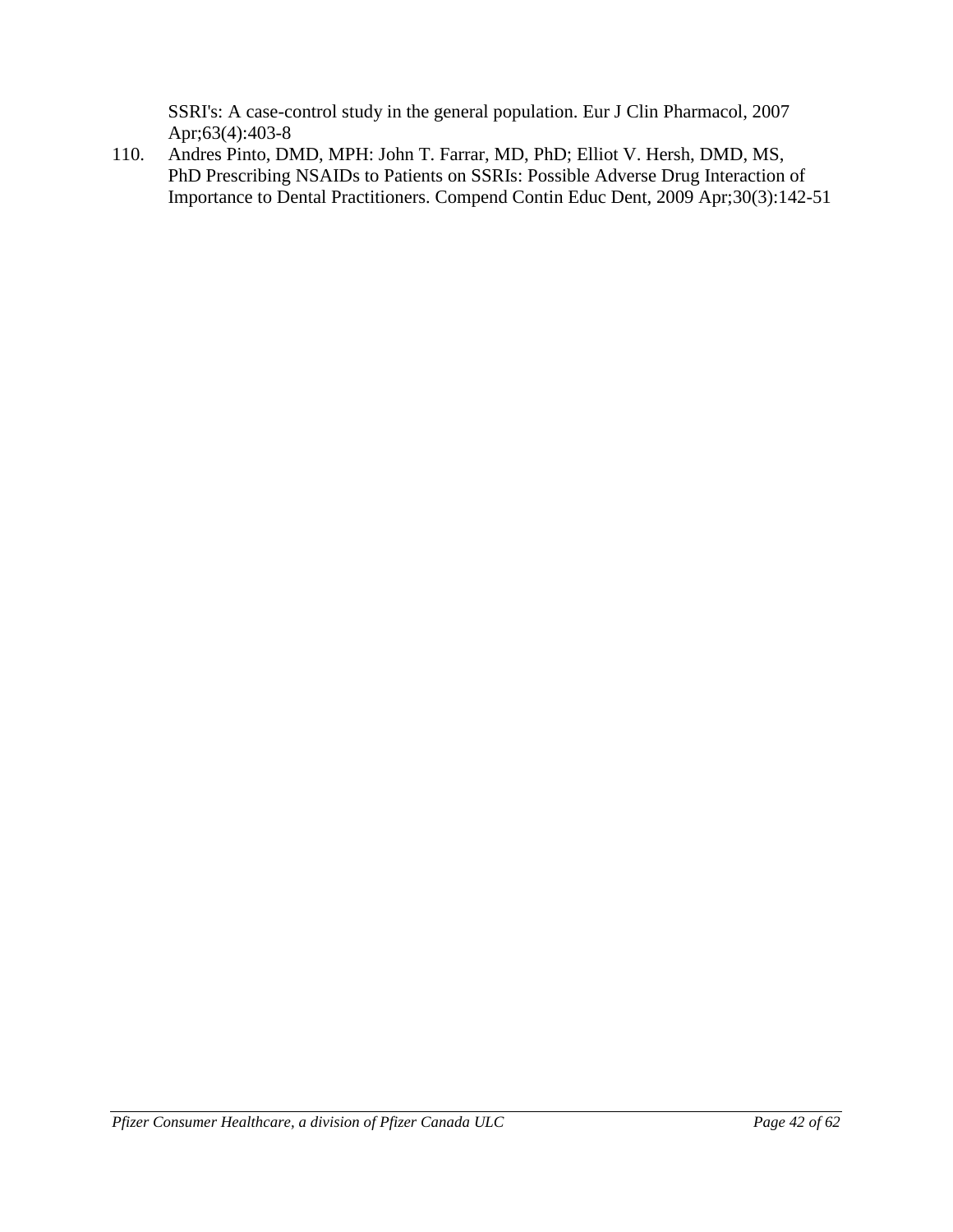#### **PART III: CONSUMER INFORMATION**

#### **Children's Advil Chewable Tablets Ibuprofen Tablets USP**

This leaflet is part III of a three-part "Product Monograph" published when **Children's Advil Chewable Tablets** was approved for sale in Canada and is designed specifically for Consumers. This leaflet is a summary and will not tell you everything about **Children's Advil Chewable Tablets**. Contact your doctor or pharmacist if you have any questions about the drug.

### **ABOUT THIS MEDICATION**

#### **What the medication is used for:**

Provides up to 8 hours relief of fever. Fast and effective temporary relief of pain and fever due to colds or flu, sore throat, immunization, and earache.

#### **What it does:**

Ibuprofen reduces pain and fever.

Ibuprofen belongs to the class of nonsteroidal anti-inflammatory drugs (NSAIDs), which act by decreasing prostaglandin biosynthesis, which are natural occurring substances in the body involved in the production of pain and inflammation. Relief from pain may be expected in 0.5 hour.

#### **When it should not be used:**

Do not use Children's Advil Chewable Tablets if your child has or is:

- $\triangleright$  active or recurrent stomach ulcer or gastrointestinal bleeding, **or active inflammatory bowel disease (e.g. Crohn's, colitis)**
- $\triangleright$  taking acetylsalicylic acid (ASA), or any other NSAIDs including any other ibuprofen product,
- $\triangleright$  allergic/hypersensitive to ASA, ibuprofen, other salicylates, other NSAIDs or any of Children's Advil Chewable Tablets's ingredients (Refer to the nonmedicinal ingredients on outer carton or composition section),
- $\triangleright$  nasal polyps (swelling of the inside of the nose), or allergic manifestations such as asthma, anaphylaxis (sudden severe life threatening allergic reaction), urticaria/hives, rhinitis (stuffed or runny nose that may be due to allergies), skin rash or other allergic symptoms,
- $\triangleright$  dehydrated (significant fluid loss) due to vomiting, diarrhea or lack of fluid intake,
- $\triangleright$  been diagnosed with severe high blood pressure or have severe coronary artery disease,
- $\triangleright$  serious liver or kidney disease,
- $\triangleright$  Systemic Lupus Erythematosus,
- $\triangleright$  right before or after heart surgery,
- $\triangleright$  excess potassium in the blood
- or if you are in your third trimester of pregnancy.

#### **What the medicinal ingredient is:** Ibuprofen.

#### **What the important nonmedicinal ingredients are:**

See outer product carton or composition section of product monograph.

#### **What dosage forms it comes in:**

Each tablet contains ibuprofen 50 mg.

## **WARNINGS AND PRECAUTIONS**

#### **Serious Warnings and Precautions**

Caution in patients prone to gastrointestinal tract irritation, including those with a history of peptic ulcer. The chance of stomach bleeding is higher if you are: age 60 or older, have had stomach ulcers or bleeding problems, take a blood thinner or steroid drug, take with other drugs containing an NSAID like ASA, ibuprofen, naproxen, or prescription anti-inflammatory drugs, have 3 or more alcoholic drinks every day while using this product.

#### **BEFORE you use Children's Advil Chewable Tablets talk to your doctor or pharmacist if:**

- $\triangleright$  child has peptic ulcers, diabetes, high blood pressure, heart failure, heart or thyroid disease, asthma, kidney or liver disease, glaucoma, blood clotting disorder (such as hemophilia), any other serious disease, or is under doctor's care for any serious condition
- $\triangleright$  you are trying to conceive, in your first or second trimester of pregnancy or if you are breastfeeding
- $\triangleright$  you are taking any other drug including over the counter drugs.

Use with caution in the elderly.

Long-term continuous use may increase the risk of heart attack or stroke.

#### **Stop Use and Talk to a doctor if:**

- $\triangleright$  Child does not get any relief within 24 hours.
- $\triangleright$  The symptoms such as pain or fever persist for more than 3 days.
- $\triangleright$  Redness or swelling is present in the painful area.
- $\triangleright$  Sore throat is severe, lasts for more than 2 days or occurs with fever or headache.

#### **INTERACTIONS WITH THIS MEDICATION**

#### **Do not use this medicine if taking:**

- Daily low dose ASA  $(81 325 mg)$ , without talking to a doctor or pharmacist. Ibuprofen may interfere with the preventive benefits of ASA.
- ASA or other anti-inflammatory medication.

Talk to your doctor or pharmacist if you are taking other medication (prescription or non-prescription) such as any of the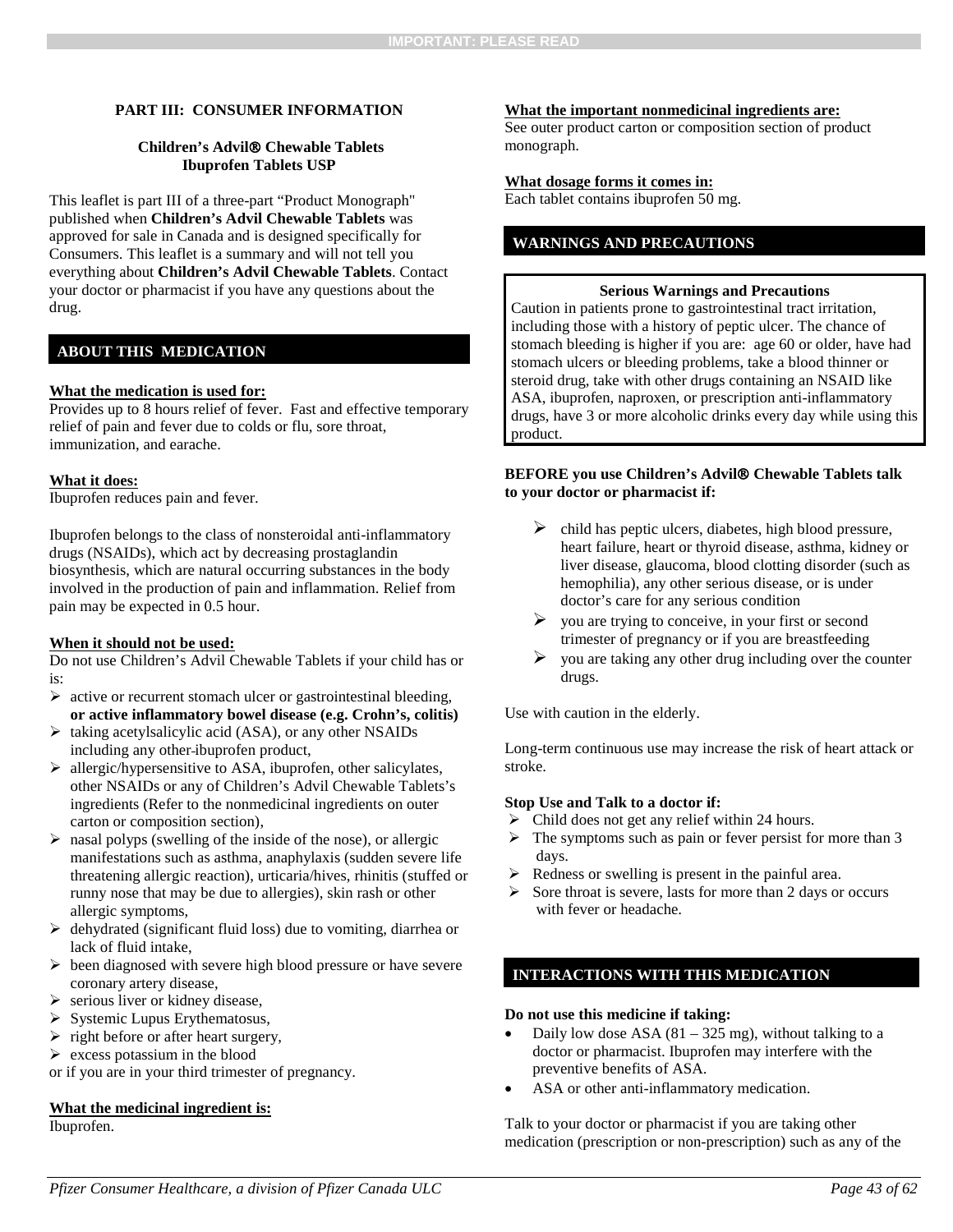#### following (NOT a complete list):

acetaminophen, anticoagulants (blood thinners), digoxin, oral antidiabetic agents and insulin, diuretics, methotrexate, lithium, protein-bound drugs including probenecid, thyroxine, antibiotics, cyclosporine, phenytoin, corticosteroids or benzodiazepines, other NSAIDs, or medications for high blood pressure. Tell your doctor or pharmacist what prescription drugs you are taking or plan to take.

### **PROPER USE OF THIS MEDICATION**

#### **Usual dose:**

Doses below may be repeated every 6-8 hours while symptoms persist, up to 4 doses a day, or as directed by a doctor. If possible use weight to dose; otherwise use age. Do not use longer than 3 days for a fever or 5 days for pain relief.

Do not use more than the recommended amount.

| Age            | Weight        |            | <b>Dosage</b>                    |
|----------------|---------------|------------|----------------------------------|
| (yrs.)         | kg            | <b>lbs</b> |                                  |
| $\mathrel{<}2$ | Under 10.9    | Under 24   | <b>Use Advil Pediatric Drops</b> |
| $2 - 3$        | $10.9 - 15.9$ | $24 - 35$  | 2                                |
| $4 - 5$        | $16.0 - 21.3$ | $36 - 47$  |                                  |
| $6 - 8$        | $21.4 - 26.7$ | $48 - 59$  |                                  |
| $9 - 10$       | $26.8 - 32.5$ | $60 - 71$  | 5                                |
| $11 - 12$      | $32.6 - 43.0$ | $72 - 95$  |                                  |

#### **Overdose:**

In case of overdose, call a Poison Control Centre or a doctor immediately, even if there are no symptoms.

#### **Missed Dose:**

- Take the missed dose as soon as you remember.
- $\triangleright$  If it is almost time for your next dose, wait until then to take your medicine and skip the missed dose.
- Do not take two doses at the same time.

## **SIDE EFFECTS AND WHAT TO DO ABOUT THEM**

Take with food or milk if upset stomach occurs. If abdominal pain, heartburn, nausea or vomiting, bloating, diarrhoea or constipation, ringing or buzzing in the ears, nervousness, sleeplessness, dizziness or any change in vision, fluid retention, itching, skin rashes, skin reddening, blisters, blood in vomit, bloody or black stools, or any other unexplained symptoms develop while taking Children's Advil® Chewable Tablets, discontinue use immediately and contact a doctor.

 $\blacktriangleright$ 

Side effects may be minimized by using the smallest dose for the shortest duration of time.

*This is not a complete list of side effects. For any unexpected effects while taking Children's Advil Chewable Tablets, contact*  *your doctor or pharmacist.*

## **REPORTING SIDE EFFECTS**

You can report any suspected side effects associated with the use of health products to Health Canada by:

- Visiting the Web page on Adverse Reaction Reporting (http://www.hc-sc.gc.ca/dhp-mps/medeff/reportdeclaration/index-eng.php) for information on how to report online, by mail or by fax; or
- Calling toll-free at 1-866-234-2345.

*NOTE: Contact your health professional if you need information about how to manage your side effects. The Canada Vigilance Program does not provide medical advice.*

## **HOW TO STORE IT**

Store at room temperature (15-30°C).

Keep out of reach of children. This package contains enough medicine to seriously harm a child. This package has a child resistant cap. Do not use if body sleeve is broken or missing.

## **MORE INFORMATION**

This document plus the full product monograph, prepared for health professionals can be found by contacting the sponsor, Pfizer Consumer Healthcare, a division of Pfizer Canada ULC, Mississauga, ON L5R 4B2 at: 1-888-275-9938 or www.advial.ca.

This leaflet was prepared by Pfizer Consumer Healthcare, a division of Pfizer Canada ULC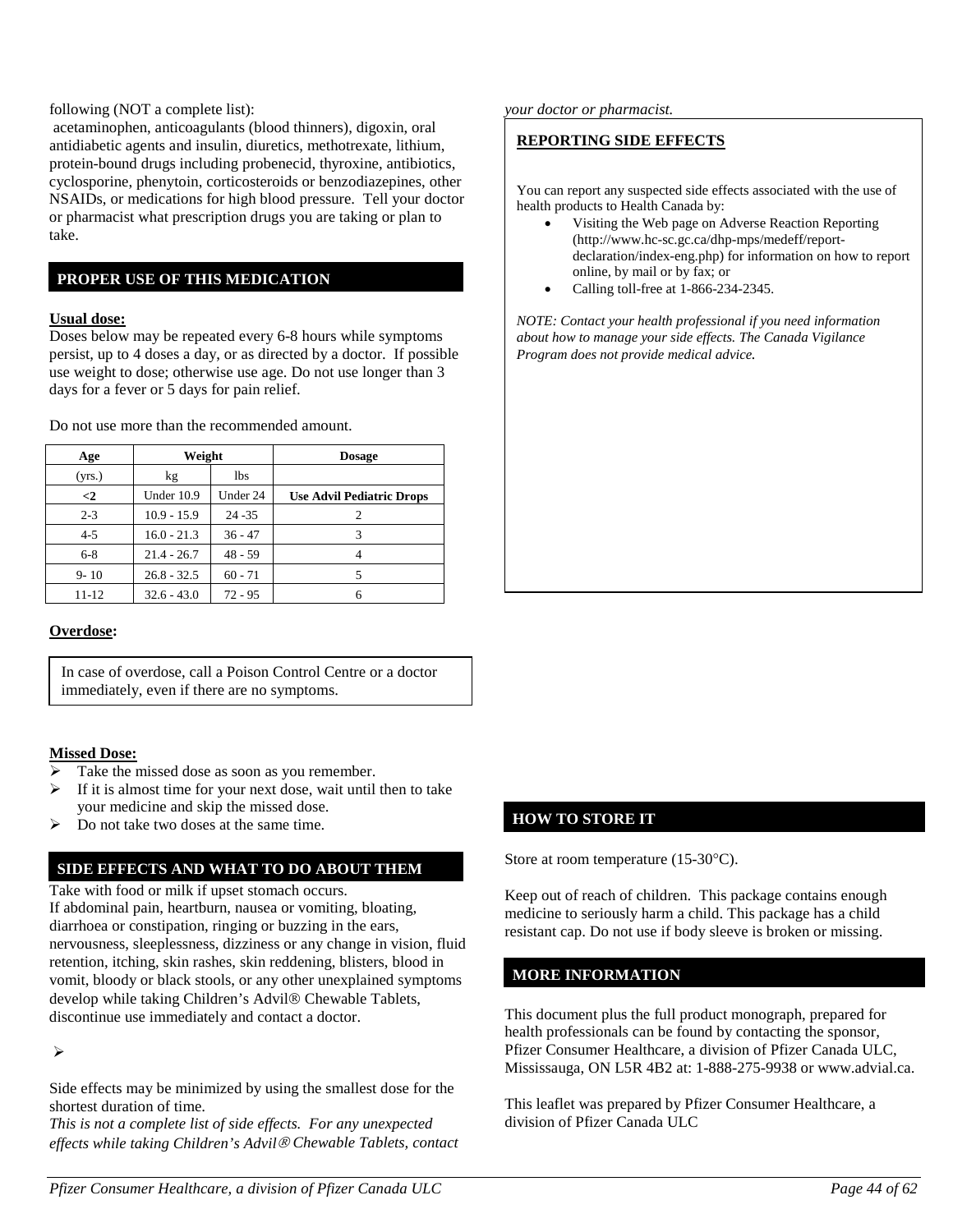Product monograph available to doctors and pharmacists upon request.

Last revised: October 21, 2019

#### **PART III: CONSUMER INFORMATION**

#### **Children's Advil Ibuprofen Oral Suspension USP**

This leaflet is part III of a three-part "Product Monograph" published when **Children's Advil** was approved for sale in Canada and is designed specifically for Consumers. This leaflet is a summary and will not tell you everything about **Children's Advil**. Contact your doctor or pharmacist if you have any questions about the drug.

#### **ABOUT THIS MEDICATION**

#### **What the medication is used for:**

Provides up to 8 hours relief of fever. Fast and effective temporary relief of pain and fever due to colds or flu, sore throat, immunization, and earache.

#### **What it does:**

Ibuprofen reduces pain and fever.

Ibuprofen belongs to the class of nonsteroidal anti-inflammatory drugs (NSAIDs), which act by decreasing prostaglandin biosynthesis, which are natural occurring substances in the body involved in the production of pain and inflammation. Relief from pain may be expected in 0.5 hour.

#### **When it should not be used:**

Do not use Children's Advil®if your child has or is:

- active or recurrent stomach ulcer or gastrointestinal bleeding or active inflammatory bowel disease (e.g. Crohn's, colitis)
- $\triangleright$  taking acetylsalicylic acid (ASA), or NSAIDs including any other ibuprofen product,
- allergic/hypersensitive to ASA, ibuprofen, other salicylates, other NSAIDs or any of Children's Advil's ingredients (Refer to the nonmedicinal ingredients on outer carton or composition section),
- $\triangleright$  nasal polyps (swelling of the inside of the nose), or allergic manifestations such as asthma, anaphylaxis (sudden severe life threatening allergic reaction), urticaria/hives, rhinitis (stuffed or runny nose that may be due to allergies), skin rash or other allergic symptoms,
- $\triangleright$  dehydrated (significant fluid loss) due to vomiting, diarrhea or lack of fluid intake,
- $\triangleright$  been diagnosed with severe high blood pressure or have severe coronary artery disease,
- serious liver or kidney disease,
- $\triangleright$  Systemic Lupus Erythematosus,
- $\triangleright$  if you are in your third trimester of pregnancy,
- $\triangleright$  right before or after heart surgery,
- $\triangleright$  excess potassium in the blood
- $\triangleright$  Or if you are in your third trimester of pregnancy.

#### **What the medicinal ingredient is:**

Ibuprofen.

#### **What the important nonmedicinal ingredients are:**

<span id="page-44-0"></span>See outer product carton or composition section of product monograph.

#### **What dosage forms it comes in:**

Each 5 mL or 1 teaspoon of oral suspension contains ibuprofen 100 mg.

#### **WARNINGS AND PRECAUTIONS**

#### **Serious Warnings and Precautions**

Caution in patients prone to gastrointestinal tract irritation, including those with a history of peptic ulcer. The chance of stomach bleeding is higher if you are: age 60 or older, have had stomach ulcers or bleeding problems, take a blood thinner or steroid drug, take with other drugs containing an NSAID like ASA, ibuprofen, naproxen, or prescription anti-inflammatory drugs, have 3 or more alcoholic drinks every day while using this product.

#### **BEFORE you use Children's Advil talk to your doctor or pharmacist if:**

- $\triangleright$  child has peptic ulcers, diabetes, high blood pressure, heart failure, heart or thyroid disease, asthma, kidney or liver disease, glaucoma, blood clotting disorder (such as hemophilia), any other serious disease, or is under doctor's care for any serious condition,
- $\triangleright$  you are trying to conceive, in your first or second trimester of pregnancy or if you are breastfeeding
- $\triangleright$  you are taking any other drug including over the counter drugs.

Use with caution in the elderly.

Long-term continuous use may increase the risk of heart attack or stroke.

#### **Stop Use and Talk to a doctor if:**

- $\triangleright$  Child does not get any relief within 24 hours.
- $\triangleright$  The symptoms such as pain or fever persist for more than 3 days.
- Redness or swelling is present in the painful area.
- $\triangleright$  Sore throat is severe, lasts for more than 2 days or occurs with fever or headache.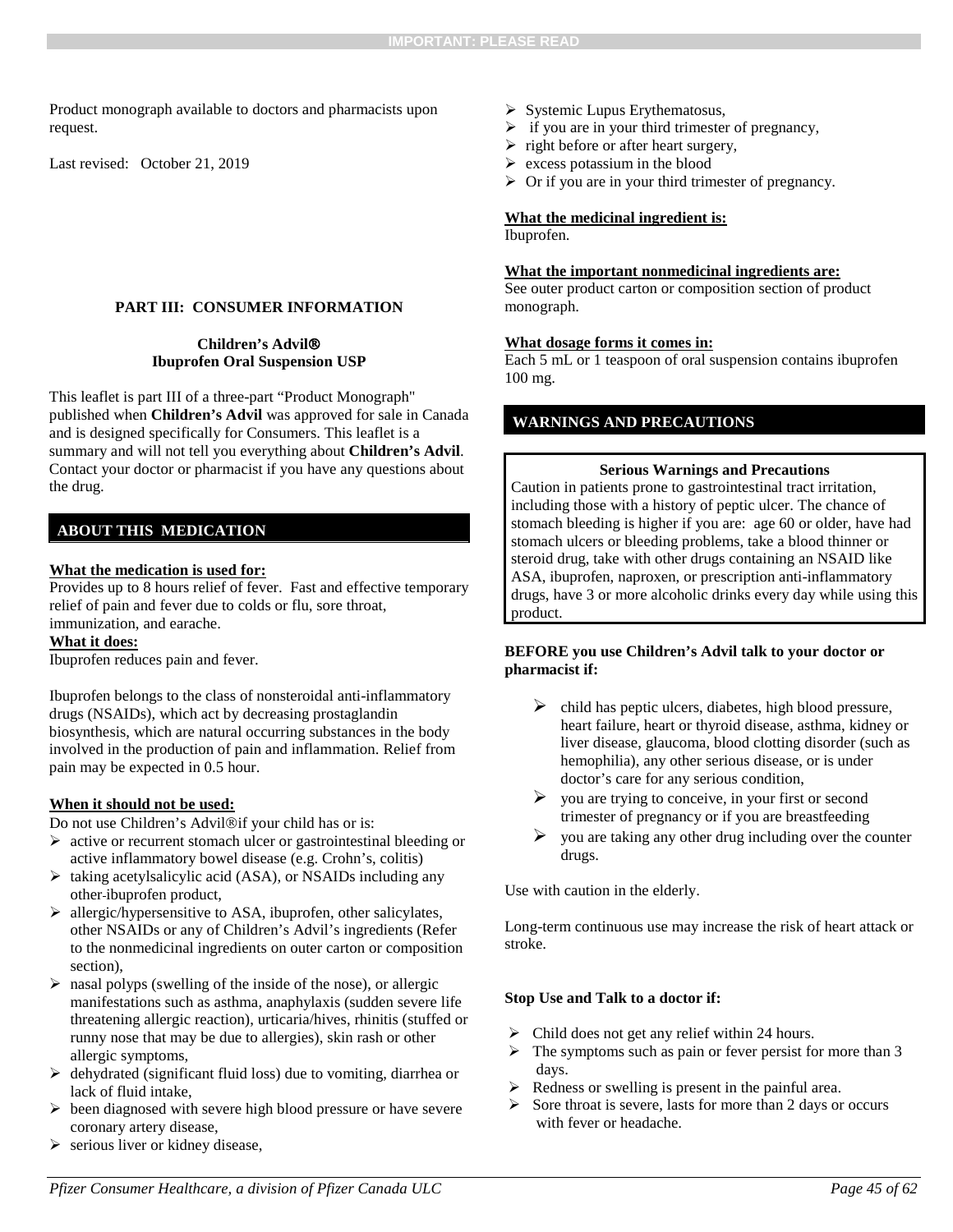## **INTERACTIONS WITH THIS MEDICATION**

Do not use this medicine if you are taking:

- Daily low dose ASA  $(81 325 mg)$ , without talking to a doctor or pharmacist. Ibuprofen may interfere with the preventive benefits of ASA.
- ASA or other anti-inflammatory medication.

Talk to your doctor or pharmacist if you are taking other medication (prescription or non-prescription) such as any of the following (NOT a complete list):

acetaminophen, anticoagulants (blood thinners), digoxin, oral antidiabetic agents and insulin, diuretics, methotrexate, lithium, protein-bound drugs including probenecid, thyroxine, antibiotics cyclosporine, phenytoin, corticosteroids or benzodiazepines, other NSAIDs, or medications for high blood pressure. Tell your doctor or pharmacist what prescription drugs you are taking or plan to take.

## **PROPER USE OF THIS MEDICATION**

#### **Usual dose:**

Shake well before using. Doses below may be repeated every 6-8 hours while symptoms persist, up to 3 doses a day, or as directed by a doctor. If possible use weight to dose; otherwise use age. Do not use longer than 3 days for a fever or 5 days for pain relief.

| Age       | Weight        |           | <b>Dosage</b>                      |
|-----------|---------------|-----------|------------------------------------|
| (yrs.)    | kg            | lbs.      |                                    |
| $\leq$ 2  | Under 10.9    | Under 24  | <b>Use Advil Pediatric Drops</b>   |
| $2 - 3$   | $10.9 - 15.9$ | $24 - 35$ | $1\frac{1}{4}$ teaspoons = 6 mL    |
| $4 - 5$   | $16.0 - 21.3$ | $36 - 47$ | 2 teaspoons = $10$ mL              |
| $6 - 8$   | $21.4 - 26.7$ | $48 - 59$ | $2\frac{1}{2}$ teaspoons = 12.5 mL |
| $9 - 10$  | $26.8 - 32.5$ | $60 - 71$ | $3$ teaspoons = 15 mL              |
| $11 - 12$ | $32.6 - 43.0$ | $72 - 95$ | $3\frac{3}{4}$ teaspoons = 19 mL   |

Do not use more than the recommended amount.

Advil brand of ibuprofen is available for adults in

tablet/caplet/capsule/liquid gel dosage forms. The equivalent adult dosage of Children's Advil (100 mg/5 mL) is 10 mL (2 teaspoons equivalent to 200 mg) taken every 4 hours or 20 mL (4 teaspoons equivalent to 400 mg) taken every 6 to 8 hours as needed. Do not to exceed 60 mL (12 teaspoons equivalent to 1200 mg) in 24 hours unless directed by a physician."Use the lowest effective dose for the shortest duration.

**Overdose:**

In case of overdose, call a Poison Control Centre or a doctor immediately, even if there are no symptoms.

- Take the missed dose as soon as you remember.
- If it is almost time for your next dose, wait until then to take your medicine and skip the missed dose.
- Do not take two doses at the same time.

## **SIDE EFFECTS AND WHAT TO DO ABOUT THEM**

Take with food or milk if upset stomach occurs. If abdominal pain, heartburn, nausea or vomiting, bloating, diarrhoea or constipation, ringing or buzzing in the ears, nervousness, sleeplessness, dizziness or any change in vision, fluid retention, itching, skin rashes, skin reddening, blisters, blood in vomit, bloody or black stools, or any other unexplained symptoms develop while taking Children's Advil, discontinue use immediately and contact a doctor.

Side effects may be minimized by using the smallest dose for the shortest duration of time.

*This is not a complete list of side effects. For any unexpected effects while taking Children's Advil, contact your doctor or pharmacist.*

## **Missed Dose:**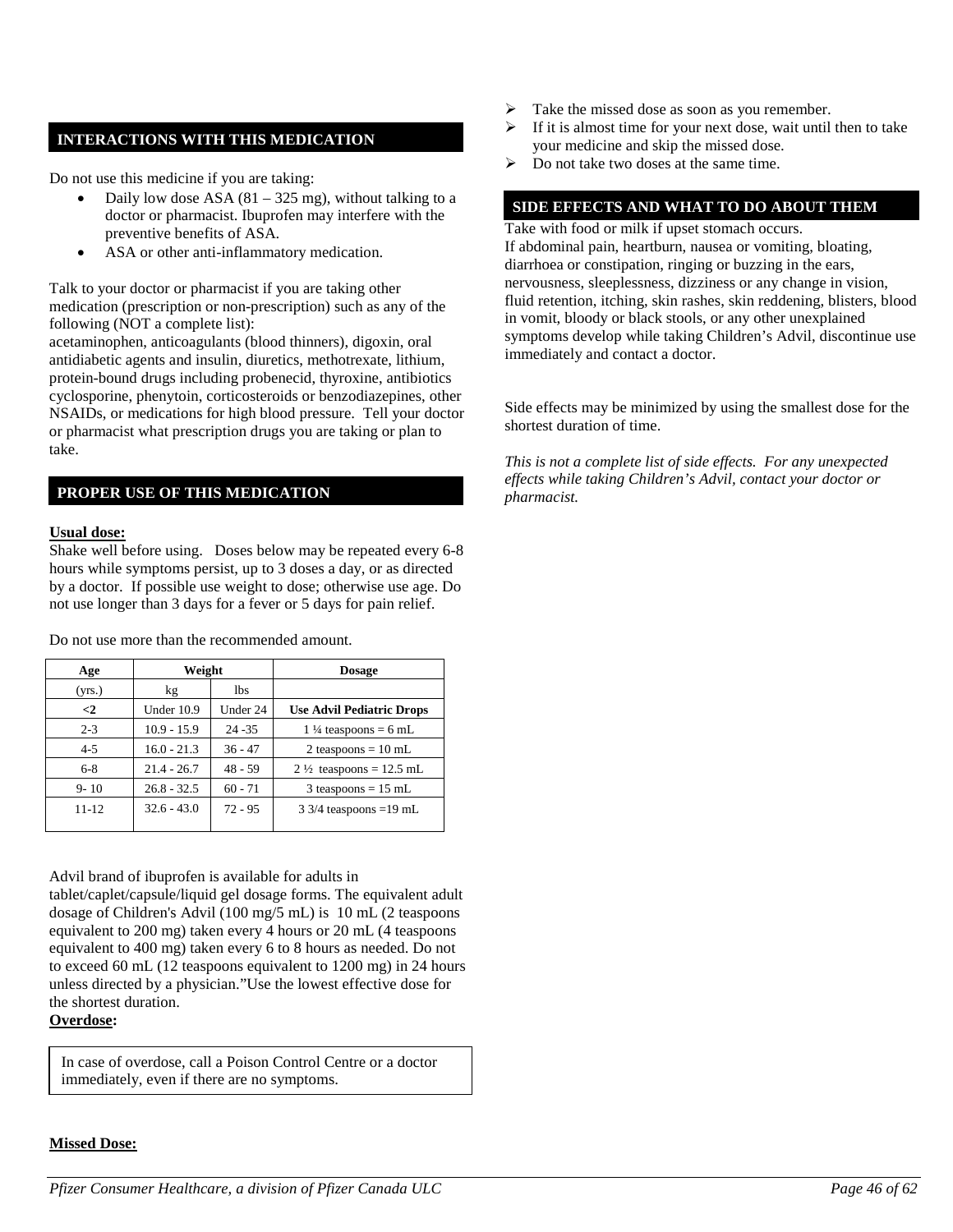.

You can report any suspected side effects associated with the use of health products to Health Canada by:

- Visiting the Web page on Adverse Reaction Reporting (http://www.hc-sc.gc.ca/dhp-mps/medeff/reportdeclaration/index-eng.php) for information on how to report online, by mail or by fax; or
- Calling toll-free at 1-866-234-2345.

*NOTE: Contact your health professional if you need information about how to manage your side effects. The Canada Vigilance Program does not provide medical advice.*

**REPORTING SIDE EFFECTS** request.<br>
Last revised: October 21, 2019

## **HOW TO STORE IT**

Store at room temperature (15-30°C).

Keep out of reach of children. This package contains enough medicine to seriously harm a child. This package has a child resistant cap. Do not use if body sleeve is broken or missing.

#### **MORE INFORMATION**

This document plus the full product monograph, prepared for health professionals can be found by contacting the sponsor, Pfizer Consumer Healthcare, a division of Pfizer Canada ULC., Mississauga, ON L5R 4B2 at: 1-888-275-9938 or www.advil.ca.

This leaflet was prepared by Pfizer Consumer Healthcare, a division of Pfizer Canada ULC

Product monograph available to doctors and pharmacists upon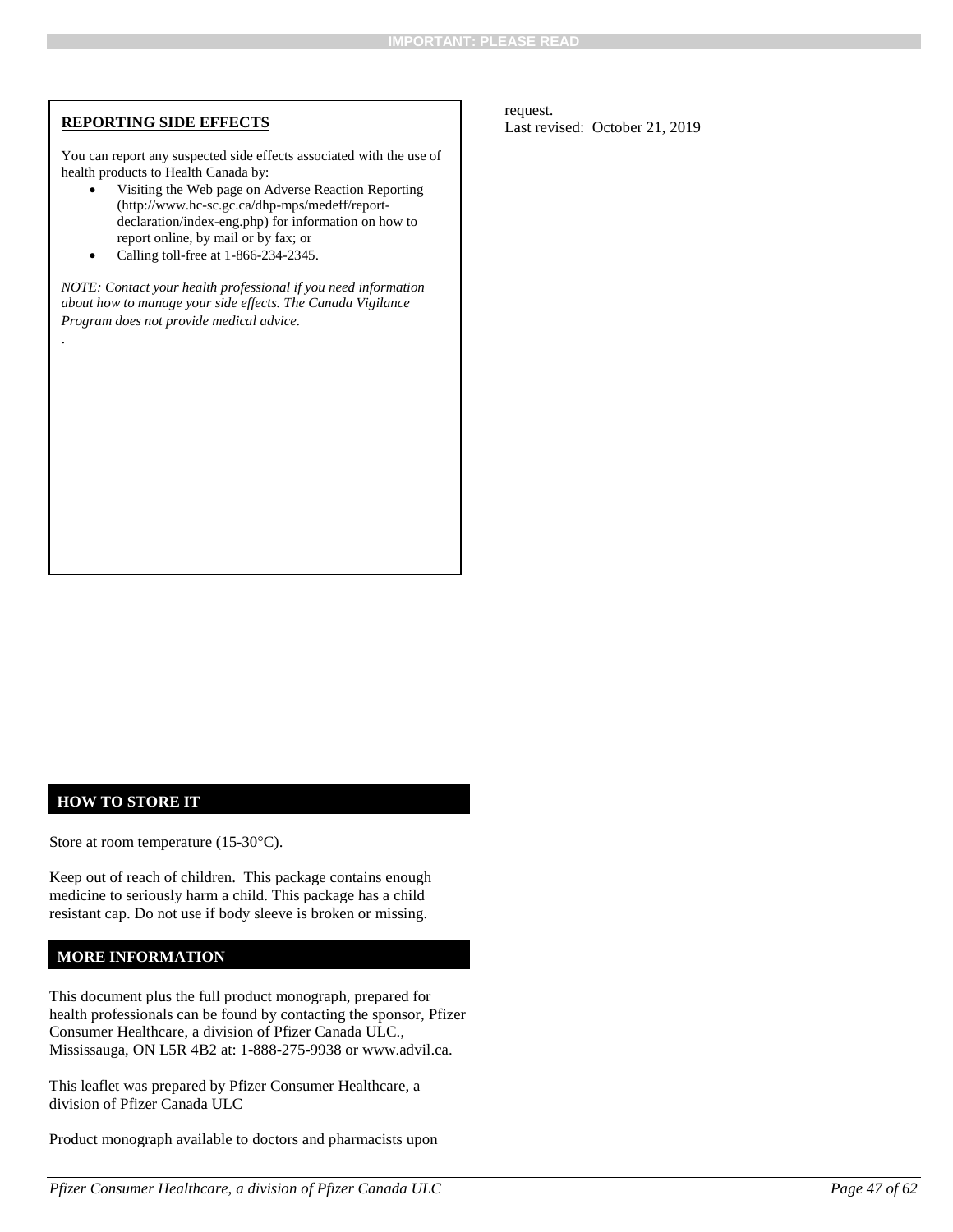#### **PART III: CONSUMER INFORMATION**

#### **Junior Strength Advil Ibuprofen Tablets USP**

This leaflet is part III of a three-part "Product Monograph" published when **Junior Strength Advil** was approved for sale in Canada and is designed specifically for Consumers. This leaflet is a summary and will not tell you everything about **Junior Strength Advil.** Contact your doctor or pharmacist if you have any questions about the drug.

## **ABOUT THIS MEDICATION**

#### **What the medication is used for:**

Provides up to 8 hours relief of fever. Fast and effective temporary relief of pain and fever due to colds or flu, sore throat, immunization, and earache.

#### **What it does:**

Ibuprofen reduces pain and fever.

Ibuprofen belongs to the class of nonsteroidal anti-inflammatory drugs (NSAIDs), which act by decreasing prostaglandin biosynthesis, which are natural occurring substances in the body involved in the production of pain and inflammation. Relief from pain may be expected in 0.5 hour.

#### **When it should not be used:**

Do not use Junior Strength Advil if your child has or is:

- $\triangleright$  active or recurrent stomach ulcer or gastrointestinal bleeding, or active inflammatory bowel disease (e.g. Crohn's, colitis)
- $\triangleright$  taking acetylsalicylic acid (ASA), or any other NSAIDs including any other ibuprofen product,
- allergic/hypersensitive to ASA, ibuprofen, other salicylates, other NSAIDs or any of Junior Strength Advil's ingredients (Refer to the nonmedicinal ingredients on outer carton or composition section),
- $\triangleright$  nasal polyps (swelling of the inside of the nose), or allergic manifestations such as asthma, anaphylaxis (sudden severe life threatening allergic reaction), urticaria/hives, rhinitis (stuffed or runny nose that may be due to allergies), skin rash or other allergic symptoms,
- $\triangleright$  dehydrated (significant fluid loss) due to vomiting, diarrhea or lack of fluid intake,
- $\triangleright$  been diagnosed with severe high blood pressure or have severe coronary artery disease,
- $\triangleright$  serious liver or kidney disease,
- $\triangleright$  Systemic Lupus Erythematosus,
- $\triangleright$  right before or after heart surgery,
- $\triangleright$  excess potassium in the blood,
- $\triangleright$  or if you are in your third trimester of pregnancy.

#### **What the medicinal ingredient is:**

Ibuprofen.

#### **What the important nonmedicinal ingredients are:**

See outer product carton or composition section of product monograph.

#### **What dosage forms it comes in:**

Each tablet contains ibuprofen 100 mg.

### **WARNINGS AND PRECAUTIONS**

#### **Serious Warnings and Precautions**

Caution in patients prone to gastrointestinal tract irritation, including those with a history of peptic ulcer. The chance of stomach bleeding is higher if you are: age 60 or older, have had stomach ulcers or bleeding problems, take a blood thinner or steroid drug, take with other drugs containing an NSAID like ASA, ibuprofen, naproxen, or prescription anti-inflammatory drugs, have 3 or more alcoholic drinks every day while using this product.

#### **BEFORE** you use Junior Strength Advil<sup>®</sup> talk to your doctor **or pharmacist if:**

- $\triangleright$  child has peptic ulcers, diabetes, high blood pressure, heart failure, heart or thyroid disease, asthma, kidney or liver disease, glaucoma, blood clotting disorder (such as hemophilia), any other serious disease, or is under doctor's care for any serious condition
- $\triangleright$  you are trying to conceive, in your first or second trimester of pregnancy or if you are breastfeeding
- $\triangleright$  you are taking any other drug including over the counter drugs.

Use with caution in the elderly.

Long-term continuous use may increase the risk of heart attack or stroke.

#### **Stop Use and Talk to a doctor if:**

- $\triangleright$  Child does not get any relief within 24 hours.
- $\triangleright$  The symptoms such as pain or fever persist for more than 3 days.
- $\triangleright$  Redness or swelling is present in the painful area.
- $\triangleright$  Sore throat is severe, lasts for more than 2 days or occurs with fever or headache.

#### **INTERACTIONS WITH THIS MEDICATION**

Do not use this medicine if taking:

- Daily low dose ASA  $(81 325 mg)$ , without talking to a doctor or pharmacist. Ibuprofen may interfere with the preventive benefits of ASA.
- ASA or other anti-inflammatory medication.

Talk to your doctor or pharmacist if you are taking other medication (prescription or non-prescription) such as any of the following (NOT a complete list):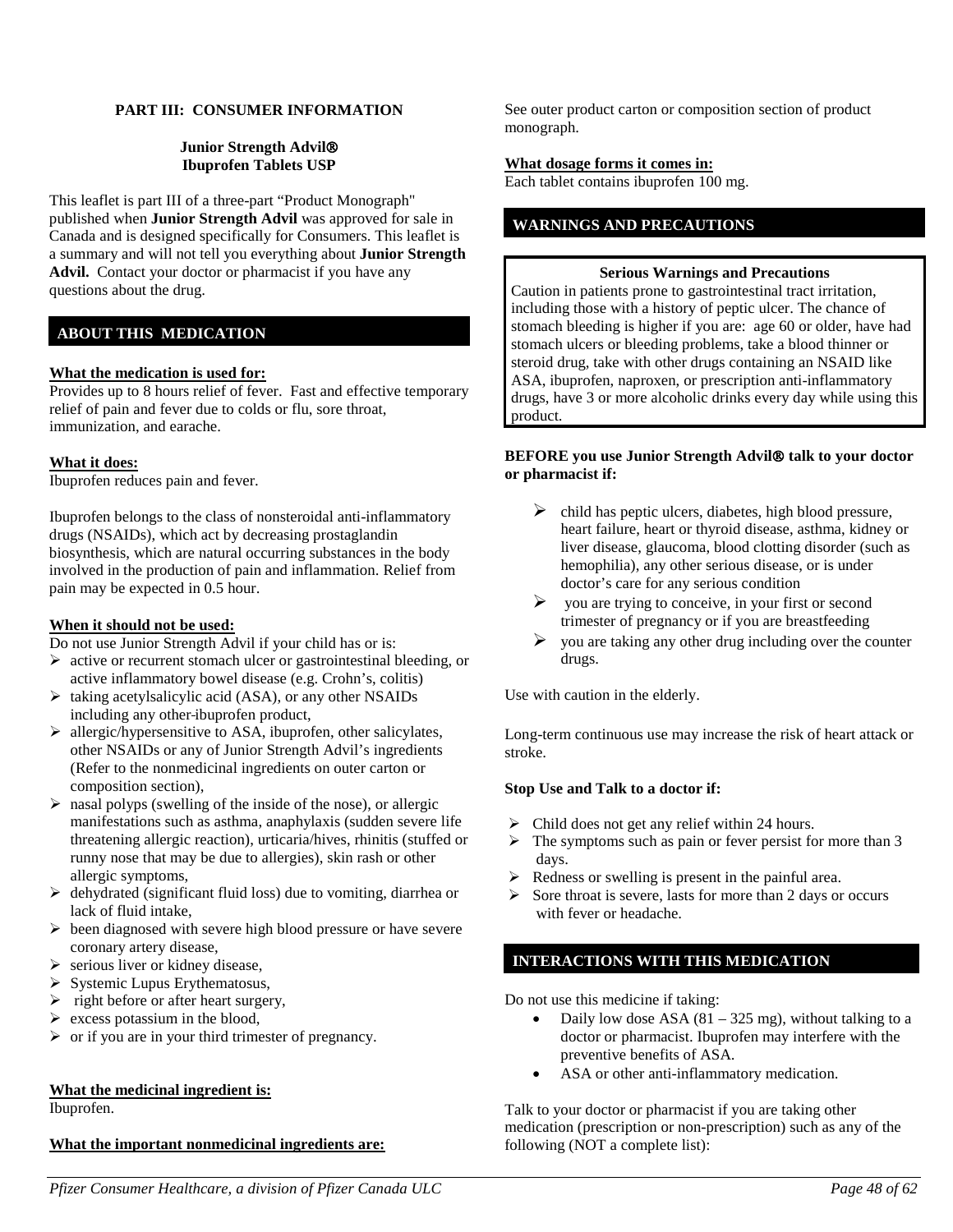acetaminophen, anticoagulants (blood thinners), digoxin, oral antidiabetic agents and insulin, diuretics, methotrexate, lithium, protein-bound drugs including probenecid, thyroxine, antibiotics cyclosporine, phenytoin, corticosteroids or benzodiazepines, other NSAIDs, or medications for high blood pressure. Tell your doctor or pharmacist what prescription drugs you are taking or plan to take.

### **PROPER USE OF THIS MEDICATION**

#### **Usual dose:**

Doses below may be repeated every 6-8 hours while symptoms persist, up to 4 doses a day, or as directed by a doctor. If possible use weight to dose; otherwise use age. Do not use longer than 3 days for a fever or 5 days for pain relief.

Do not use more than the recommended amount.

| Age      | Weight        |            | <b>Dosage</b>                    |
|----------|---------------|------------|----------------------------------|
| (yrs.)   | kg            | <b>lbs</b> |                                  |
| $\leq$   | Under 10.9    | Under 24   | <b>Use Advil Pediatric Drops</b> |
| $2 - 3$  | $10.9 - 15.9$ | $24 - 35$  |                                  |
| $4 - 5$  | $16.0 - 21.3$ | $36 - 47$  | $1\frac{1}{2}$                   |
| $6 - 8$  | $21.4 - 26.7$ | $48 - 59$  | $\overline{c}$                   |
| $9 - 10$ | $26.8 - 32.5$ | $60 - 71$  | $2\frac{1}{2}$                   |
| 11-12    | $32.6 - 43.0$ | $72 - 95$  | 3                                |

ADVIL brand of ibuprofen is available for adults in

tablet/caplet/capsule/liquid gel dosage forms. The equivalent adult dosage of Junior Strength Advil, (100 mg/tablet), is 2 tablets (200 mg) taken every 4 hours or 4 tablets (400 mg) taken every 6 to 8 hours as needed. Do not to exceed 12 tablets (1200 mg) in 24 hours unless directed by a physician. Use the lowest effective dose for the shortest duration.

#### **Overdose:**

In case of overdose, call a Poison Control Centre or a doctor immediately, even if there are no symptoms.

#### **Missed Dose:**

- Take the missed dose as soon as you remember.
- If it is almost time for your next dose, wait until then to take your medicine and skip the missed dose.
- Do not take two doses at the same time.

#### **SIDE EFFECTS AND WHAT TO DO ABOUT THEM**

Take with food or milk if upset stomach occurs.

If abdominal pain, heartburn, nausea or vomiting, bloating, diarrhoea or constipation, ringing or buzzing in the ears, nervousness, sleeplessness, dizziness or any change in vision, fluid retention, itching, skin rashes, skin reddening, blisters, blood in vomit, bloody or black stools, or any other unexplained symptoms develop while taking Junior Strength Advil, discontinue use immediately and contact a doctor.

Side effects may be minimized by using the smallest dose for the shortest duration of time.

*This is not a complete list of side effects. For any unexpected effects while taking Junior Strength Advil, contact your doctor or pharmacist.*

#### **REPORTING SIDE EFFECTS**

You can report any suspected side effects associated with the use of health products to Health Canada by:

- Visiting the Web page on Adverse Reaction Reporting (http://www.hc-sc.gc.ca/dhp-mps/medeff/reportdeclaration/index-eng.php) for information on how to report online, by mail or by fax; or
- Calling toll-free at 1-866-234-2345.

*NOTE: Contact your health professional if you need information about how to manage your side effects. The Canada Vigilance Program does not provide medical advice.*

## **HOW TO STORE IT**

Store at room temperature (15-30°C).

Keep out of reach of children. This package contains enough medicine to seriously harm a child. This package has a child resistant cap. Do not use if body sleeve is broken or missing.

#### **MORE INFORMATION**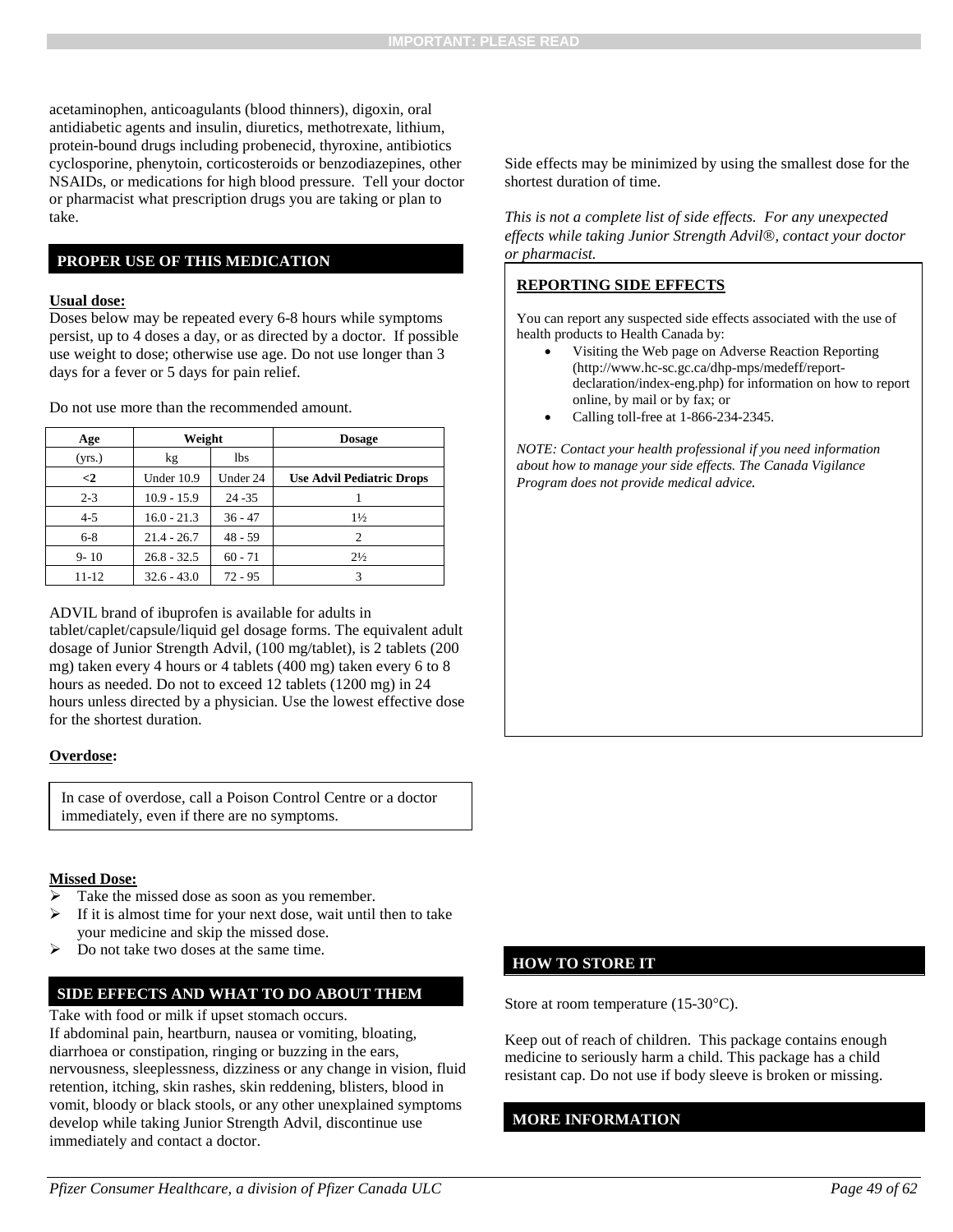This document plus the full product monograph, prepared for health professionals can be found by contacting the sponsor, Pfizer Consumer Healthcare, a division of Pfizer Canada ULC, Mississauga, ON L5R 4B2 at: 1-888-275-9938 or www.advil.ca.

This leaflet was prepared by Pfizer Consumer Healthcare, a division of Pfizer Canada ULC

Product monograph available to doctors and pharmacists upon request. Last revised: October 21, 2019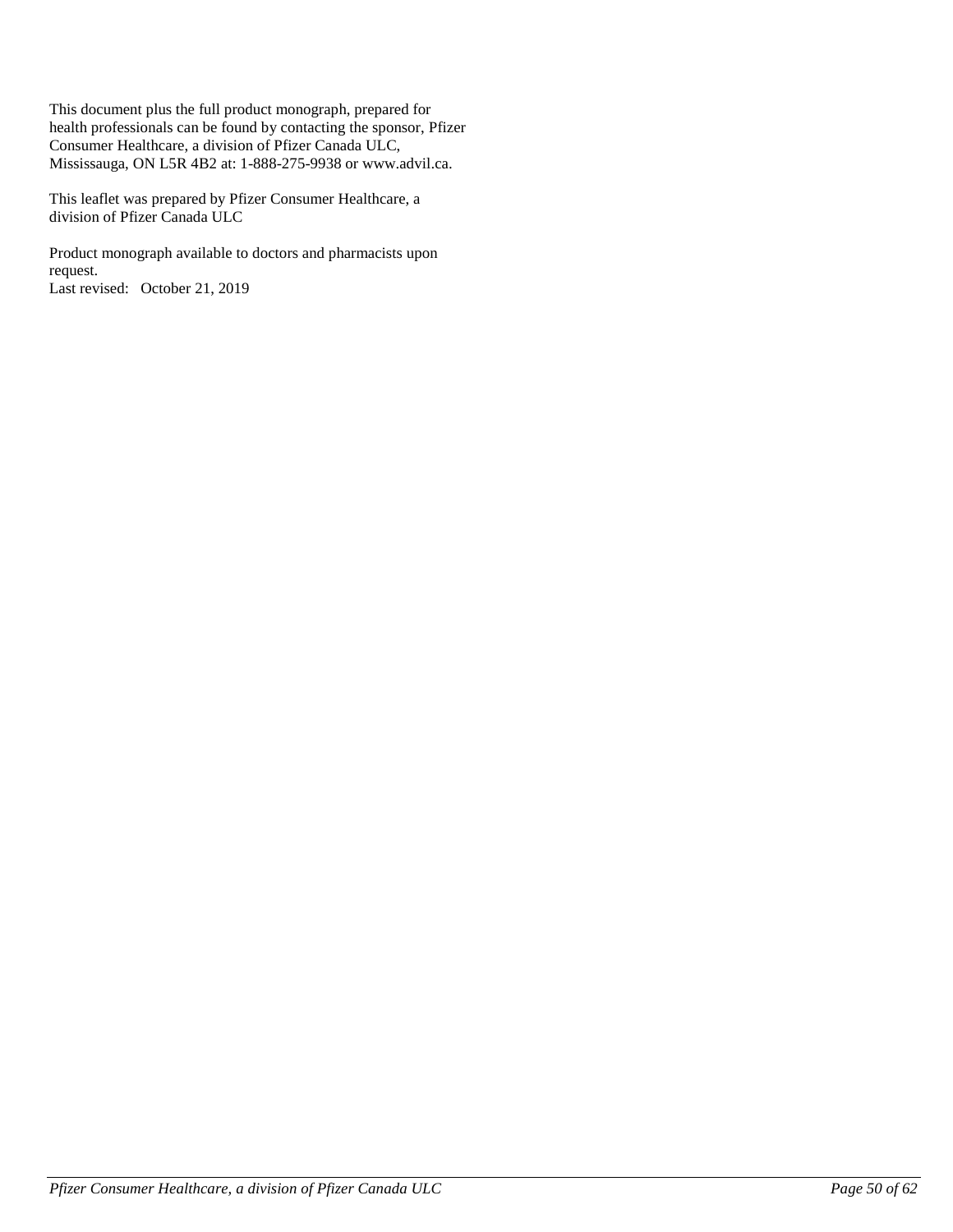#### **PART III: CONSUMER INFORMATION**

#### **Advil Pediatric Drops Ibuprofen Oral Suspension USP**

This leaflet is part III of a three-part "Product Monograph" published when **Advil Pediatric Drops** was approved for sale in Canada and is designed specifically for Consumers. This leaflet is a summary and will not tell you everything about **Advil Pediatric Drops.** Contact your doctor or pharmacist if you have any questions about the drug.

#### **ABOUT THIS MEDICATION**

#### **What the medication is used for:**

Provides up to 8 hours relief of fever. Fast and effective temporary relief of pain and fever due to colds, sore throat, immunization, and earache.

#### **What it does:**

Ibuprofen reduces pain and fever.

Ibuprofen belongs to the class of nonsteroidal anti-inflammatory drugs (NSAIDs), which act by decreasing prostaglandin biosynthesis, which are natural occurring substances in the body involved in the production of pain and inflammation. Relief from pain may be expected in 0.5 hour.

#### **When it should not be used:**

Do not use Advil Pediatric Drops if your child has or is:

- active or recurrent stomach ulcer or gastrointestinal bleeding**,** or active inflammatory bowel disease (e.g. Crohn's, colitis)
- $\triangleright$  taking acetylsalicylic acid (ASA), or any other NSAIDs including any other ibuprofen product,
- $\triangleright$  allergic/hypersensitive to ASA, ibuprofen, other salicylates, other NSAIDs, or any of Advil Pediatric Drops ingredients (Refer to the nonmedicinal ingredients on outer carton or composition section),
- $\triangleright$  nasal polyps (swelling of the inside of the nose), or allergic manifestations such as asthma, anaphylaxis (sudden severe life threatening allergic reaction), urticaria/hives, rhinitis (stuffed or runny nose that may be due to allergies), skin rash or other allergic symptoms,
- $\triangleright$  dehydrated (significant fluid loss) due to vomiting, diarrhea or lack of fluid intake,
- $\triangleright$  been diagnosed with severe high blood pressure or have severe coronary artery disease,
- $\triangleright$  serious liver or kidney disease,
- $\triangleright$  Systemic Lupus Erythematosus,
- $\triangleright$  right before or after heart surgery,
- $\triangleright$  excess potassium in the blood
- $\triangleright$  or if you are in your third trimester of pregnancy.

#### **What the medicinal ingredient is:**

Ibuprofen.

#### **What the important nonmedicinal ingredients are:**

See outer product carton or composition section of product monograph.

#### **What dosage forms it comes in:**

Each mL of oral suspension contains ibuprofen 40 mg.

## **WARNINGS AND PRECAUTIONS**

#### **Serious Warnings and Precautions**

Caution in patients prone to gastrointestinal tract irritation, including those with a history of peptic ulcer. The chance of stomach bleeding is higher if you are: age 60 or older, have had stomach ulcers or bleeding problems, take a blood thinner or steroid drug, take with other drugs containing an NSAID like ASA, ibuprofen, naproxen, or prescription anti-inflammatory drugs, have 3 or more alcoholic drinks every day while using this product.

#### **BEFORE you use Advil Pediatric Drops talk to your doctor or pharmacist if:**

- Child has peptic ulcers, diabetes, high blood pressure, heart failure heart or thyroid disease, asthma, kidney or liver disease, glaucoma, blood clotting disorder (such as hemophilia), any other serious disease, or is under doctor's care for any serious condition
- you are trying to conceive, in your first or second trimester of pregnancy or if you are breastfeeding
- you are taking any other drug including over the counter drugs.

Use with caution in the elderly.

Long-term continuous use may increase the risk of heart attack or stroke.

#### **Stop Use and Talk to a doctor if:**

- $\triangleright$  Child does not get any relief within 24 hours.
- $\triangleright$  The symptoms such as pain or fever persist for more than 3 days.
- Redness or swelling is present in the painful area.
- $\triangleright$  Sore throat is severe, lasts for more than 2 days or occurs with fever or headache.

#### **INTERACTIONS WITH THIS MEDICATION**

#### **Do not use this medicine if taking:**

- Daily low dose ASA  $(81 325 mg)$ , without talking to a doctor or pharmacist. Ibuprofen may interfere with the preventive benefits of ASA.
- ASA or other anti-inflammatory medication.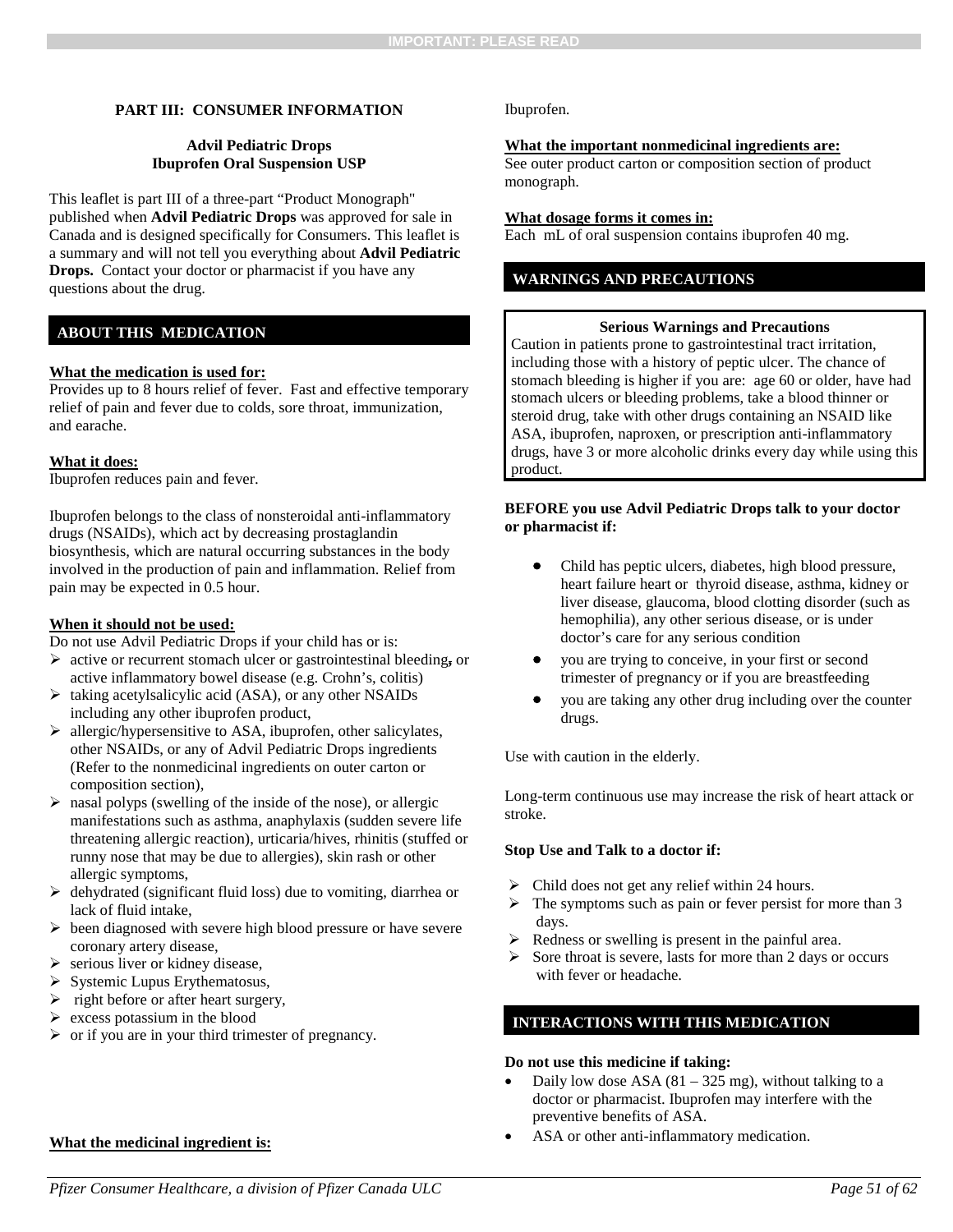Talk to your doctor or pharmacist if you are taking other medication (prescription or non-prescription) such as any of the following (NOT a complete list):

acetaminophen, anticoagulants (blood thinners), digoxin, oral antidiabetic agents and insulin, diuretics, methotrexate, lithium, protein-bound drugs including probenecid, thyroxine, antibiotics cyclosporine, phenytoin, corticosteroids or benzodiazepines, other NSAIDs, or medications for high blood pressure. Tell your doctor or pharmacist what prescription drugs you are taking or plan to take.

### **PROPER USE OF THIS MEDICATION**

#### **Usual dose:**

Shake well before using. Use only with enclosed oral syringe. Doses below may be repeated every 6-8 hours while symptoms persist, up to 3 doses a day, or as directed by a doctor. If possible use weight to dose; otherwise use age. Do not use longer than 3 days for a fever or 5 days for pain relief.

Do not use more than the recommended amount.

| Age            |             | Weight   | <b>Dosage</b>    |
|----------------|-------------|----------|------------------|
|                | (kg)        | (lbs)    |                  |
| $0-3$ months   | $2.5 - 5.4$ | 5.5-11.9 | talk to a doctor |
| 4-11 months    | 5.5-7.9     | 12-17.5  | 1 ml             |
| $12-23$ months | 8.0-10.8    | 18-23    | 1.4 ml           |
| 2-3 years      | 10.9-15.9   | 24-35    | $3 \text{ ml}$   |

#### **Overdose:**

In case of overdose, call a Poison Control Centre or a doctor immediately, even if there are no symptoms.

#### **Missed Dose:**

- Take the missed dose as soon as you remember.
- If it is almost time for your next dose, wait until then to take your medicine and skip the missed dose.
- $\triangleright$  Do not take two doses at the same time.

#### **SIDE EFFECTS AND WHAT TO DO ABOUT THEM**

Take with food or milk if upset stomach occurs. If abdominal pain, heartburn, nausea or vomiting, bloating, diarrhoea or constipation, ringing or buzzing in the ears, nervousness, sleeplessness, dizziness or any change in vision, fluid retention, itching, skin rashes, skin reddening, blisters, blood in vomit, bloody or black stools, or any other unexplained symptoms develop while taking Advil Pediatric Drops, discontinue use immediately and contact a doctor.

Side effects may be minimized by using the smallest dose for the shortest duration of time.

*This is not a complete list of side effects. For any unexpected* 

*effects while taking Advil Pediatric Drops, contact your doctor or pharmacist.*

#### **REPORTING SIDE EFFECTS**

You can report any suspected side effects associated with the use of health products to Health Canada by:

- Visiting the Web page on Adverse Reaction Reporting (http://www.hc-sc.gc.ca/dhp-mps/medeff/reportdeclaration/index-eng.php) for information on how to report online, by mail or by fax; or
- Calling toll-free at 1-866-234-2345.

*NOTE: Contact your health professional if you need information about how to manage your side effects. The Canada Vigilance Program does not provide medical advice.*

#### **HOW TO STORE IT**

Store at room temperature (15-30°C).

Keep out of reach of children. This package contains enough medicine to seriously harm a child. This package has a child resistant cap. Do not use if body sleeve is broken or missing.

#### **MORE INFORMATION**

This document plus the full product monograph, prepared for health professionals can be found by contacting the sponsor, Pfizer Consumer Healthcare, a division of Pfizer Canada ULC, Mississauga, ON L5R 4B2at: 1-888-275-9938 or www.advil.ca.

This leaflet was prepared by Pfizer Consumer Healthcare, a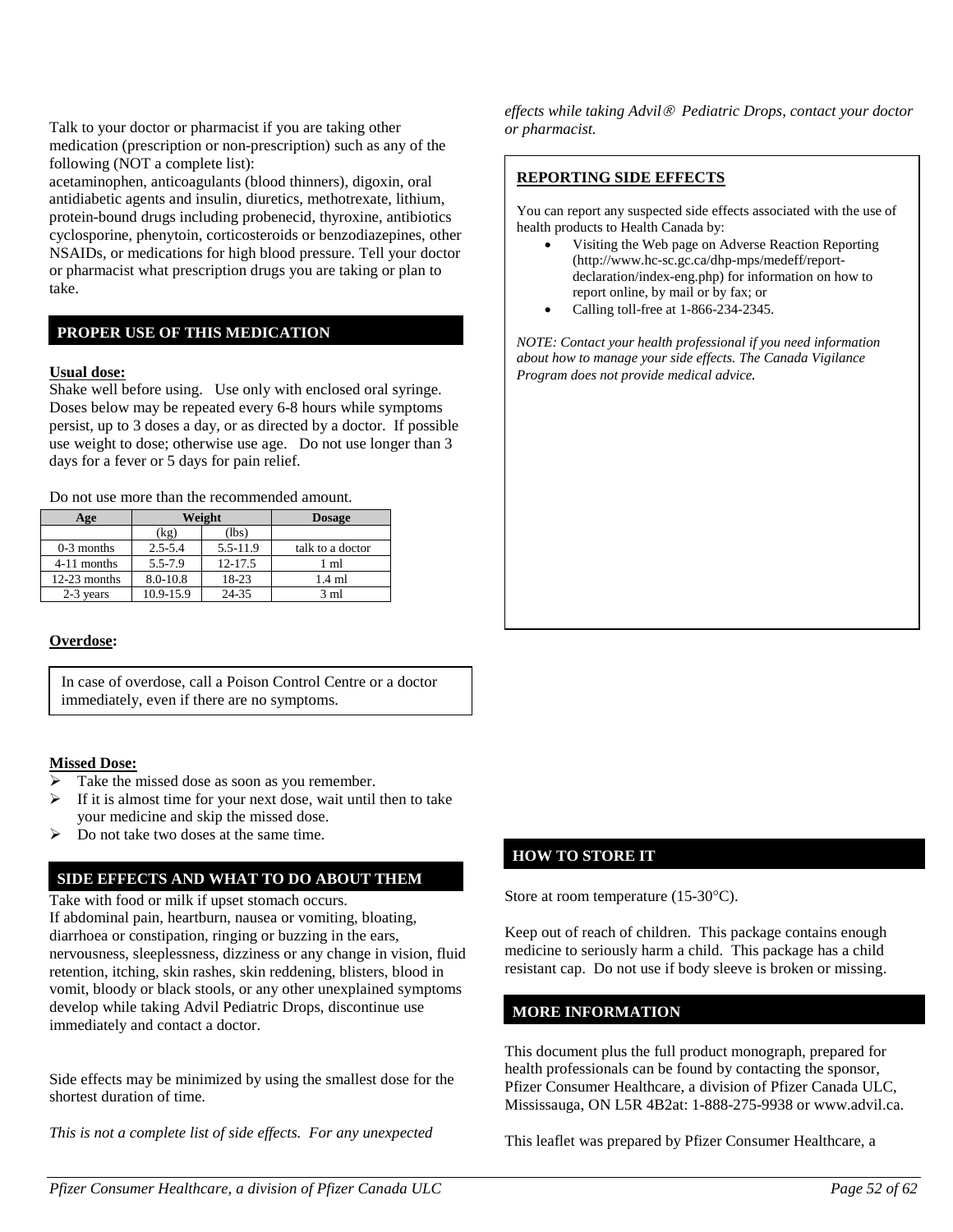division of Pfizer Canada ULC

Product monograph available to doctors and pharmacists upon request.

Last revised: October 21, 2019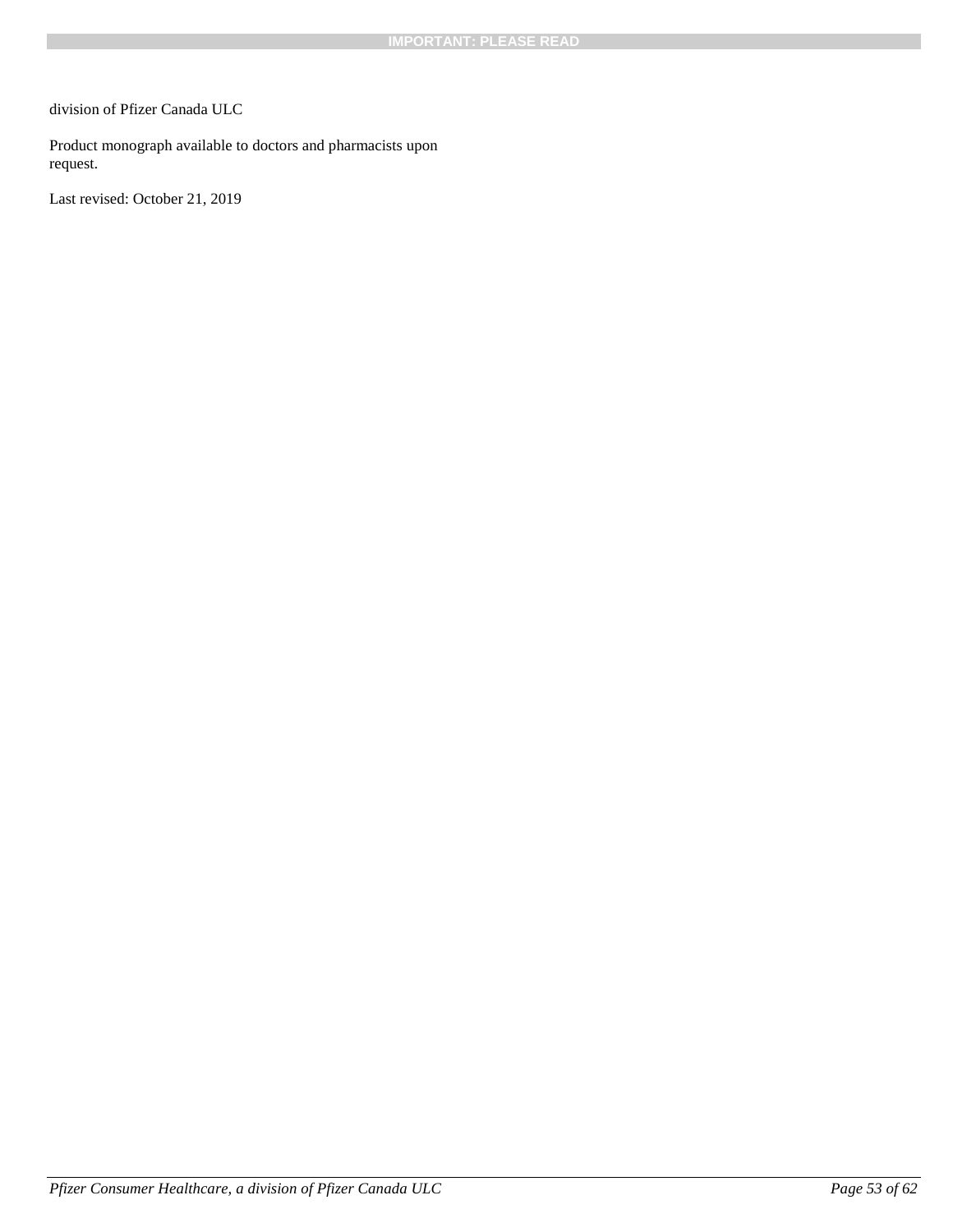#### **PART III: CONSUMER INFORMATION**

#### **Children's Advil Fever from Colds or Flu Ibuprofen Oral Suspension USP**

This leaflet is part III of a three-part "Product Monograph" published when **Children's Advil Fever from Colds or Flu** was approved for sale in Canada and is designed specifically for Consumers. This leaflet is a summary and will not tell you everything about **Children's Advil Fever from Colds or Flu.** Contact your doctor or pharmacist if you have any questions about the drug.

## **ABOUT THIS MEDICATION**

#### **What the medication is used for:**

Provides up to 8 hours relief of fever. Fast and effective temporary relief of pain and fever due to colds or flu, sore throat, immunization, and earache.

#### **What it does:**

Ibuprofen reduces pain and fever.

Ibuprofen belongs to the class of nonsteroidal anti-inflammatory drugs (NSAIDs), which act by decreasing prostaglandin biosynthesis, which are natural occurring substances in the body involved in the production of pain and inflammation. Relief from pain may be expected in 0.5 hour.

#### **When it should not be used:**

Do not use Children's Advil Fever from Colds or Flu if your child has or is:

- $\rightarrow$  active or recurrent stomach ulcer or gastrointestinal bleeding, or active inflammatory bowel disease (e.g. Crohn's, colitis)
- $\triangleright$  taking acetylsalicylic acid (ASA), or any other NSAIDs including any other ibuprofen product,
- allergic/hypersensitive to ASA, ibuprofen, other salicylates, **or** other NSAIDs, or any of Children's Advil Fever from Colds or Flu's ingredients (Refer to the nonmedicinal ingredients on outer carton or composition section),
- $\triangleright$  nasal polyps (swelling of the inside of the nose), or allergic manifestations such as asthma, anaphylaxis (sudden severe life threatening allergic reaction), uticaria/hives, rhinitis (stuffed or runny nose that may be due to allergies), skin rash or other allergic symptoms,
- $\triangleright$  dehydrated (significant fluid loss) due to vomiting, diarrhea or lack of fluid intake,
- $\triangleright$  been diagnosed with severe high blood pressure or have severe coronary artery disease,
- $\triangleright$  serious liver or kidney disease,
- $\triangleright$  Systemic Lupus Erythematosus,
- $\triangleright$  right before or after heart surgery,
- $\triangleright$  excess potassium in the blood
- $\triangleright$  or if you are in your third trimester of pregnancy.

#### **What the medicinal ingredient is:**

Ibuprofen.

#### **What the important nonmedicinal ingredients are:**

See outer product carton or composition section of product monograph.

#### **What dosage forms it comes in:**

Each 5 mL or 1 teaspoon of oral suspension contains ibuprofen 100 mg.

#### **WARNINGS AND PRECAUTIONS**

#### **Serious Warnings and Precautions**

Caution in patients prone to gastrointestinal tract irritation, including those with a history of peptic ulcer. The chance of stomach bleeding is higher if you are: age 60 or older, have had stomach ulcers or bleeding problems, take a blood thinner or steroid drug, take with other drugs containing an NSAID like ASA, ibuprofen, naproxen, or prescription anti-inflammatory drugs, have 3 or more alcoholic drinks every day while using this product.

#### **BEFORE you use Children's Advil Fever from Colds or Flu talk to your doctor or pharmacist if:**

- $\triangleright$  child has peptic ulcers, diabetes, high blood pressure, heart failure, heart or thyroid disease, asthma, kidney or liver disease, glaucoma, blood clotting disorder (such as hemophilia), any other serious disease, or is under doctor's care for any serious condition
- $\triangleright$  you are trying to conceive, in your first or second trimester of pregnancy or if you are breastfeeding
- $\triangleright$  you are taking any other drug including over the counter drugs.

Use with caution in the elderly

Long-term continuous use may increase the risk of heart attack or stroke.

#### **Stop Use and Talk to a doctor if:**

- $\triangleright$  Child does not get any relief within 24 hours.
- $\triangleright$  The symptoms such as pain or fever persist for more than 3 days.
- $\triangleright$  Redness or swelling is present in the painful area.
- $\triangleright$  Sore throat is severe, lasts for more than 2 days or occurs with fever or headache.

#### **INTERACTIONS WITH THIS MEDICATION**

Do not use this medicine if you are taking:

- Daily low dose ASA  $(81 325 mg)$ , without talking to a doctor or pharmacist. Ibuprofen may interfere with the preventive benefits of ASA.
- ASA or other anti-inflammatory medication.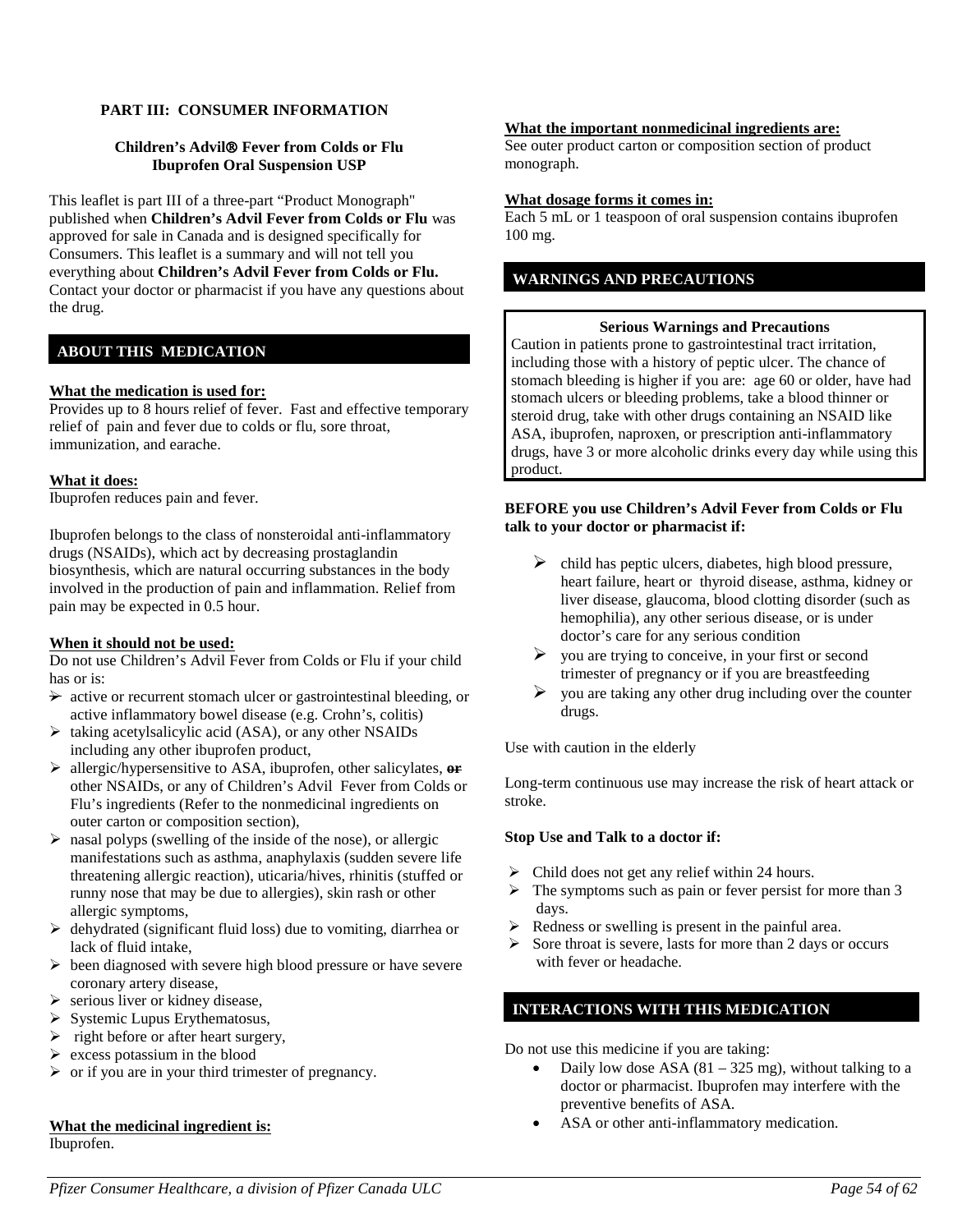Talk to your doctor or pharmacist if you are taking other medication (prescription or non-prescription) such as any of the following (NOT a complete list):

: acetaminophen, anticoagulants (blood thinners), digoxin, oral antidiabetic agents and insulin, diuretics, methotrexate, lithium, protein-bound drugs including probenecid, thyroxine, antibiotics,cyclosporine, phenytoin, corticosteroids or benzodiazepines, other NSAIDs, or medications for high blood pressure. Tell your doctor or pharmacist what prescription drugs you are taking or plan to take.

#### **PROPER USE OF THIS MEDICATION**

#### **Usual dose:**

Shake well before using. Use only with measuring device provided. Doses below may be repeated every 6-8 hours while symptoms persist, up to 3 doses a day, or as directed by a doctor. If possible use weight to dose; otherwise use age. Do not use longer than 3 days for a fever or 5 days for pain relief.

Do not use more than the recommended amount. .

| Age       | Weight        |           | <b>Dosage</b>                      |
|-----------|---------------|-----------|------------------------------------|
| (yrs.)    | kg            | lbs       |                                    |
| $\leq$    | Under 10.9    | Under 24  | <b>Use Advil Pediatric Drops</b>   |
| $2 - 3$   | $10.9 - 15.9$ | $24 - 35$ | $1\frac{1}{4}$ teaspoons = 6 mL    |
| $4 - 5$   | $16.0 - 21.3$ | $36 - 47$ | 2 teaspoons = $10 \text{ mL}$      |
| $6 - 8$   | $21.4 - 26.7$ | $48 - 59$ | $2\frac{1}{2}$ teaspoons = 12.5 mL |
| $9 - 10$  | $26.8 - 32.5$ | $60 - 71$ | $3$ teaspoons = 15 mL              |
| $11 - 12$ | $32.6 - 43.0$ | $72 - 95$ | $3\frac{3}{4}$ teaspoons = 19 mL   |

Advil brand of ibuprofen is available for adults in tablet/caplet/capsule/liquid gel dosage forms. The equivalent adult dosage of Children's Advil Fever from Colds or Flu (100 mg/5 mL) is 10 mL (2 teaspoons equivalent to 200 mg) taken every 4 hours or 20 mL (4 teaspoons equivalent to 400 mg) taken every 6 to 8 hours as needed. Do not to exceed 60 mL (12 teaspoons equivalent to 1200 mg) in 24 hours unless directed by a physician.Use the lowest effective dose for the shortest duration **Overdose:**

In case of overdose, call a Poison Control Centre or a doctor immediately, even if there are no symptoms.

#### **Missed Dose:**

- Take the missed dose as soon as you remember.
- If it is almost time for your next dose, wait until then to take your medicine and skip the missed dose.
- Do not take two doses at the same time.

#### **SIDE EFFECTS AND WHAT TO DO ABOUT THEM**

Take with food or milk if upset stomach occurs. If abdominal pain, heartburn, nausea or vomiting, bloating, diarrhoea or constipation, ringing or buzzing in the ears,

nervousness, sleeplessness, dizziness or any change in vision, fluid retention, itching, skin rashes, skin reddening, blisters, blood in vomit, bloody or black stools, or any other unexplained symptoms develop while taking Children's Advil Fever from Colds or Flu**,** discontinue use immediately and contact a doctor.

Side effects may be minimized by using the smallest dose for the shortest duration of time.

*This is not a complete list of side effects. For any unexpected effects while taking Children's Advil Fever from Colds or Flu, contact your doctor or pharmacist.*

#### **REPORTING SIDE EFFECTS**

You can report any suspected side effects associated with the use of health products to Health Canada by:

- Visiting the Web page on Adverse Reaction Reporting (http://www.hc-sc.gc.ca/dhp-mps/medeff/reportdeclaration/index-eng.php) for information on how to report online, by mail or by fax; or
- Calling toll-free at 1-866-234-2345.

*NOTE: Contact your health professional if you need information about how to manage your side effects. The Canada Vigilance Program does not provide medical advice.*

#### **HOW TO STORE IT**

Store at room temperature (15-30°C).

Keep out of reach of children. This package contains enough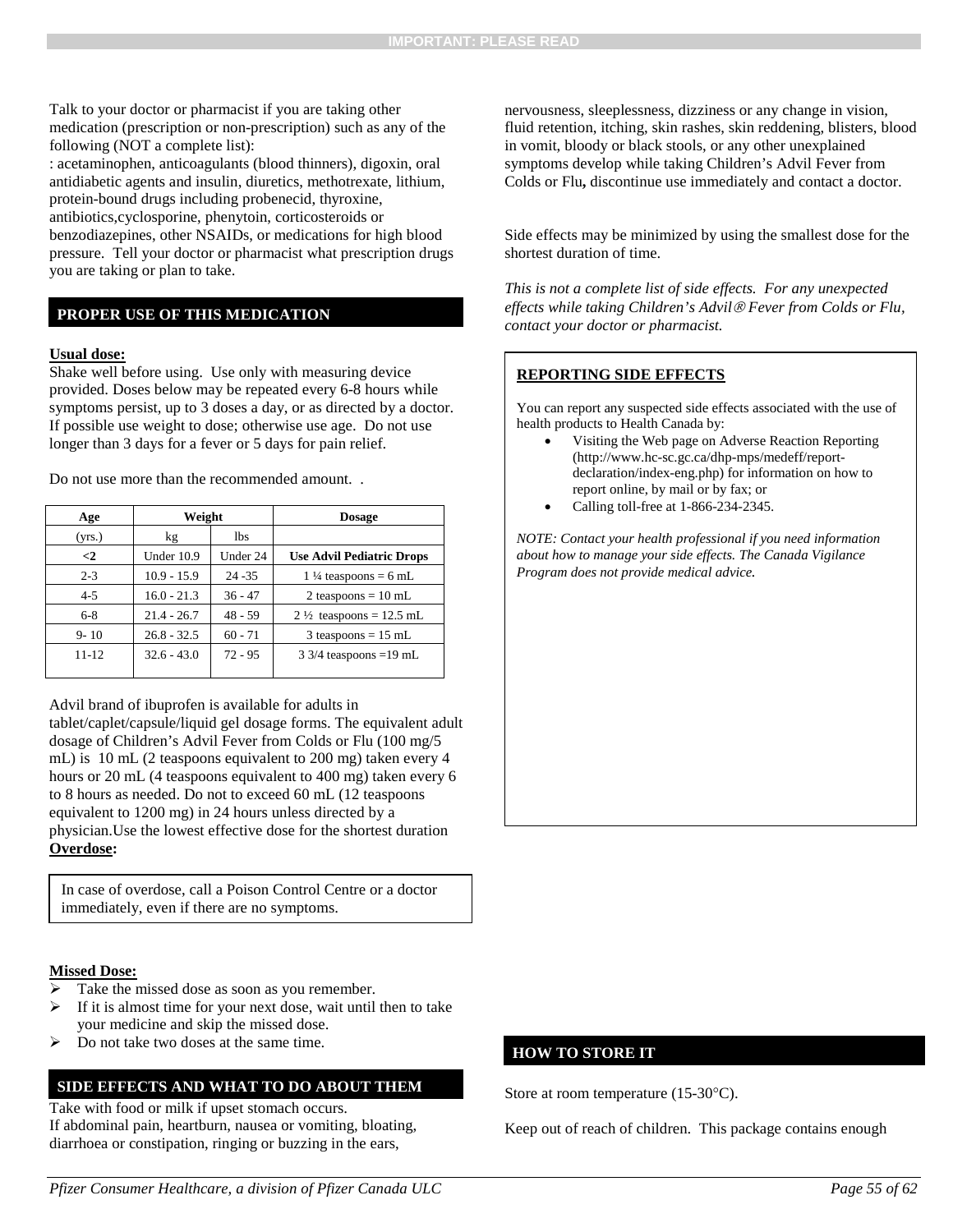medicine to seriously harm a child. This package has a child resistant cap. Do not use if body sleeve is broken or missing.

## **MORE INFORMATION**

This document plus the full product monograph, prepared for health professionals can be found by contacting the sponsor, Pfizer Consumer Healthcare, a division of Pfizer Canada ULC., Mississauga, ON L5R 4B2 at: 1-888-275-9938 or www.advil.ca.

This leaflet was prepared by Pfizer Consumer Healthcare, a division of Pfizer Canada ULC.

Product monograph available to doctors and pharmacists upon request.

Last revised: October 21, 2019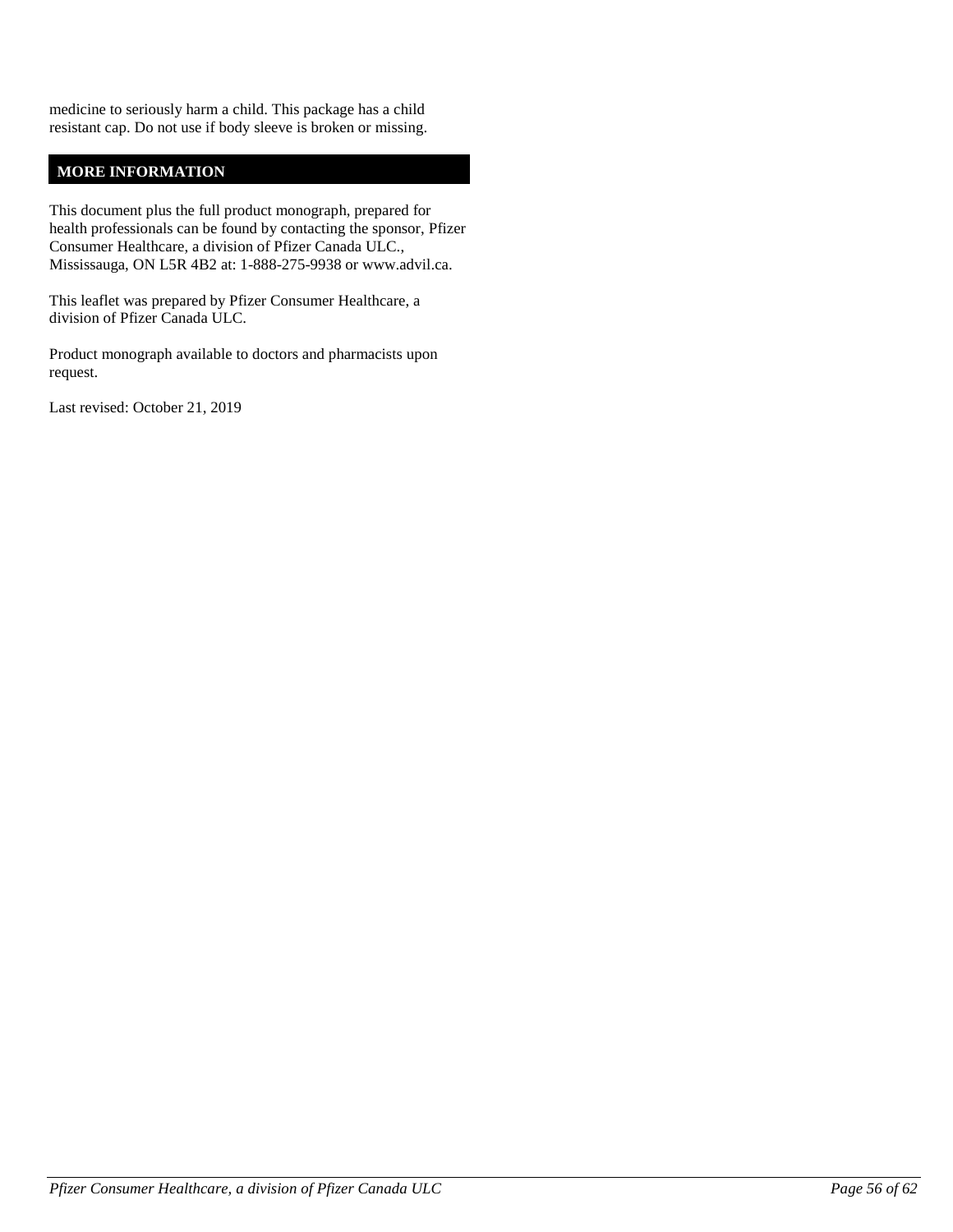## **PART III: CONSUMER INFORMATION**

### **Junior Strength Advil Fever from Colds or Flu Ibuprofen Tablets USP**

This leaflet is part III of a three-part "Product Monograph" published when **Junior Strength Advil Fever from Colds or Flu** was approved for sale in Canada and is designed specifically for Consumers. This leaflet is a summary and will not tell you everything about **Junior Strength Advil Fever from Colds or Flu**. Contact your doctor or pharmacist if you have any questions about the drug.

## **ABOUT THIS MEDICATION**

## **What the medication is used for:**

Provides up to 8 hours relief of fever. Fast and effective temporary relief of pain and fever due to colds or flu, sore throat, immunization, and earache.

## **What it does:**

Ibuprofen reduces pain and fever.

Ibuprofen belongs to the class of nonsteroidal anti-inflammatory drugs (NSAIDs), which act by decreasing prostaglandin biosynthesis, which are natural occurring substances in the body involved in the production of pain and inflammation. Relief from pain may be expected in 0.5 hour.

## **When it should not be used:**

Do not use Junior Strength Advil Fever from Colds or Flu if your child has or is:

- $\rightarrow$  active or recurrent stomach ulcer or gastrointestinal bleeding, or active inflammatory bowel disease (e.g. Crohn's, colitis)
- $\triangleright$  taking acetylsalicylic acid (ASA), or any other NSAIDs including any other ibuprofen product,
- allergic/hypersensitive to ASA, ibuprofen, other salicylates, other non-steroidal anti-inflammatory drugs (NSAIDs), or any of Junior Strength Advil Fever from Colds or Flu's ingredients (Refer to the nonmedicinal ingredients on outer carton or composition section),
- $\triangleright$  nasal polyps (swelling of the inside of the nose), or allergic manifestations such as asthma, anaphylaxis (sudden severe life threatening allergic reaction), urticaria/hives, rhinitis (stuffed or runny nose that may be due to allergies), skin rash or other allergic symptoms,
- dehydrated (significant fluid loss) due to vomiting, diarrhea or

lack of fluid intake,

- $\triangleright$  been diagnosed with severe high blood pressure or have severe coronary artery disease,
- $\triangleright$  serious liver or kidney disease,
- $\triangleright$  Systemic Lupus Erythematosus,
- $\triangleright$  right before or after heart surgery,
- $\triangleright$  excess potassium in the blood
- $\triangleright$  or if you are in your third trimester of pregnancy.

## **What the medicinal ingredient is:**

Ibuprofen.

## **What the important nonmedicinal ingredients are:**

See outer product carton or composition section of product monograph.

## **What dosage forms it comes in:**

Each tablet contains ibuprofen 100 mg.

## **WARNINGS AND PRECAUTIONS**

## **Serious Warnings and Precautions**

Caution in patients prone to gastrointestinal tract irritation, including those with a history of peptic ulcer. The chance of stomach bleeding is higher if you are: age 60 or older, have had stomach ulcers or bleeding problems, take a blood thinner or steroid drug, take with other drugs containing an NSAID like ASA, ibuprofen, naproxen, or prescription anti-inflammatory drugs, have 3 or more alcoholic drinks every day while using this product.

#### **BEFORE you use Junior Strength Advil Fever from Colds or Flu talk to your doctor or pharmacist if:**

- $\triangleright$  child has peptic ulcers, diabetes, high blood pressure, heart failure, heart or thyroid disease, asthma, kidney or liver disease, glaucoma, blood clotting disorder (such as hemophilia), any other serious disease, or is under doctor's care for any serious condition
- $\triangleright$  you are trying to conceive, in your first or second trimester of pregnancy or if you are breastfeeding
- $\triangleright$  you are taking any other drug including over the counter drugs.

Use with caution in the elderly

Long-term continuous use may increase the risk of heart attack or stroke.

## **Stop Use and Talk to a doctor if:**

- $\triangleright$  Child does not get any relief within 24 hours.
- $\triangleright$  The symptoms such as pain or fever persist for more than 3 days.
- $\triangleright$  Redness or swelling is present in the painful area.
- $\triangleright$  Sore throat is severe, lasts for more than 2 days or occurs with fever or headache.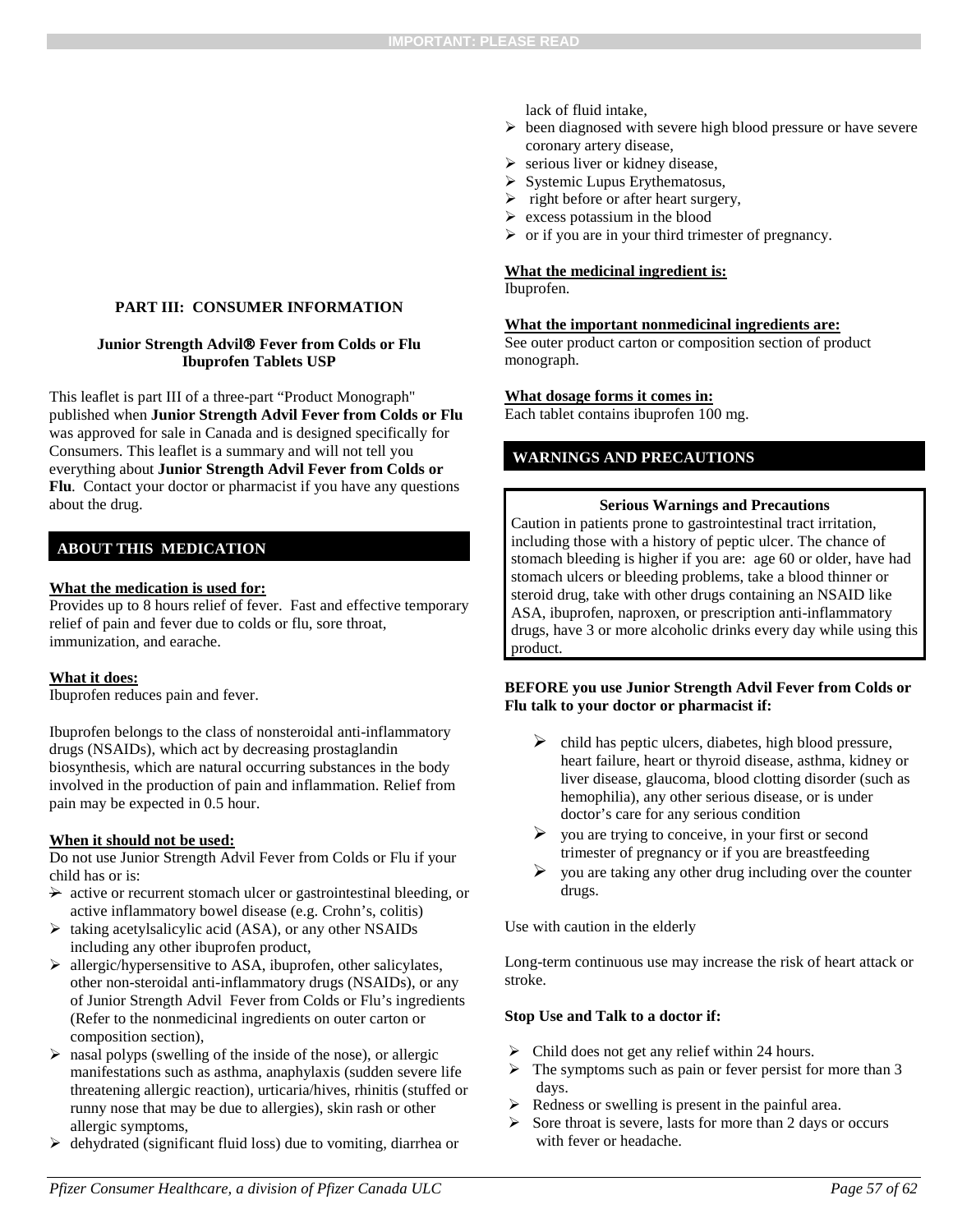## **INTERACTIONS WITH THIS MEDICATION**

Do not use this medicine if you are taking:

- Daily low dose ASA  $(81 325 mg)$ , without talking to a doctor or pharmacist. Ibuprofen may interfere with the preventive benefits of ASA.
- ASA or other anti-inflammatory medication.

Talk to your doctor or pharmacist if you are taking other medication (prescription or non-prescription) such as any of the following (NOT a complete list):

acetaminophen, anticoagulants (blood thinners), digoxin, oral antidiabetic agents and insulin, diuretics, methotrexate, lithium, protein-bound drugs including probenecid, thyroxine, antibiotics,cyclosporine, phenytoin, corticosteroids or benzodiazepines, other NSAIDs, or medications for high blood pressure. Tell your doctor or pharmacist what prescription drugs you are taking or plan to take.

## **PROPER USE OF THIS MEDICATION**

#### **Usual dose:**

Doses below may be repeated every 6-8 hours while symptoms persist, up to 4 doses a day, or as directed by a doctor. If possible use weight to dose; otherwise use age. Do not use longer than 3 days for a fever or 5 days for pain relief.

| Age      | Weight        |            | <b>Dosage</b>                    |
|----------|---------------|------------|----------------------------------|
| (yrs.)   | kg            | <b>lbs</b> |                                  |
| $\leq$   | Under 10.9    | Under 24   | <b>Use Advil Pediatric Drops</b> |
| $2 - 3$  | $10.9 - 15.9$ | $24 - 35$  |                                  |
| $4 - 5$  | $16.0 - 21.3$ | $36 - 47$  | $1\frac{1}{2}$                   |
| $6 - 8$  | $21.4 - 26.7$ | $48 - 59$  | 2                                |
| $9 - 10$ | $26.8 - 32.5$ | $60 - 71$  | $2\frac{1}{2}$                   |
| 11-12    | $32.6 - 43.0$ | $72 - 95$  | 3                                |

Do not use more than the recommended amount. .

ADVIL brand of ibuprofen is available for adults in tablet/caplet/capsule dosage forms. The equivalent adult dosage of Junior Strength Advil Fever from Colds or Flu, (100 mg/tablet), is 2 tablets (200 mg) taken every 4 hours or 4 tablets (400 mg) taken every 6 to 8 hours as needed. Do not to exceed 12 tablets (1200 mg) in 24 hours unless directed by a physician. Use the lowest effective dose for the shortest duration.

#### **Overdose:**

In case of overdose, call a Poison Control Centre or a doctor immediately, even if there are no symptoms.

## **Missed Dose:**

- Take the missed dose as soon as you remember.
- $\triangleright$  If it is almost time for your next dose, wait until then to take your medicine and skip the missed dose.

 $\triangleright$  Do not take two doses at the same time.

## **SIDE EFFECTS AND WHAT TO DO ABOUT THEM**

Take with food or milk if upset stomach occurs. If abdominal pain, heartburn, nausea or vomiting, bloating, diarrhoea or constipation, ringing or buzzing in the ears, nervousness, sleeplessness, dizziness or any change in vision, fluid retention, itching, skin rashes, skin reddening, blisters, blood in vomit, bloody or black stools, or any other unexplained symptoms develop while taking Junior Strength Advil Fever from Colds or Flu**,** discontinue use immediately and contact a doctor.

 $\blacktriangleright$ 

Side effects may be minimized by using the smallest dose for the shortest duration of time.

*This is not a complete list of side effects. For any unexpected effects while taking Junior Strength Advil Fever from Colds or Flu, contact your doctor or pharmacist.*

## **REPORTING SUSPECTED SIDE EFFECTS**

You can report any suspected side effects associated with the use of health products to Health Canada by:

- Visiting the Web page on Adverse Reaction Reporting (http://www.hc-sc.gc.ca/dhp-mps/medeff/reportdeclaration/index-eng.php) for information on how to report online, by mail or by fax; or
- Calling toll-free at 1-866-234-2345.

*NOTE: Contact your health professional if you need information about how to manage your side effects. The Canada Vigilance Program does not provide medical advice.*

#### **HOW TO STORE IT**

Store at room temperature (15-30°C).

Keep out of reach of children. This package contains enough medicine to seriously harm a child. This package has a child resistant cap. Do not use if body sleeve is broken or missing.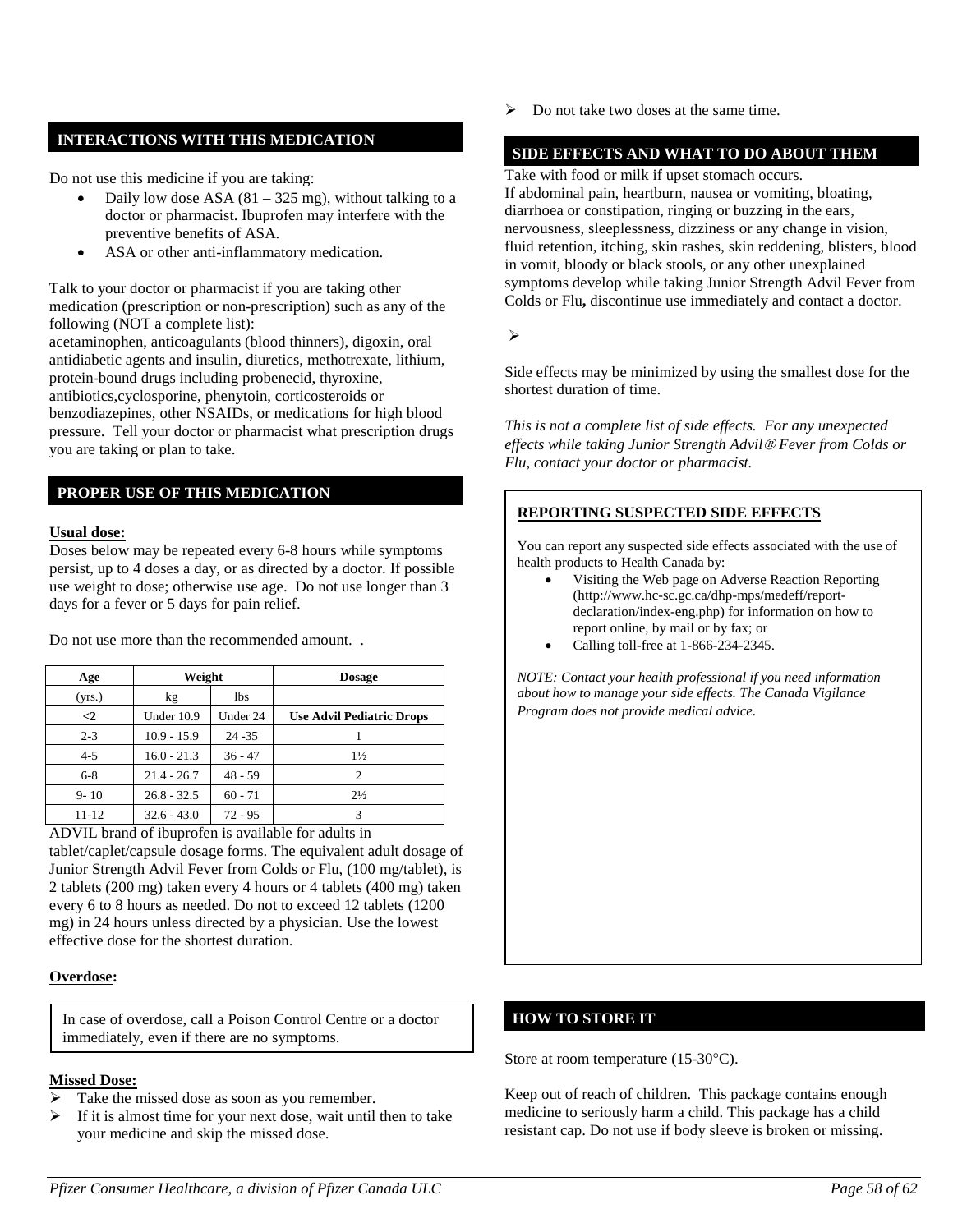## **MORE INFORMATION**

This document plus the full product monograph, prepared for health professionals can be found by contacting the sponsor, Pfizer Consumer Healthcare, a division of Pfizer CanadaULC, Mississauga, ON L5R 4B2 at: 1-888-275-9938 or www.advil.ca.

This leaflet was prepared by Pfizer Consumer Healthcare, a division of Pfizer Canada ULC

Product monograph available to doctors and pharmacists upon request.

Last revised: October 21, 2019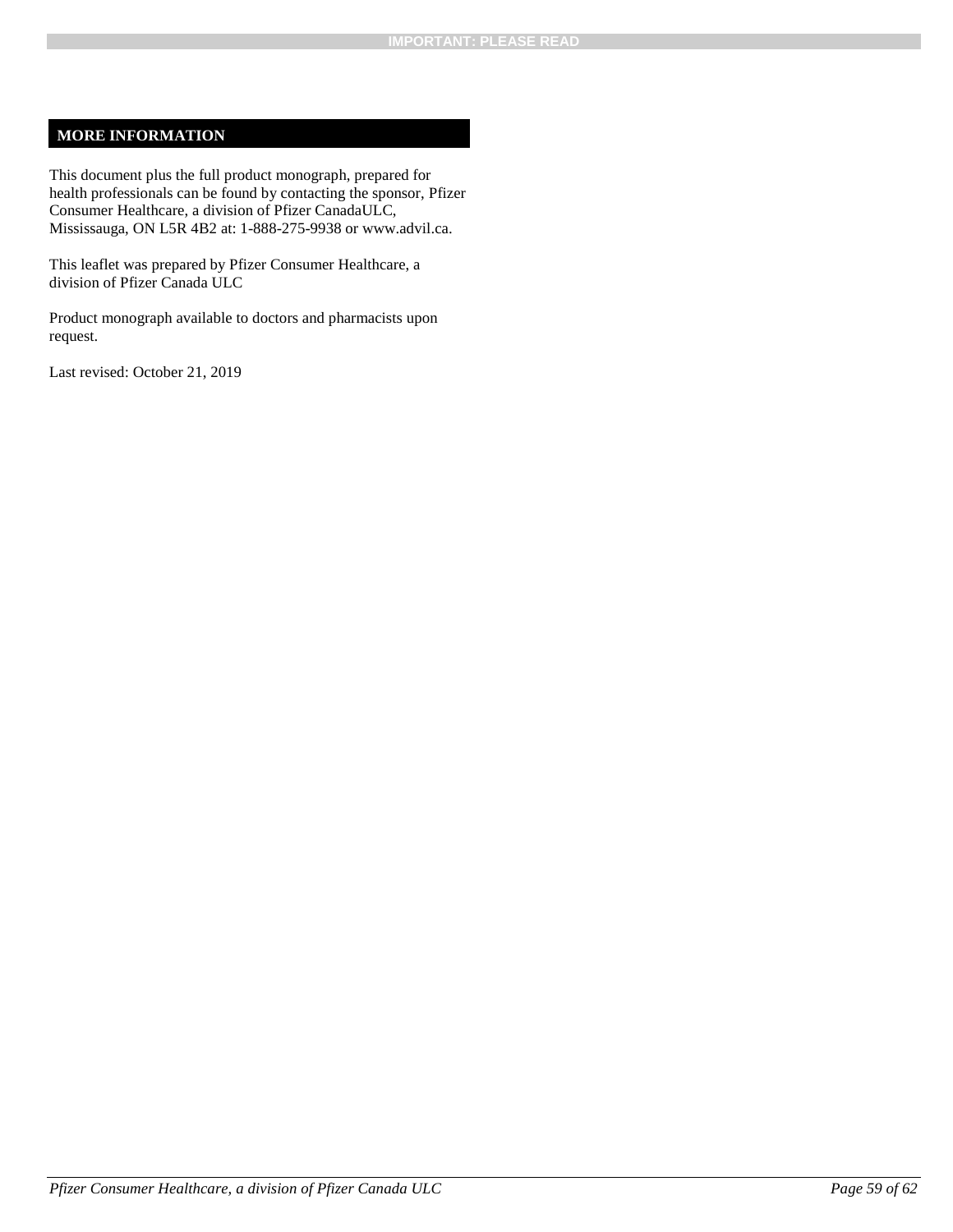#### **PART III: CONSUMER INFORMATION**

#### **Advil Pediatric Drops Fever from Colds or Flu Ibuprofen Oral Suspension USP**

This leaflet is part III of a three-part "Product Monograph" published when **Advil Pediatric Drops Fever from Colds or Flu** was approved for sale in Canada and is designed specifically for Consumers. This leaflet is a summary and will not tell you everything about **Advil Pediatric Drops Fever from Colds or Flu**. Contact your doctor or pharmacist if you have any questions about the drug.

## **ABOUT THIS MEDICATION**

#### **What the medication is used for:**

Provides up to 8 hours relief of fever. Fast and effective temporary relief of pain due to colds, sore throat, immunization and earache.

#### **What it does:**

Ibuprofen reduces pain and fever.

Ibuprofen belongs to the class of nonsteroidal anti-inflammatory drugs (NSAIDs), which act by decreasing prostaglandin biosynthesis, which are natural occurring substances in the body involved in the production of pain and inflammation. Relief from pain may be expected in 0.5 hour.

#### **When it should not be used:**

Do not use Advil® Pediatric Drops Fever from Colds or Flu if your child has or is:

- $\rightarrow$  active or recurrent stomach ulcer or gastrointestinal bleeding, or active inflammatory bowel disease (e.g. Crohn's, colitis)
- $\triangleright$  taking acetylsalicylic acid (ASA), or any other NSAIDs, including any other ibuprofen product,
- allergic/hypersensitive to ASA, ibuprofen, other salicylates, other NSAIDs, or any of Advil Pediatric Drops Fever from Colds or Flu's ingredients (Refer to the nonmedicinal ingredients on outer carton or composition section),
- $\triangleright$  nasal polyps (swelling of the inside of the nose), or allergic manifestations such as asthma, anaphylaxis (sudden severe life threatening allergic reaction), uticaria/hives, rhinitis (stuffed or runny nose that may be due to allergies), skin rash or other allergic symptoms,
- $\triangleright$  dehydrated (significant fluid loss) due to vomiting, diarrhea or lack of fluid intake,
- $\triangleright$  been diagnosed with severe high blood pressure or have severe

coronary artery disease, serious liver or kidney disease,

- $\triangleright$  Systemic Lupus Erythematosus,
- $\triangleright$  right before or after heart surgery,
- $\triangleright$  excess potassium in the blood
- $\triangleright$  or if you are in your third trimester of pregnancy.

## **What the medicinal ingredient is:**

Ibuprofen.

#### **What the important nonmedicinal ingredients are:**

See outer product carton or composition section of product monograph.

#### **What dosage forms it comes in:**

Each mL of oral suspension contains ibuprofen 40 mg.

### **WARNINGS AND PRECAUTIONS**

#### **Serious Warnings and Precautions**

Caution in patients prone to gastrointestinal tract irritation, including those with a history of peptic ulcer. The chance of stomach bleeding is higher if you are: age 60 or older, have had stomach ulcers or bleeding problems, take a blood thinner or steroid drug, take with other drugs containing an NSAID like ASA, ibuprofen, naproxen, or prescription anti-inflammatory drugs, have 3 or more alcoholic drinks every day while using this product.

#### **BEFORE you use Advil Pediatric Drops Fever from Colds or Flu talk to your doctor or pharmacist if:**

- child has peptic ulcers, diabetes, high blood pressure, heart failure heart or thyroid disease, asthma kidney or liver disease, glaucoma, blood clotting disorder (such as hemophilia), any other serious disease, or is under doctor's care for any serious condition
- you are trying to conceive, in your first or second trimester of pregnancy or if you are breastfeeding
- you are taking any other drug including over the counter drugs.

Use with caution in the elderly.

Long-term continuous use may increase the risk of heart attack or stroke.

## **Stop Use and Talk to a doctor if:**

- $\triangleright$  Child does not get any relief within 24 hours.
- $\triangleright$  The symptoms such as pain or fever persist for more than 3 days.
- $\triangleright$  Redness or swelling is present in the painful area.
- $\triangleright$  Sore throat is severe, lasts for more than 2 days or occurs with fever or headache.

## **INTERACTIONS WITH THIS MEDICATION**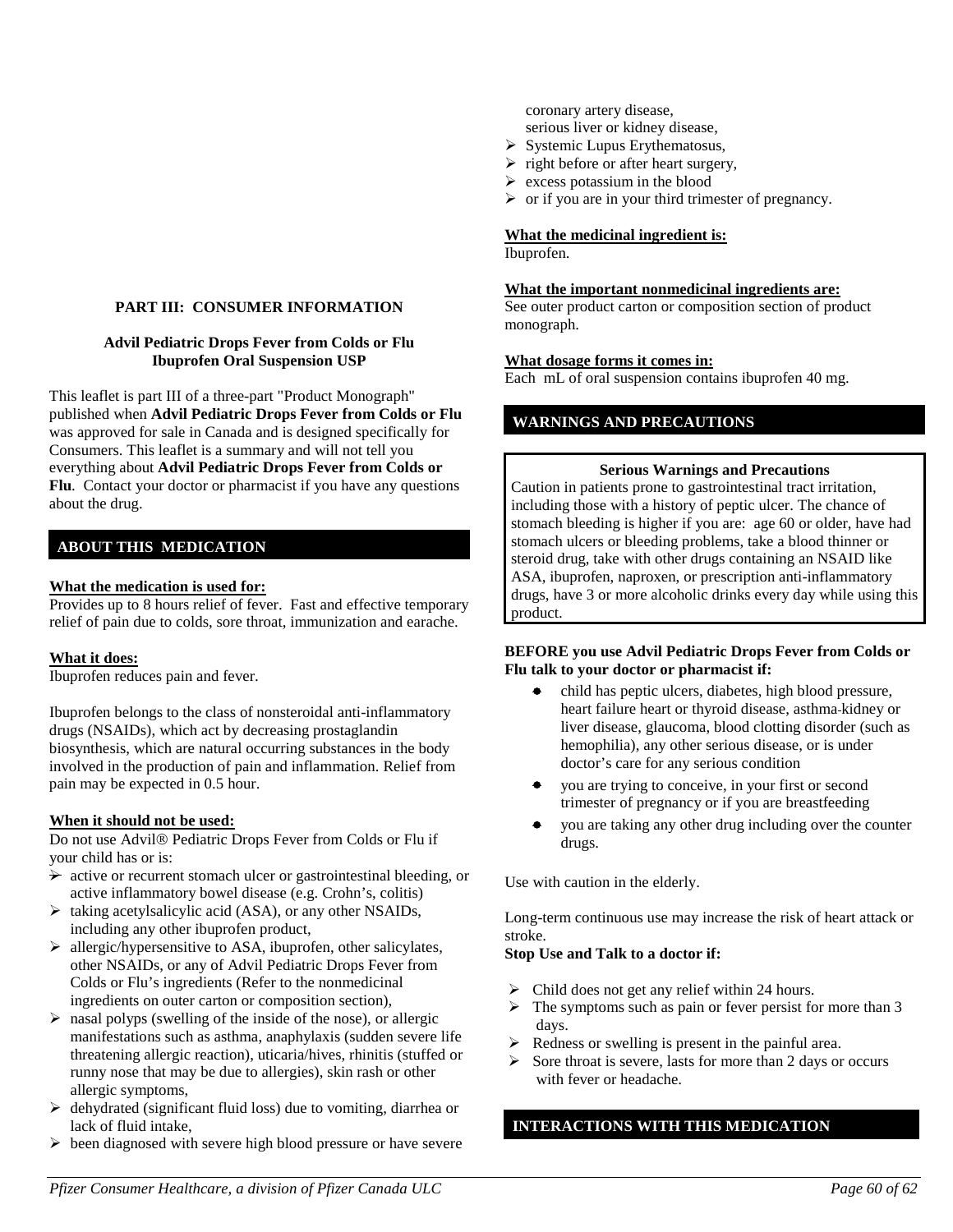#### **Do not use this medicine if taking:**

- Daily low dose ASA  $(81 325 mg)$ , without talking to a doctor or pharmacist. Ibuprofen may interfere with the preventive benefits of ASA.
- ASA or other anti-inflammatory medication.

Talk to your doctor or pharmacist if you are taking other medication (prescription or non-prescription) such as any of the following (NOT a complete list):

acetaminophen, anticoagulants (blood thinners), digoxin, oral antidiabetic agents and insulin, diuretics, methotrexate, lithium, protein-bound drugs including probenecid, thyroxine, antibiotics, cyclosporine, phenytoin, corticosteroids or benzodiazepines, other NSAIDs, or medications for high blood pressure. Tell your doctor or pharmacist what prescription drugs you are taking or plan to take.

#### **PROPER USE OF THIS MEDICATION**

#### **Usual dose:**

Shake well before using. Use only with enclosed oral syringe. Doses below may be repeated every 6-8 hours while symptoms persist, up to 3 doses a day, or as directed by a doctor. If possible use weight to dose; otherwise use age. Do not use longer than 3 days for a fever or 5 days for pain relief.

Do not use more than the recommended amount.

|               |             | Weight   | <b>Dosage</b>    |
|---------------|-------------|----------|------------------|
| Age           |             |          |                  |
|               | (kg)        | (lbs)    |                  |
| $0-3$ months  | $2.5 - 5.4$ | 5.5-11.9 | talk to a doctor |
| $4-11$ months | $5.5 - 7.9$ | 12-17.5  | 1 ml             |
| 12-23 months  | 8.0-10.8    | 18-23    | $1.4 \text{ ml}$ |
| 2-3 years     | 10.9-15.9   | 24-35    | $3 \text{ ml}$   |

#### **Overdose:**

In case of overdose, call a Poison Control Centre or a doctor immediately, even if there are no symptoms.

#### **Missed Dose:**

- Take the missed dose as soon as you remember.
- If it is almost time for your next dose, wait until then to take your medicine and skip the missed dose.
- Do not take two doses at the same time.

#### **SIDE EFFECTS AND WHAT TO DO ABOUT THEM**

Take with food or milk if upset stomach occurs.

If abdominal pain, heartburn, nausea or vomiting, bloating, diarrhoea or constipation, ringing or buzzing in the ears, nervousness, sleeplessness, dizziness or any change in vision, fluid retention, itching, skin rashes, skin reddening, blisters, blood in vomit, bloody or black stools, or any other unexplained symptoms develop while taking Advil Pediatric Drops Fever from Colds or

Flu, discontinue use immediately and contact a doctor.

Side effects may be minimized by using the smallest dose for the shortest duration of time.

*This is not a complete list of side effects. For any unexpected effects while taking Advil Pediatric Drops Fever from Colds or Flu, contact your doctor or pharmacist.*

#### **REPORTING SIDE EFFECTS**

You can report any suspected side effects associated with the use of health products to Health Canada by:

- Visiting the Web page on Adverse Reaction Reporting (http://www.hc-sc.gc.ca/dhp-mps/medeff/reportdeclaration/index-eng.php) for information on how to report online, by mail or by fax; or
- Calling toll-free at 1-866-234-2345.

*NOTE: Contact your health professional if you need information about how to manage your side effects. The Canada Vigilance Program does not provide medical advice.*

#### **HOW TO STORE IT**

Store at room temperature (15-30°C).

Keep out of reach of children. This package contains enough medicine to seriously harm a child. This package has a child resistant cap. Do not use if body sleeve is broken or missing.

#### **MORE INFORMATION**

This document plus the full product monograph, prepared for health professionals can be found by contacting the sponsor, Pfizer Consumer Healthcare, a division of Pfizer Canada ULC, Mississauga, ON L5R 4B2 at: 1-888-275-9938 or www.advil.ca.

This leaflet was prepared by Pfizer Consumer Healthcare, a division of Pfizer Canada ULC